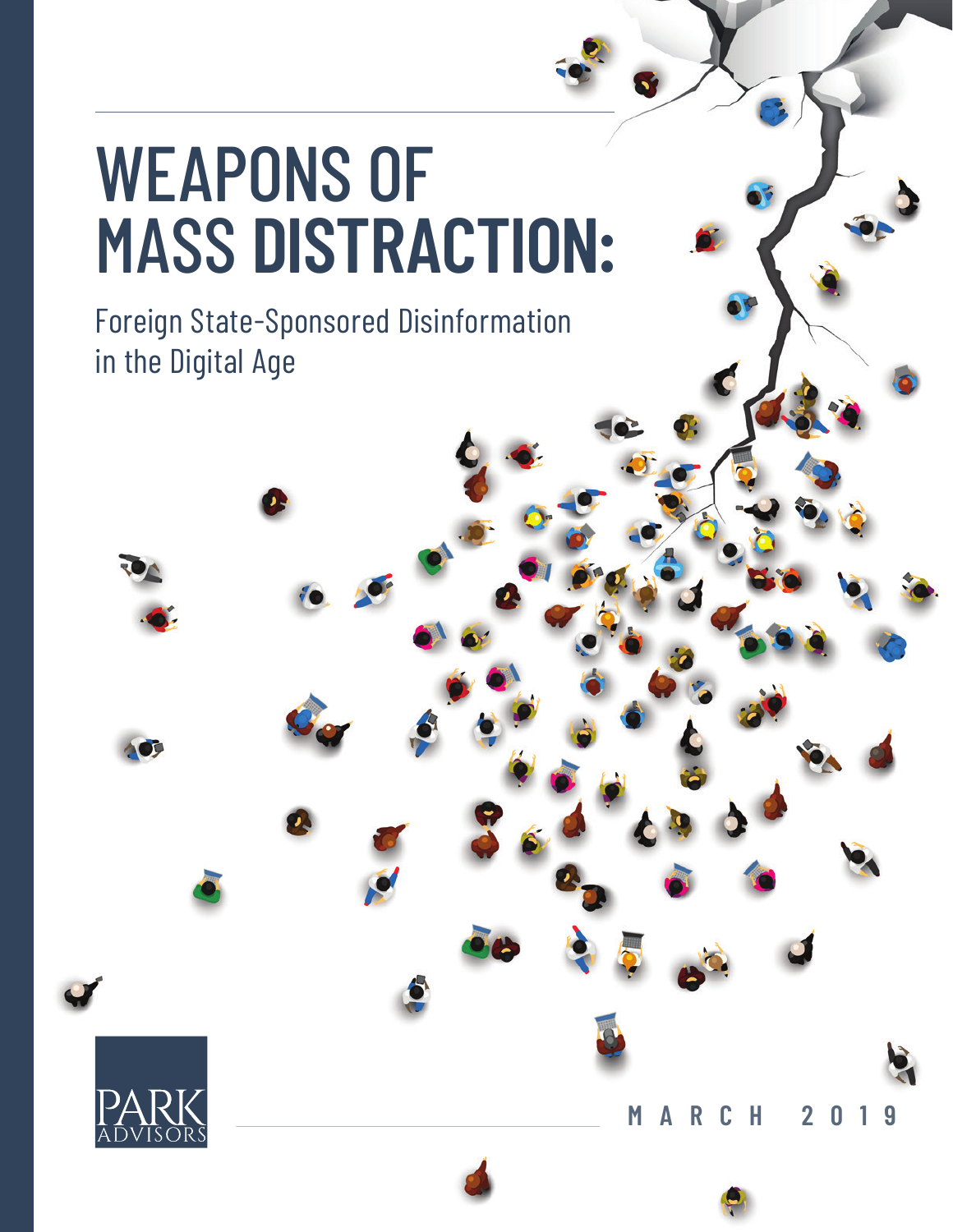### **Authored by**

Christina Nemr and William Gangware

### **Acknowledgements**

The authors are grateful to the following subject matter experts who provided input on early drafts of select excerpts: Dr. Drew Conway, Dr. Arie Kruglanski, Sean Murphy, Dr. Alina Polyakova, and Katerina Sedova. The authors also appreciate the contributions to this paper by Andrew Rothgaber and Brendan O'Donoghue of Park Advisors, as well as the editorial assistance provided by Rhonda Shore and Ryan Jacobs.

This report was produced with support from the US Department of State's Global Engagement Center. Any views expressed in this report are those of the authors and do not necessarily reflect the views of the US State Department, Park Advisors, or its subject matter expert consultants. Any errors contained in this report are the authors' alone.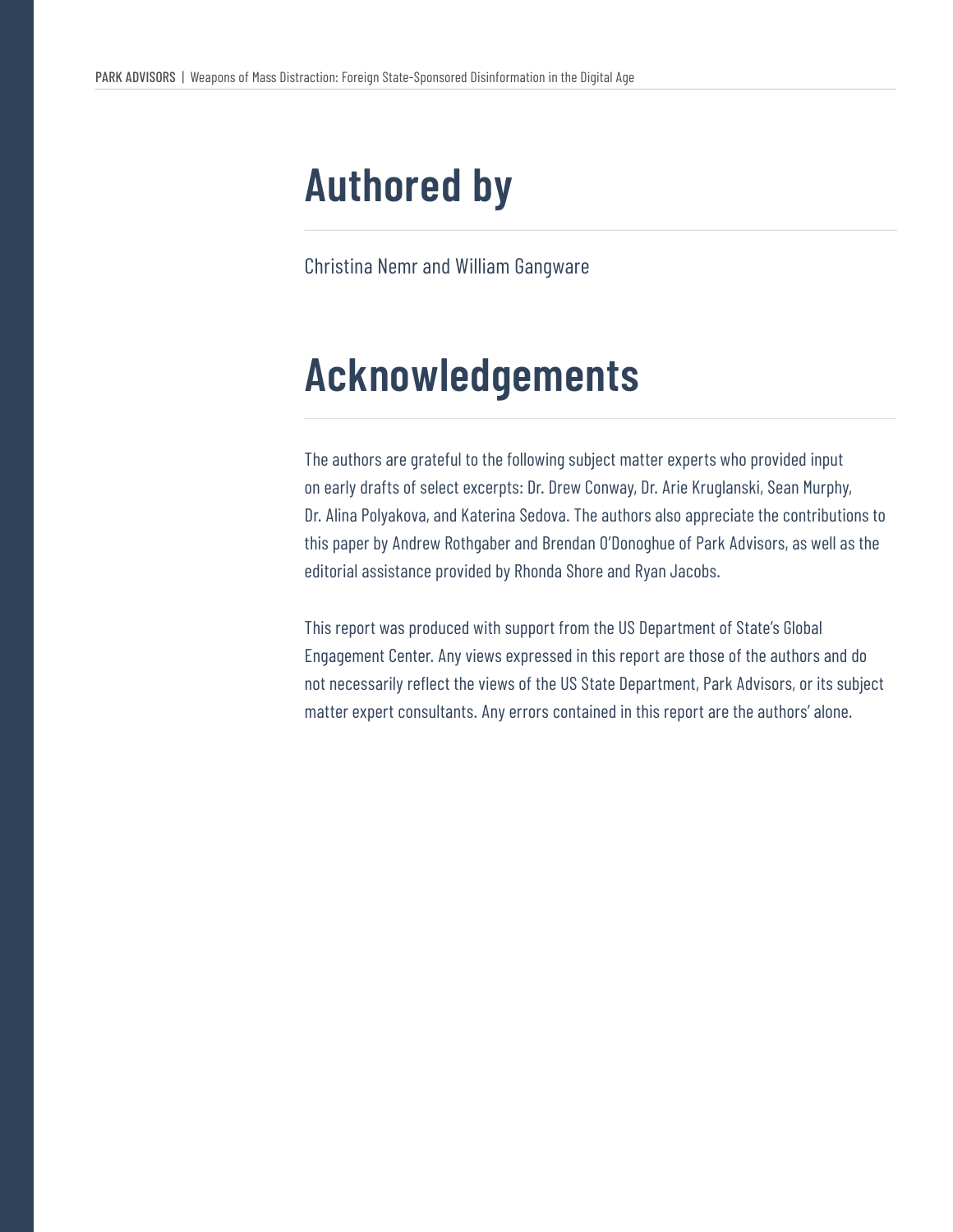## **0. Table of Contents**

- Introduction and contextual analysis **01**
- How do we define disinformation? **04**
- What psychological factors drive vulnerabilities to disinformation and propaganda? **06**
- A look at foreign state-sponsored disinformation and propaganda **14**
- Platform-specific challenges and efforts to counter disinformation **26**
- Knowledge gaps and future technology challenges **39**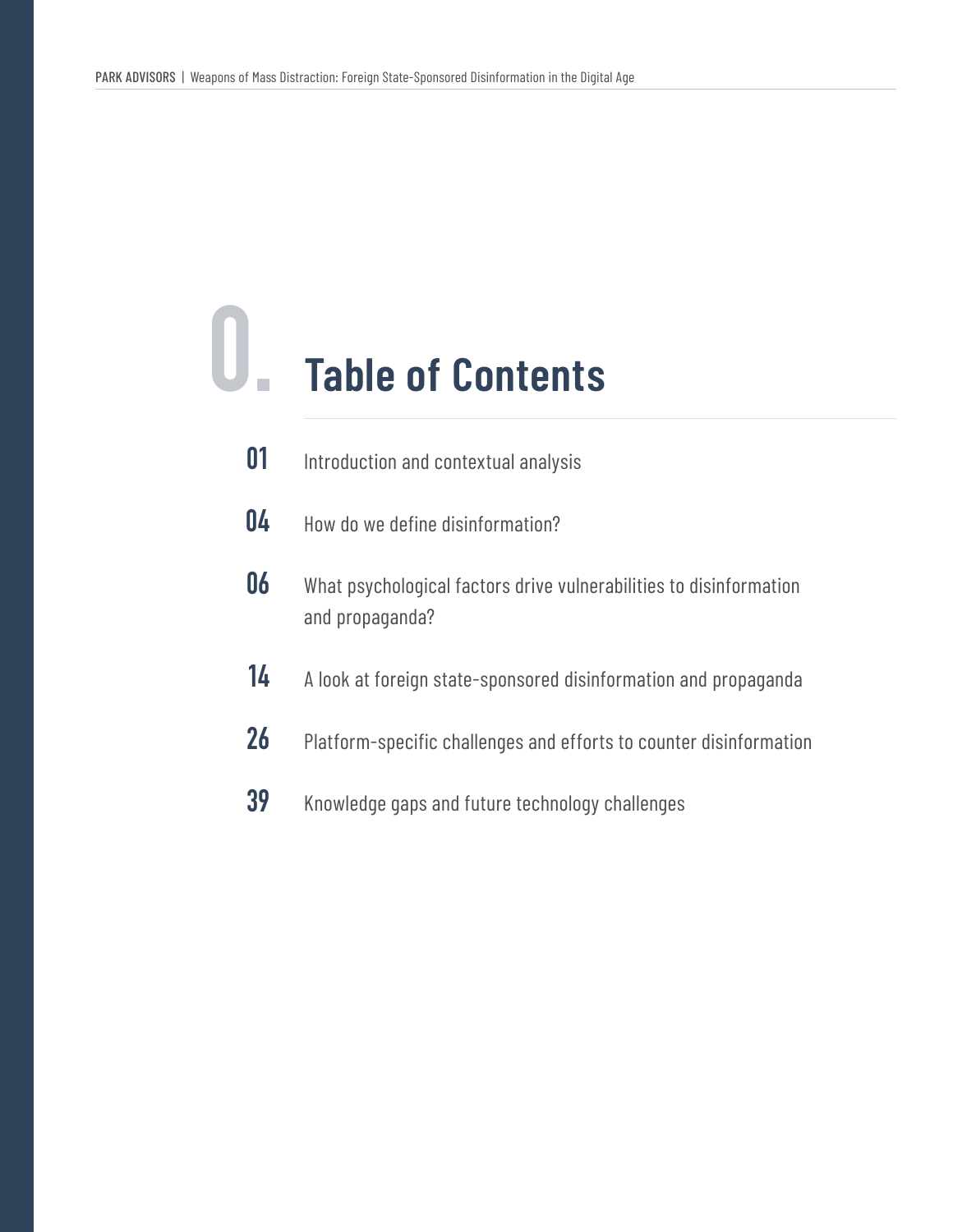**1.**



### **Introduction and contextual analysis**

On July 12, 2014, viewers of Russia's main state-run television station, Channel One, were shown a horrific story. Five months prior, the Russian military had pushed its way into neighboring Ukraine, and Channel One had been covering the political and military action on the ground. The July 12 story, however, was particularly dramatic.

That day, Channel One reporters interviewed a woman at a refugee camp near the Russian border, who claimed to witness a squad of Ukrainian soldiers nail a three-year-old boy to a post in her town square. The soldiers had tortured the boy to death over a period of hours, before tying his mother to the back of a tank and dragging her through the square.<sup>1</sup>

Channel One never questioned the woman's story. But at least one independent Russian journalist found the tale so unbelievable that he visited the alleged site to investigate. Finding no evidence that this atrocity had ever occurred, he interviewed one resident in the town square, the supposed site of the crime. "This," the resident said, "is the first I'm hearing of it."

So where did the story come from? Within a few days, the journalist and others traced the story back to a political scientist with ties to the Kremlin. Days before the shocking Channel One report, this man had posted a similar tale on Facebook, with nearly identical details. By the time the Kremlin connection was uncovered, however, the damage was done: not only had the Channel One report run on television, but the viral story was now reaching a much broader audience on social media.

The false crucifixion story was but one example of Kremlin-backed disinformation deployed during Russia's annexation of Crimea. In subsequent years, similar tactics would again be unleashed by the Kremlin on other foreign adversaries, including the United States during the lead-up to the 2016 presidential election.

<sup>1</sup>. See "State-Run News Station Accused of Making Up Child Crucifixion," *The Moscow Times*, 14 July 2014, https://themoscowtimes.com/news/ state-run-news-station-accused-of-making-up-child-crucifixion-37289; and Arkady Ostrovsky, "Putin's Ukraine Unreality Show," *Wall Street Journal*, 28 July 2014, https://www.wsj.com/articles/arkady-ostrovsky-putins-ukraine-unreality-show-1406590397; and Andrew Higgins, "Fake News, Fake Ukrainians, How a Group of Russians Tilted a Dutch Vote," *New York Times*, 16 Feb 2017, https://www.nytimes.com/2017/02/16/world/europe/russia-ukraine-fake-news-dutch-vote.html.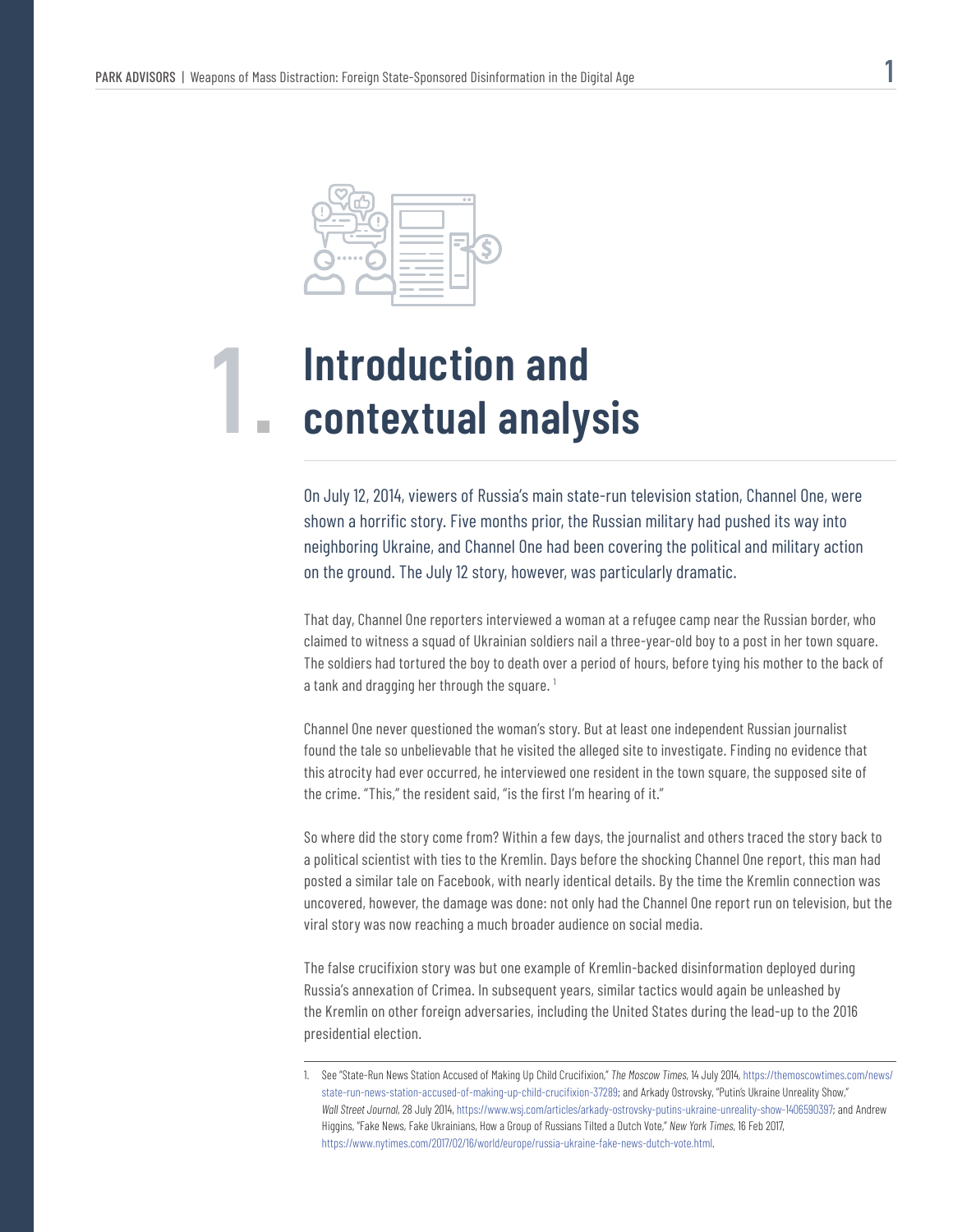Yet the use of modern-day disinformation does not start and end with Russia. A growing number of states, in the pursuit of geopolitical ends, are leveraging digital tools and social media networks to spread narratives, distortions, and falsehoods to shape public perceptions and undermine trust in the truth.

If there is one word that has come to define the technology giants and their impact on the world, it is "disruption." The major technology and social media companies have disrupted industries ranging from media to advertising to retail. However, it is not just the traditional sectors that these technologies have upended. They have also disrupted another, more insidious trade – disinformation and propaganda.

A growing number of states, in the pursuit of geopolitical ends, are leveraging digital tools and social media networks to spread narratives, distortions, and falsehoods to shape public perceptions and undermine trust in the truth.

The proliferation of social media platforms has democratized the dissemination and consumption of information, thereby eroding traditional media hierarchies and undercutting claims of authority. The environment, therefore, is ripe for exploitation by bad actors. Today, states and individuals can easily spread disinformation at lightning speed and with potentially serious impact.

There are significant vulnerabilities in the information ecosystem that foreign state-sponsored actors can exploit, and they revolve around three primary, interconnected elements:

- 1. *The medium* the platforms on which disinformation flourishes;
- 2. *The message* what is being conveyed through disinformation; and
- 3. *The audience* the consumers of such content.

The first two elements, the medium and the message, operate hand in hand. Social media and news platforms are designed to deliver information to mass audiences quickly, optimizing for viral content that generates clicks and thus revenue. As a consequence, they are inherently vulnerable to sensationalist disinformation that seeks to catch the eye and be shared.<sup>2</sup>

The messages conveyed through disinformation range from biased half-truths to conspiracy theories to outright lies. The intent is to manipulate popular opinion to sway policy or inhibit action by creating division and blurring the truth among the target population.

Unfortunately, the most useful emotions to create such conditions – uncertainty, fear, and anger – are the very characteristics that increase the likelihood a message will go viral. Even when disinformation first appears on fringe sites outside of the mainstream media, mass coordinated action that takes advantage of platform business models reliant upon clicks and views helps ensure greater audience penetration. $^3$  Bot networks consisting of fake profiles amplify the message and create the illusion of high activity and popularity across multiple platforms at once, gaming recommendation and rating algorithms.

<sup>2.</sup> Information Society Project at Yale Law School and the Floyd Abrams Institute for Freedom of Expression, "Fighting Fake News (Workshop Report)," 2017, https://law.yale.edu/system/files/area/center/isp/documents/fighting\_fake\_news\_-\_workshop\_report.pdf.

<sup>3. &</sup>quot;Connecting the bots: Researchers uncover invisible influence on social media," University of Georgia, 30 May 2017, https://www.sciencedaily.com/releases/2017/05/170530095910.htm.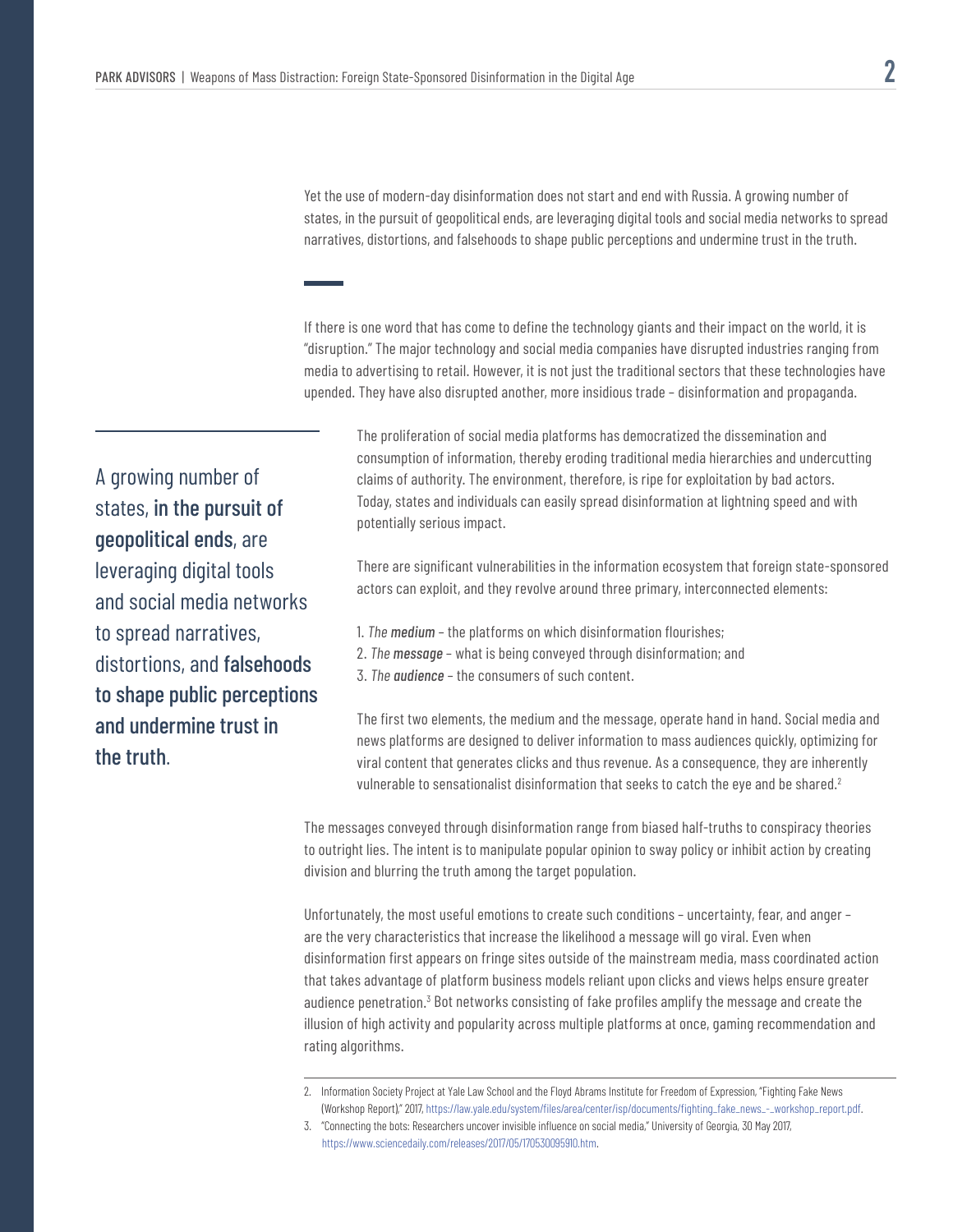On average, a false story reaches 1,500 people six times more quickly than a factual story. This is true of false stories about any topic, but stories about politics are the most likely to go viral.

Research shows that these techniques for spreading fake news are effective. On average, a false story reaches 1,500 people six times more quickly than a factual story.<sup>4</sup> This is true of false stories about any topic, but stories about politics are the most likely to go viral.<sup>5</sup>

For all that has changed about disinformation and the ability to disseminate it, arguably the most important element has remained the same: the audience. No number of social media bots would be effective in spreading disinformation if the messages did not exploit fundamental human biases and behavior. People are not rational consumers of information. They seek swift, reassuring answers and messages that give them a sense of identity and belonging.<sup>6</sup> The truth can be compromised when people believe and share information that adheres to their worldview.

The problem of disinformation is therefore not one that can be solved through any single solution, whether psychological or technological. An effective response to this challenge requires understanding the converging factors of technology, media, and human behaviors.

The following interdisciplinary review attempts to shed light on these converging factors, and the challenges and opportunities moving forward.

<sup>4.</sup> Robinson Meyer, "The Grim Conclusions of the Largest-Ever Study of Fake News," *The Atlantic*, 08 March 2018, https://www.theatlantic.com/technology/archive/2018/03/largest-study-ever-fake-news-mit-twitter/555104/.

<sup>5.</sup> Meyer, "The Grim Conclusions," *The Atlantic*.

<sup>6.</sup> Daniele Anastasion, "The Price of Certainty," *New York Times*, 01 November 2016, https://www.nytimes.com/2016/11/01/opinion/the-price-ofcertainty.html.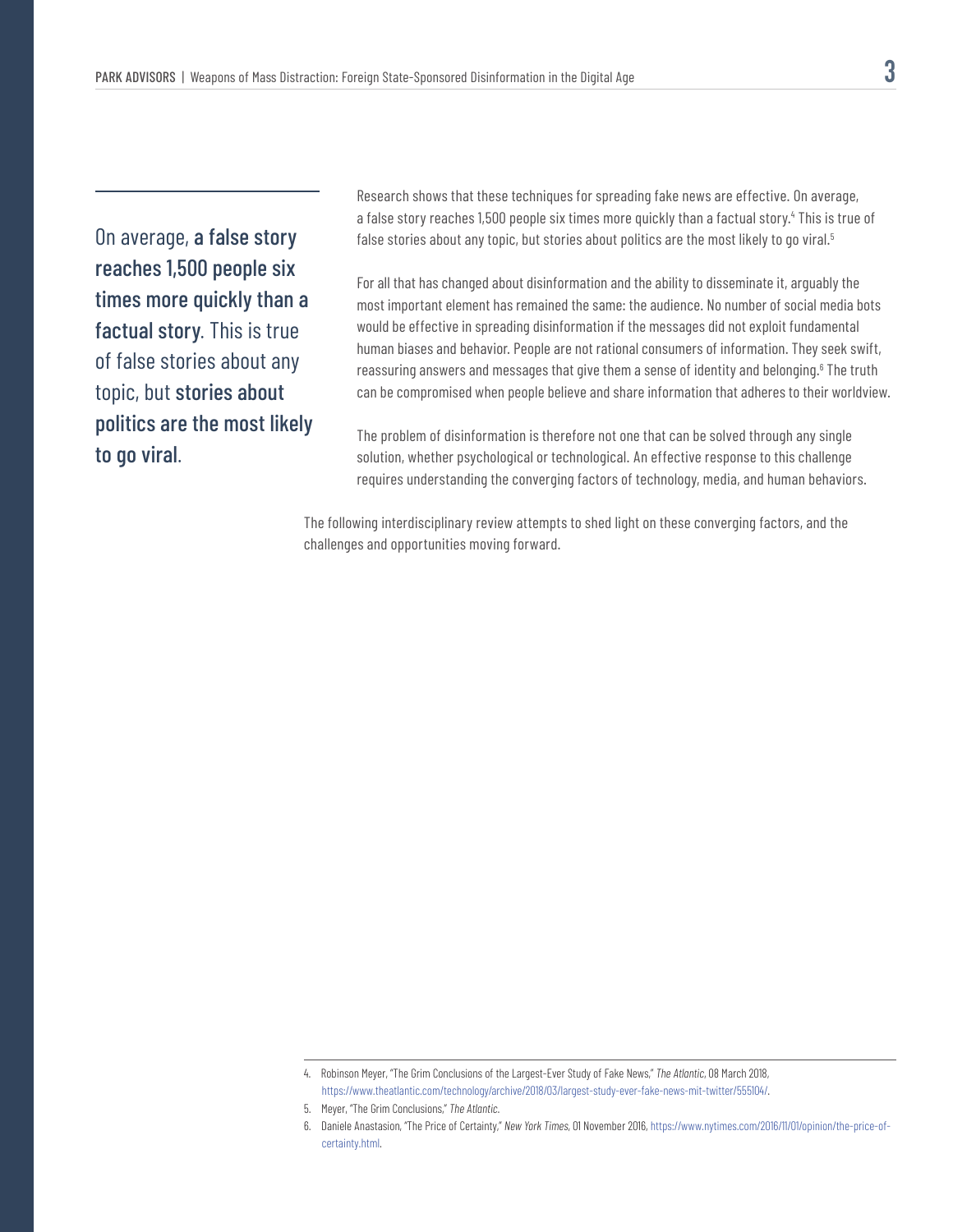

### **How do we define disinformation? 2.**

Several terms and frameworks have emerged to describe information that misleads, deceives, and polarizes. The most popular of these terms are misinformation and disinformation, and while they are sometimes used interchangeably, researchers agree they are separate and distinct.

Misinformation is generally understood as the *inadvertent* sharing of false information that is not intended to cause harm.7 Disinformation, on the other hand, is widely defined as the *purposeful* dissemination of false information intended to mislead or harm.<sup>8</sup> Although a straightforward definition, it can be difficult to ascribe precise parameters to disinformation. For example, disinformation is not always composed of fabrications. It can consist of true facts, pieced together to portray a distorted view of reality.<sup>9</sup>

To understand the disinformation environment, it is useful to dissect the different elements it encompasses.<sup>10</sup> Disinformation can include authentic material used in a deliberately wrong context to make a false connection, such as an authentic picture displayed with a fake caption. It can take the form of fake news sites or ones that are deliberately designed to look like well-known sites. Disinformation can further include outright false information, shared through graphics, images, and videos. It can also take the form of manipulated image and video content, where controversial elements are photoshopped into innocuous contexts to evoke anger or outrage.

<sup>7.</sup> Hossein Derakhshan and Clair Wardle, "Information Disorder: Definitions" in *Understanding and Addressing the Disinformation Ecosystem*, Annenberg School for Communications workshop, 15-16 December 2017, pp. 5-12, https://firstdraftnews.org/wp-content/uploads/2018/03/ The-Disinformation-Ecosystem-20180207-v2.pdf.

<sup>8.</sup> Issue Brief: "Distinguishing Disinformation from Propaganda, Misinformation, and "Fake News"," National Endowment for Democracy, 17 October 2017, https://www.ned.org/issue-brief-distinguishing-disinformation-from-propaganda-misinformation-and-fake-news/.

<sup>9.</sup> See note 82 ; and Don Fallis, "The Varieties of Disinformation" in *The Philosophy of Information Quality* [Boston: Northeastern University, 2014], pp.135-161, https://www.researchgate.net/publication/321554157\_The\_Philosophy\_of\_Information\_Quality; and Alice E. Marwick,\_ "Why Do People Share Fake News? A Sociotechnical Model of Media Effects," *Georgetown Law Technology Review, 2018*, https://www. georgetownlawtechreview.org/wp-content/uploads/2018/07/2.2-Marwick-pp-474-512.pdf.

<sup>10.</sup> For more, see Claire Wardle, "6 Types of Misinformation Circulated This Election Season," *Columbia Journalism Review*, 18 November 2016, https://www.cjr.org/tow\_center/6\_types\_election\_fake\_news.php; and Fallis, "The Varieties of Disinformation," https://www.researchgate. net/publication/278692847\_The\_Varieties\_of\_Disinformation.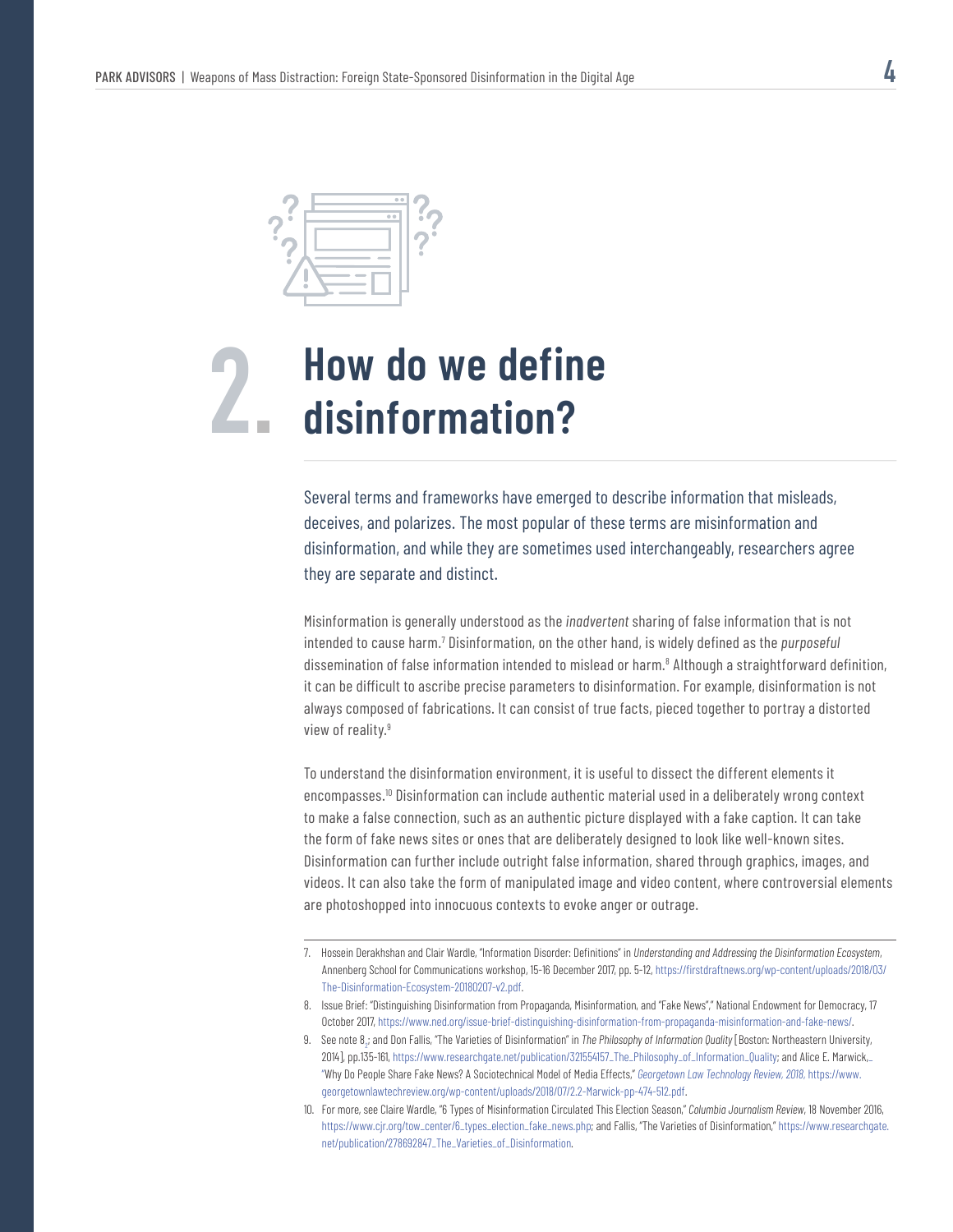This interdisciplinary review is meant to explore the topic of disinformation, understanding it as a term distinct from misinformation. However, the literature on the topic overwhelmingly uses the terms *misinformation*, *disinformation*, and even *fake news* and *propaganda* interchangeably. This review therefore uses the terms as stated in the specific literature to adhere to the spirit of the research.

Furthermore, while this review is focused on the ways state actors use disinformation to further geopolitical goals, the analysis of disinformation contained herein encompasses additional contexts outside of geopolitics in the interest of presenting a thorough review.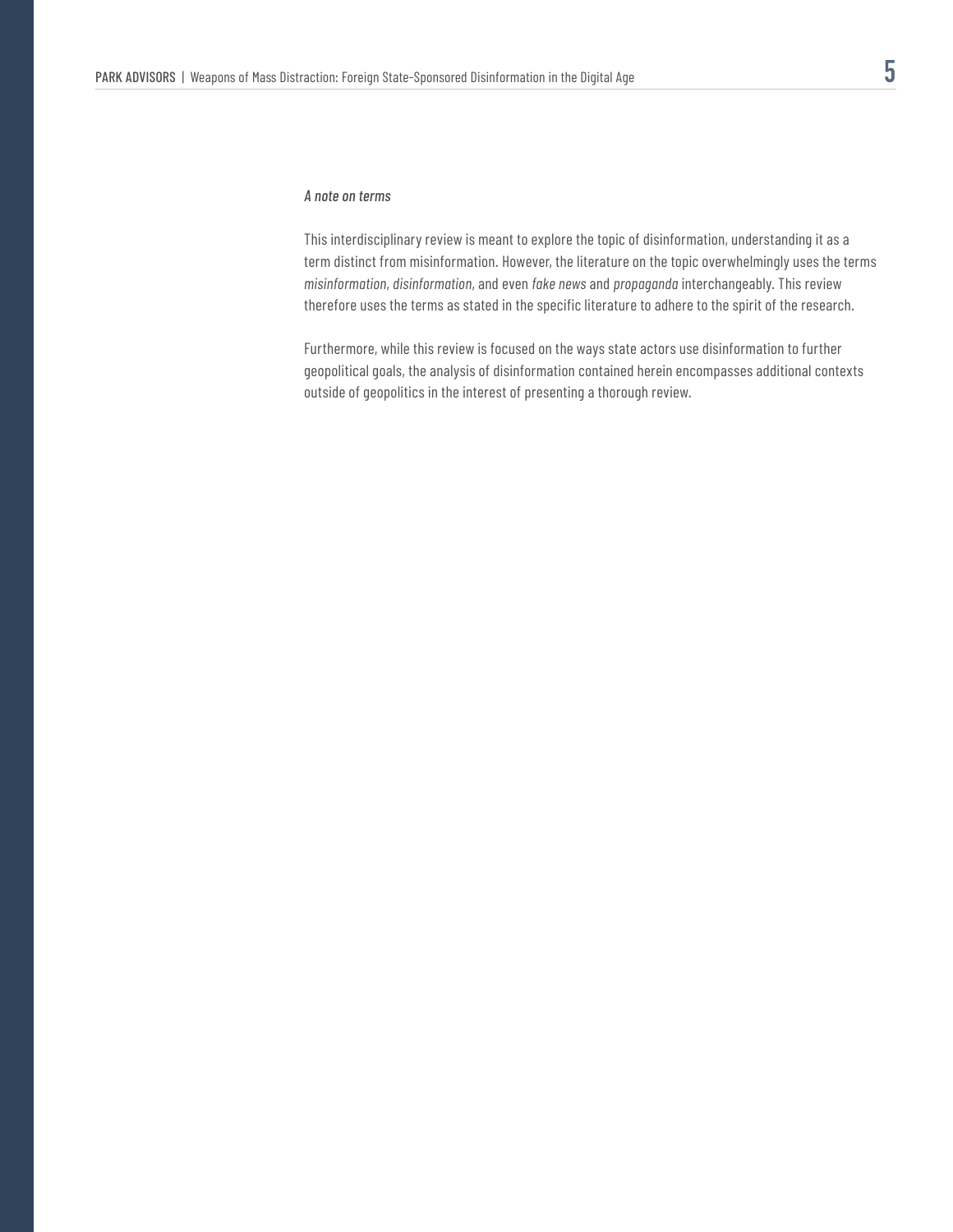

## **What psychological factors drive vulnerabilities to disinformation 3. and propaganda?**

Disinformation succeeds, in part, because of psychological vulnerabilities in the way people consume and process information. Indeed, experts on a 2018 *Newsgeist* panel – a gathering of practitioners and thinkers from journalism, technology, and public policy – identified a number of psychological features that make disinformation so effective with audiences. These features include how disinformation plays to emotions and biases, simplifies difficult topics, allows the audience to feel as though they are exposing truths, and offers identity validation.<sup>11</sup>

The following section reviews some of these psychological factors and their implications for the appeal and persistence of disinformation.

### **The need to belong**

A large body of research shows that people desire social belonging, such as inclusion within a community, and the resulting identity that accompanies such belonging.12 Indeed, the research indicates that this need for belonging is a fundamental human motivation that dictates most interpersonal behavior.<sup>13</sup> These motivations play out in real time online, often with drastic effect. For better or worse, the internet and social media have facilitated the ability to seek out and find a community that contributes to a person's sense of belonging. In particular, research shows that social media can provide positive psychosocial well-being, increase social capital, and even enable offline social interactions.<sup>14</sup>

<sup>11</sup>. "What's disinformation doing "right" – and what can newsrooms learn from it?," NiemanLab, 02 November 2018, http://www.niemanlab.org/2018/11/whats-disinformation-doing-right-and-what-can-newsrooms-learn-from-it/.

<sup>12.</sup> Gregory M. Walton and Geoffrey L Cohen, "A Question of Belonging: Race, Social Fit, and Achievement," *Journal of Personality and Social Psycholog*y, Vol. 92, No. 1, (2007), pp. 82-96, http://lmcreadinglist.pbworks.com/f/Walton+%26+Cohen+(2007).pdf.

<sup>13.</sup> Roy F. Bauermeister and Mark R. Leary, "The Need to Belong: Desire for Interpersonal Attachments as a Fundamental Human Motivation," *Psychological Bulletin*, 1995, http://persweb.wabash.edu/facstaff/hortonr/articles%20for%20class/baumeister%20and%20leary.pdf.

<sup>14.</sup> Elizabeth A. Vincent, "Social Media as an Avenue to Achieving Sense of Belonging Among College Students," Vistas Online, American Counseling Association, 2016, https://www.counseling.org/docs/default-source/vistas/social-media-as-an-avenue.pdf?sfvrsn=f684492c\_8.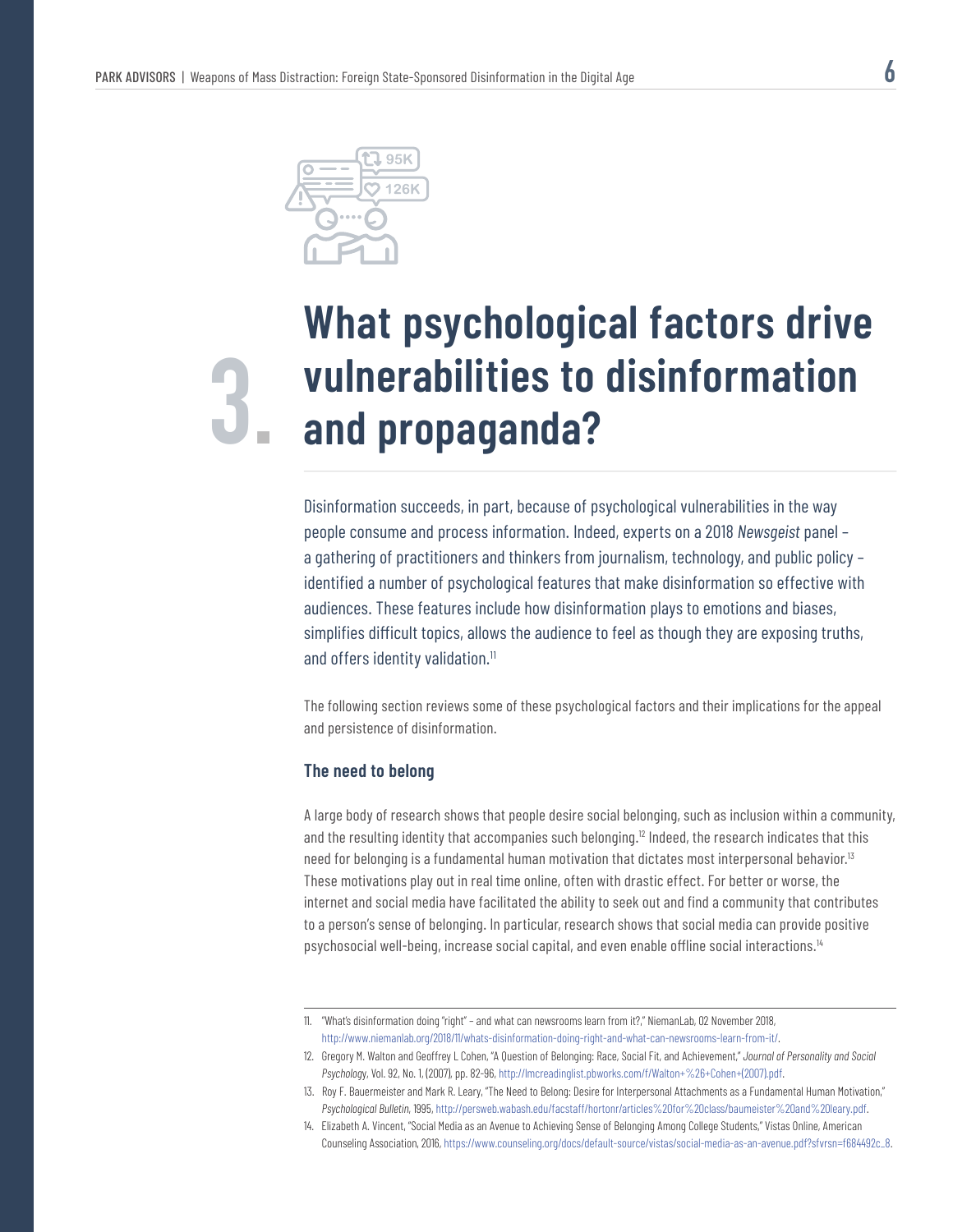So how does this apply to the resonance of disinformation and propaganda? In their desire for social belonging, people are interested in consuming and sharing content that connects with their own experiences and gives shape to the identity and status they want to project.<sup>15</sup> Status-seeking and identity projection therefore play a consequential role in motivating people to share stories.<sup>16</sup>

Additionally, the nature of social media amplifies the choices people make in service to social identity and belonging because its activity takes place in a public forum.<sup>17</sup>

The sheer volume of content is another important factor enabling disinformation. Six thousand tweets are sent every second and Facebook hosts 300 million new photos every day.

The implications of social identity and belonging further extend to the sources people trust when consuming information. Research shows that individuals depend on their social networks as trusted news sources and are more likely to share a post if it originates from a trusted friend.18 This can increase susceptibility to disinformation if one's network is prone to sharing unverified or low-quality information.

### **Dealing with the firehose of information**

The sheer volume of content is another important factor enabling disinformation. Six thousand tweets are sent every second and Facebook hosts 300 million new photos every day.19 Research reveals that individuals are ill-equipped to assess and cope with such volume, leading them to quickly discard what they perceive as irrelevant or unwanted information.<sup>20</sup> The volume of information, combined with people's limited attention spans, also makes it difficult to discern between high- and low-quality information, creating an environment in which disinformation has the potential to go viral.<sup>21</sup>

How do people then respond to all this information? Although people like to believe they are rational consumers of information, decades of psychological research has demonstrated the limitations of the human brain when it comes to information intake, particularly in contexts of uncertainty and anxiety.<sup>22</sup> Humans are generally averse to uncertain and ambiguous situations, leading them to seek quick, definitive answers.<sup>23</sup>

- 16. Rushkoff et al, "The Biology of Disinformation," Institute for the Future, 2018.
- 17. Natalie Jomini Stroud, Emily Thorson, and Dannagal Young, "Making Sense of Information and Judging its Credibility" in *Understanding and Addressing the Disinformation Ecosystem*, Annenberg School for Communications workshop,15-16 December 2017, pp. 45 -50 https://firstdraftnews.org/wp-content/uploads/2018/03/The-Disinformation-Ecosystem-20180207-v2.pdf.
- 18. Marwick, "Why Do People Share Fake News? A Sociotechnical Model of Media Effects."
- 19. Jomini Stroud, Thorson, Young, "Making Sense of Information and Judging its Credibility."
- 20. Xiaoyan Qiu et al, "Limited individual attention and online virality of low-quality information," *Nature Human Behavior*, 26 June 2017, https://www.nature.com/articles/s41562-017-0132.
- 21. Qiu et al, "Limited individual attention and online virality of low-quality information," *Nature Human Behavior*.
- 22. Donna M. Webster and Arie W. Kruglanski, "Cognitive and Social Consequences of the Need for Cognitive Closure," *European Review of Social Psychology*, 15 April 2011, https://www.tandfonline.com/doi/abs/10.1080/14792779643000100?journalCode=pers20.
- 23. Maria Konnikova, "Why We Need Answers," *The New Yorker*, 30 April 2013, https://www.newyorker.com/tech/annals-of-technology/why-weneed-answers.

<sup>15.</sup> See Douglas Rushkoff, David Pescovitz, and Jake Dunagan, "The Biology of Disinformation," Institute for the Future, 2018, http://www.iftf.org/fileadmin/user\_upload/images/ourwork/digintel/IFTF\_biology\_of\_disinformation\_062718.pdf; and Alice E. Marwick, "Why Do People Share Fake News? A Sociotechnical Model of Media Effects."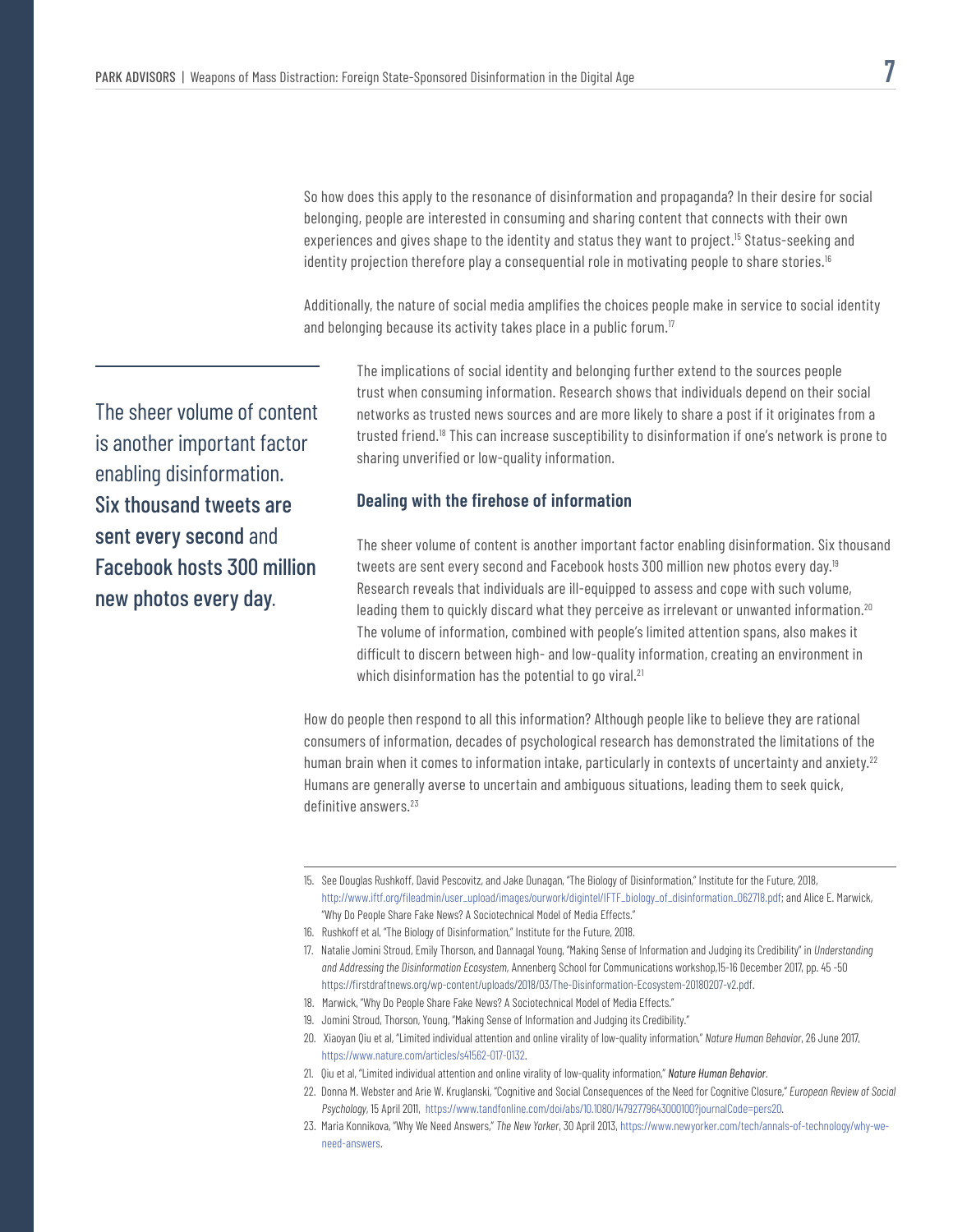Arie Kruglanski, a psychology professor at the University of Maryland, defines this phenomenon as the need for *cognitive closure*, or certainty in an uncertain world.24 Though seeking answers in the face of uncertainty is a natural human motivation, further research indicates that the answers upon which people seize can be so clear-cut as to be detrimental, specifically when such answers promote black and white thinking and disallow other viewpoints.25 In particular contexts, this can create the conditions conducive to the extremism and polarization that allows disinformation to flourish.<sup>26</sup>

Similar to cognitive closure, the literature has identified other cognitive biases that dictate how people take in and interpret information to help them make sense of the world. For example, *selective exposure* leads people to prefer information that confirms their preexisting beliefs, while *confirmation bias* makes information consistent with one's preexisting beliefs more persuasive.27 These biases interact with, and complement, two other types of bias: *motivated reasoning* and *naïve realism*. 28

While confirmation bias leads individuals to seek information that fits their current beliefs, motivated reasoning is the tendency to apply higher scrutiny to unwelcome ideas that are inconsistent with one's ideas or beliefs.29 In this way, people use motivated reasoning to further their quest for social identity and belonging.

Further entrenching the effects of these biases, the research shows that naïve realism plays an important role during the intake and assessment of information. Naïve realism leads individuals to believe that their perception of reality is the only accurate view, and that those who disagree are simply uninformed or irrational.30

These cognitive biases show that although individuals may believe their convictions are based on higher principles, in reality people process moral-political statements as preferences as opposed to hard facts.<sup>31</sup> Given that preferences change throughout one's life, particular convictions may also change in the right context of persuasion, attitude change, or social network. This is especially true of convictions that are more controversial or subject to mixed public consensus, like politics.<sup>32</sup>

### **Cognitive limitations in an online jungle**

So how do these cognitive biases play out in the social media sphere? A 2016 study of news consumption on Facebook examined 376 million users and 920 news outlets to answer this question. They found that

- 25. D. Webber et al, "The Road to Extremism: Field and Experimental Evidence that Significance Loss-Induced Need for Closure Fosters Radicalization," *US National Library of Medicine*, 04 September 2017, https://www.ncbi.nlm.nih.gov/pubmed/28872332.
- 26. Webber et al, "The Road to Extremism: Field and Experimental Evidence that Significance Loss-Induced Need for Closure Fosters Radicalization."
- 27. David M. J. Lazer et al, "The Science of Fake News," *Science*, 09 March 2018, http://science.sciencemag.org/content/359/6380/1094/tab-pdf.
- 28. Drew Calvert, "The Psychology Behind Fake News," *Kellogg Insight*, 06 March 2017, https://insight.kellogg.northwestern.edu/article/thepsychology-behind-fake-news.
- 29. Gary Marcus, "How Does the Mind Work? Insights from Biology," *Topics in Cognitive Science*, 17 November 2008, http://www.psych.nyu.edu/gary/marcusArticles/Marcus%202009%20topics.pdf.
- 30. Calvert, "The Psychology Behind Fake News."
- 31. Calvert, "The Psychology Behind Fake News."
- 32. Calvert, "The Psychology Behind Fake News."

<sup>24.</sup> Arie W. Kruglanski and Donna M. Webster, "Motivated Closing of the Mind: "Seizing" and "Freezing"," National Center for Biotechnology Information, April 1996, https://www.ncbi.nlm.nih.gov/pubmed/8637961.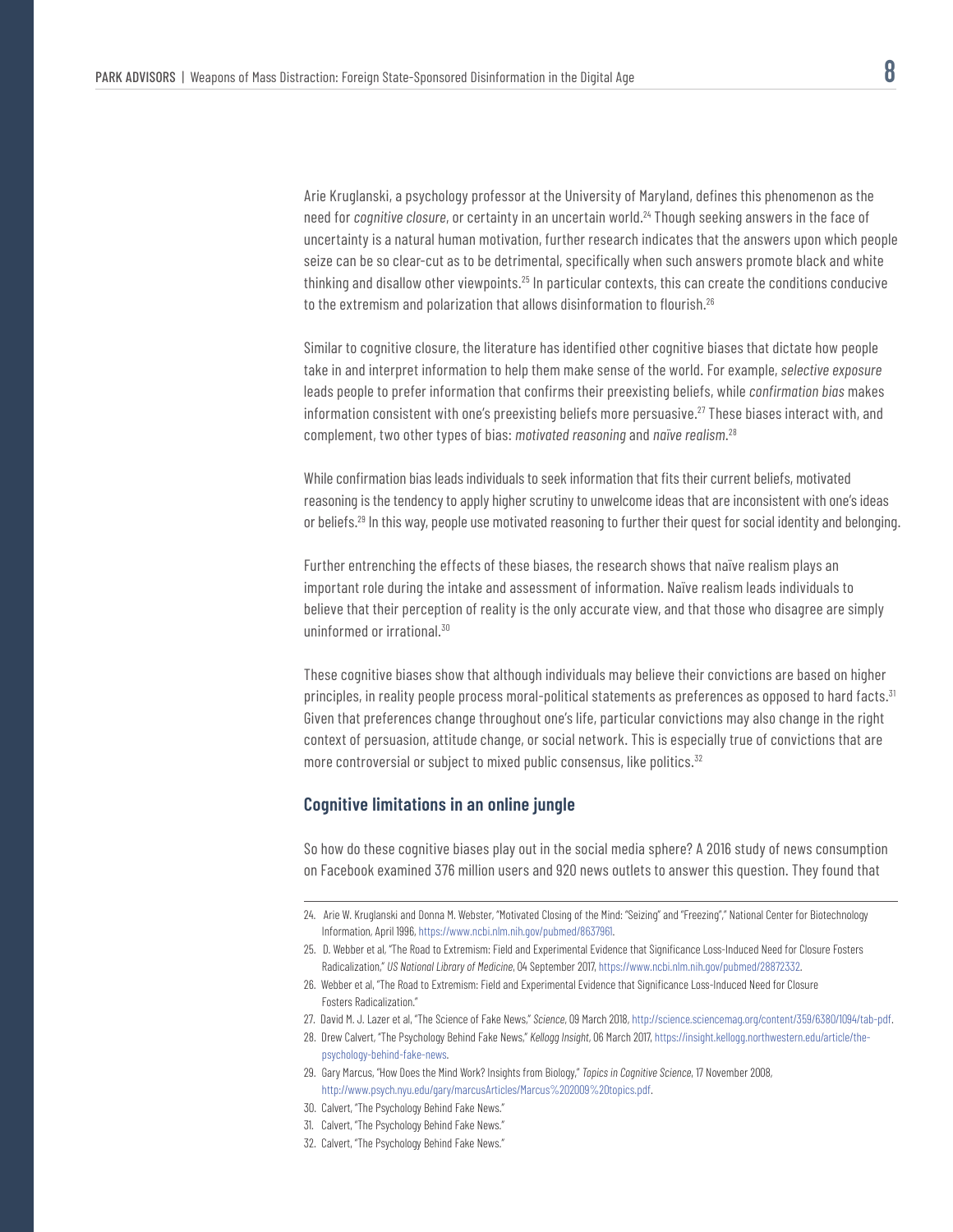### Users are more active in sharing unverified rumors than they are in later sharing that these rumors were either debunked or verified. The veracity of information therefore appears to matter little.

users tend to confine their attention to a limited set of pages, seeking out information that aligns with their views and creating polarized clusters of information sharing.<sup>33</sup>

In another study, researchers assessed 330 rumor threads on Twitter associated with nine newsworthy events, such as the December 2014 Sydney hostage siege and the January 2015 Charlie Hebdo shooting in Paris, to understand how people interact with rumors on social media. Their analysis determined that users are more active in sharing unverified rumors than they are in later sharing that these rumors were either debunked or verified.<sup>34</sup> The veracity of information therefore appears to matter little. A related study found that even after individuals were informed that a story had been misrepresented, more than a third still shared the story.<sup>35</sup>

In addition to highlighting the limitations of human cognition, the research also points to declining trust in the public sphere. Richard Fletcher and Rasmus Nielsen from the University of Oxford argue that disinformation must be analyzed in the context of other factors,

including declining trust in news media and increasing skepticism of online information, which has been exacerbated by clickbait and advertisements that masquerade as news.<sup>36</sup>

In a complementary study, researchers found that participants who perceived the media and the word "news" negatively were less likely than others to identify a fake headline and less able to distinguish news from opinion or advertising.37

The varying levels of trust in the media have implications for efforts to validate the veracity of news. For example, tagging social media posts as "verified" may work well in environments where trust in news media is relatively high (such as Spain or Germany), but this approach may be counterproductive in countries where trust in news media is much lower (like Greece).<sup>38</sup>

### **Doubling down online**

Given the human motivations that drive online behavior, researchers contend that it is more likely that polarization exacerbates fake news, rather than fake news exacerbating polarization.<sup>39</sup>

- 35. Laura Hazard Owen, "Americans may appreciate knowing when a news story is suspect, but more than a third will share that story anyway," *Nieman Lab*, 29 June 2018, http://www.niemanlab.org/2018/06/americans-may-appreciate-knowing-when-a-news-story-is-suspect-butmore-than-a-third-will-share-that-story-anyway/.
- 36. Richard Fletcher and Rasmus Nielsen, "People Don't Trust News Media and this is Key to the Global Misinformation Debate" in *Understanding and Addressing the Disinformation Ecosystem*, Annenberg School for Communications workshop,15-16 December 2017, pp. 13-17, https://firstdraftnews.org/wp-content/uploads/2018/03/The-Disinformation-Ecosystem-20180207-v2.pdf.
- 37. "How the Public, News Sources, and Journalists Think about News in Three Communities," News Co/Lab at Arizona State University in collaboration with the Center for Media Engagement at The University of Texas at Austin, 2018, https://mediaengagement.org/wp-content/ uploads/2018/11/How-the-Public-News-Sources-and-Journalists.pdf.
- 38. Fletcher and Nielsen, "People Don't Trust News Media and this is Key to the Global Misinformation Debate."
- 39. Calvert, "The Psychology of Fake News."

<sup>33.</sup> Ana Lucia Schmidta et al, "Anatomy of news consumption on Facebook," *Proceedings of the National Academy of Sciences*, 21 March 2017, http://www.pnas.org/content/pnas/114/12/3035.full.pdf.

<sup>34.</sup> Arkaitz Zubiaga et al, "Analysing How People Orient to and Spread Rumors in Social Media by Looking at Conversational Threads," PLOS ONE 11 (3): e0150989, 04 March 2016, https://doi.org/10.1371/journal.pone.0150989.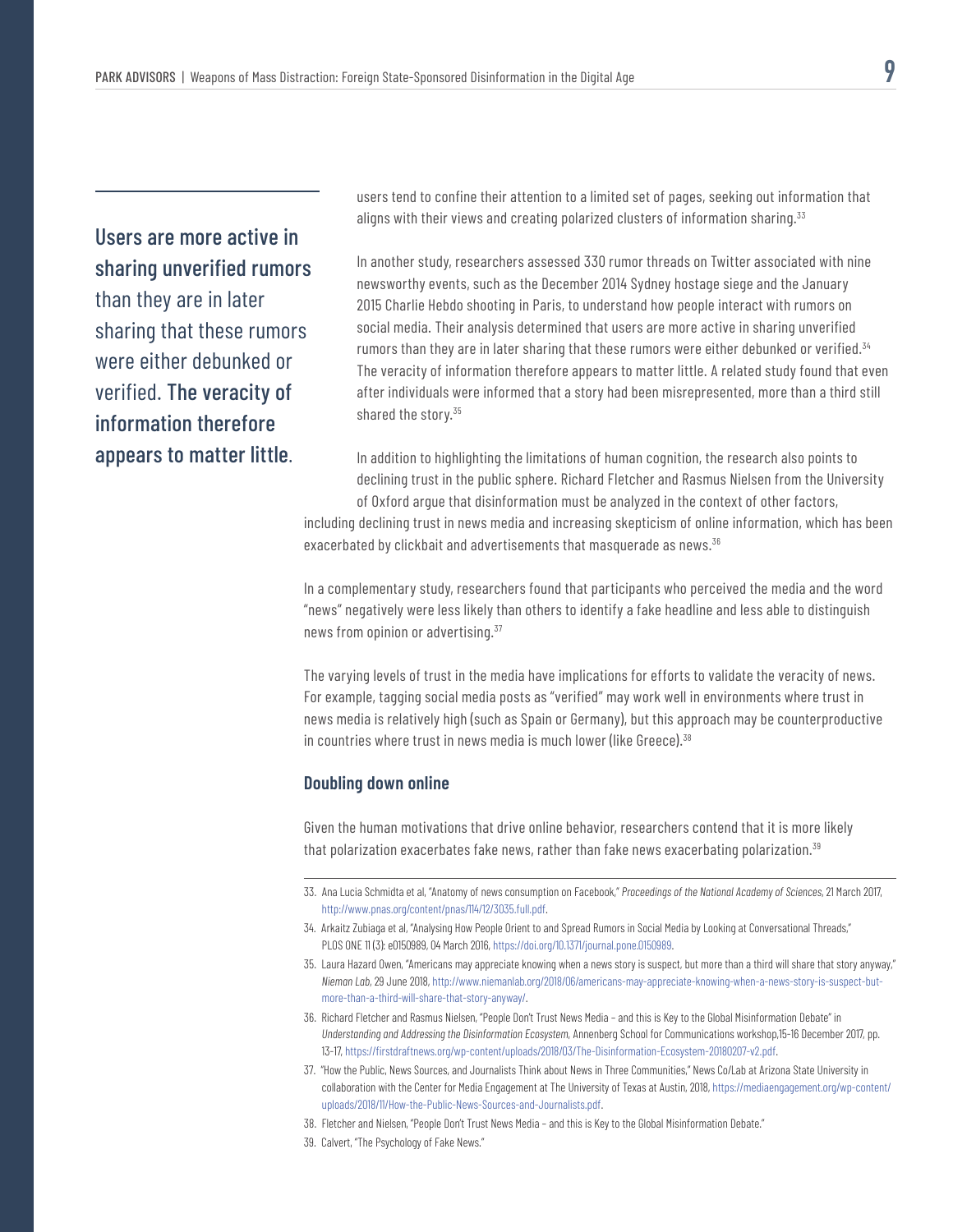Humans react the same way to undesirable information as they do when facing a dangerous animal – fight or flight.

People's propensity toward "us versus them" tribalism applies just as much to the information they consume.

What, then, can be done to reduce polarization online? The literature highlights a number of challenges.

In an effort to avoid echo chambers, some have advocated for increasing online communities' exposure to different viewpoints. However, one study that attempted this approach found it to be not just ineffective, but counterproductive.<sup>40</sup> The study identified a large sample of Democrats and Republicans on Twitter and offered financial incentives to follow a bot that exposed the participants to messages of opposing political ideologies. The results were surprising: Republicans who followed the liberal bot became substantially more conservative, while Democrats who followed the conservative bot became slightly more liberal.

The study offers a cautionary tale for future efforts to reduce polarization online. The observed backfire effect may be explained by complementary research, which found that acknowledging unwelcome facts about controversial issues can be threatening.<sup>41</sup> Humans react the same way to undesirable information as they do when facing a dangerous animal - fight or flight.<sup>42</sup> To deal with the threat, people double down to defend their previously held beliefs or shun the new information rather than amend their views.<sup>43</sup>

Given this ingrained resistance to new ideas, can people change their minds? The jury is still out. The ability of individuals to adjust their perceptions after being shown corrected information may vary based on their cognitive ability.<sup>44</sup> One study, in which individuals were shown corrections to misinformation, found that individuals with low cognitive ability less frequently adjusted their viewpoints than those with high cognitive ability.45 A similar study showed that an audience's level of cognitive activity is likely to predict the persistence of misinformation and effectiveness of a correction.<sup>46</sup>

### **The resonance of disinformation and why it is difficult to debunk**

While some have argued for an increase in fact-checking or debunking efforts to counter disinformation, the literature is again mixed on the effectiveness of such approaches.

- 42. Arthur Lupia, "Communicating Science in Politicized Environments," *Proceedings of the National Academy of Sciences*, 20 August 2013, http://media.wix.com/ugd/fa8393\_6973c3639e3c4bdfa2908cab10587cf4.pdf.
- 43. Nyhan and Reifler, "Misinformation and Fact-Checking: Research Findings from Social Science."
- 44. Jonas De Keersmaecker and Arne Roets, "'Fake news': Incorrect, but hard to correct. The role of cognitive ability on the impact of false information on social impressions," *Intelligence, Volume 65*, November 2017, pp. 107-110, https://doi.org/10.1016/j.intell.2017.10.005.
- 45. De Keersmaecker and Roets, "'Fake news': Incorrect, but hard to correct."
- 46. Man-pui Sally Chan et al, "Debunking: A Meta-Analysis of the Psychological Efficacy of Messages Countering Misinformation," *Psychological Science*, 12 September 2017, https://journals.sagepub.com/doi/full/10.1177/0956797617714579.

<sup>40.</sup> Christopher A. Bail et al, "Exposure to Opposing Views on Social Media Can Increase Political Polarization," *Proceedings of the National Academy of Sciences*, September 2018, http://www.pnas.org/content/115/37/9216.

<sup>41.</sup> Brendan Nyhan and Jason Reifler, "Misinformation and Fact-Checking: Research Findings from Social Science," New America Foundation, February 2012, https://www.dartmouth.edu/~nyhan/Misinformation\_and\_Fact-checking.pdf.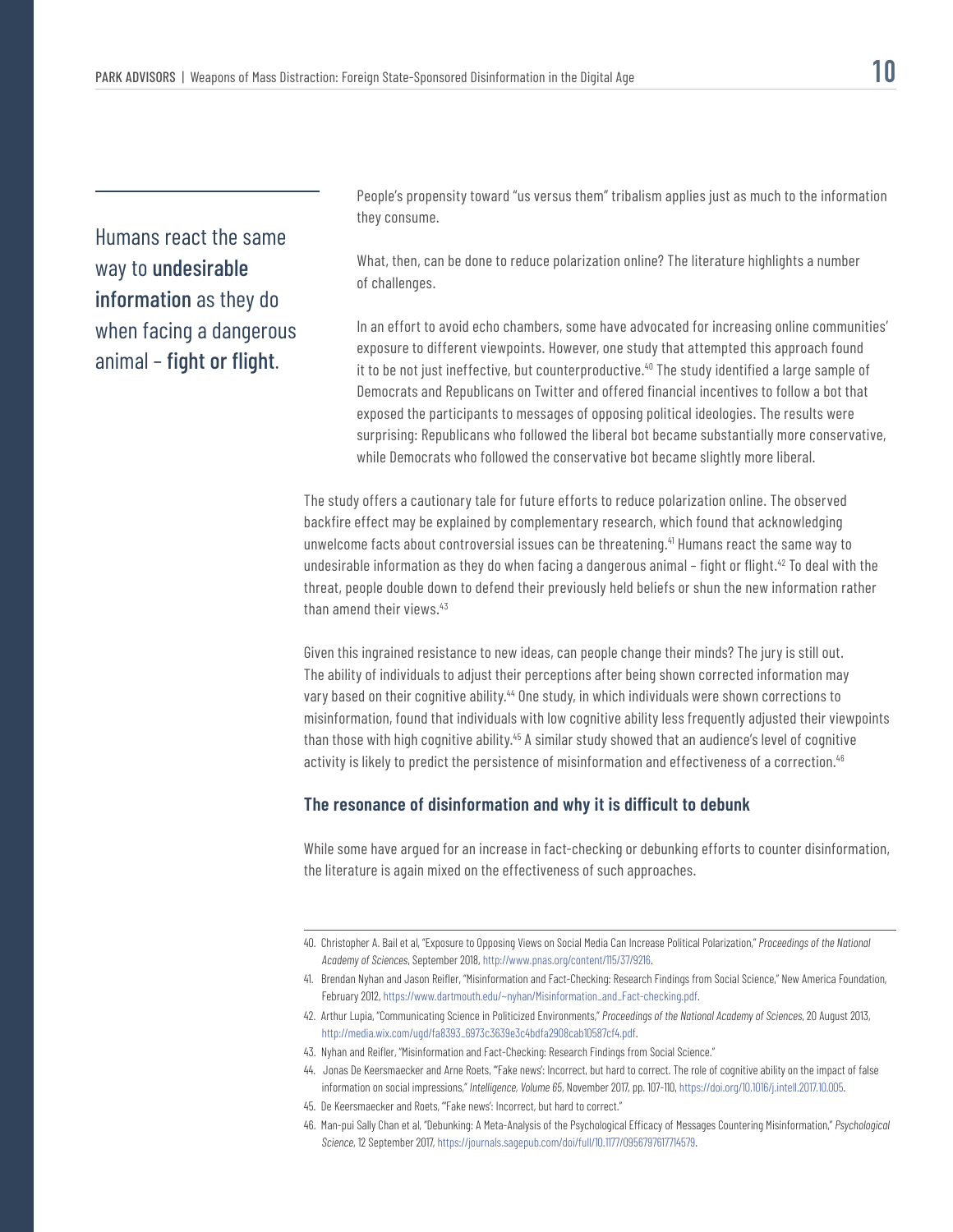Disinformation is difficult to correct because of how it resonates cognitively and emotionally with its intended audience and how humans form beliefs based on the information they have at hand. This phenomenon is referred to as *belief perseverance*, which is the inability of people to change their minds even after being shown new information.<sup>47</sup> Facts can matter little in the face of strong social and emotional dynamics that relate to one's personal identity and sense of community.<sup>48</sup>

Others have advocated for increasing media literacy and making social media users more critical consumers of content. However, researchers have found that efforts to boost critical thinking may be of limited use or may have the counterproductive effect of leading individuals to doubt the credibility of news in general.49 Research even indicates that many consumers of disinformation already perceive themselves as critical thinkers who are challenging the status quo.<sup>50</sup> The literature makes explicit that consumers are not well-equipped to identify certain messages as false or misleading, nor should the onus be on them to do so.

To underscore these challenges, one study analyzed the effectiveness of messages meant to reduce misinformation about the links between vaccines and autism. It found that while the messages occasionally reduced the belief that vaccines cause autism, they did not affect the behavior or the intent to vaccinate among parents who had the most negative attitudes on vaccines.<sup>51</sup> A similar study found the same phenomenon among skeptics of climate-change research. Evidence that countered their emotionbased beliefs did not fundamentally change those beliefs.<sup>52</sup>

Considering these challenges, are there any approaches to fact-checking that might work?

According to the researchers behind the vaccine study, one way to correct misinformation is by providing an alternate causal explanation to displace inferences made from the false information. However, other research casts doubt on how well even a thorough debunking statement will fare. A study found that debunking was ineffective when the consumer could generate competing explanations supporting the misinformation. Furthermore, a debunking message that simply identified misinformation as incorrect without offering corrective information was similarly ineffective. Even when a detailed debunking message included corrective information, the debunking did not always reduce participants' belief in the misinformation.<sup>53</sup>

<sup>47.</sup> Brendan Nyhan and Jason Reifler, "Displacing Misinformation about Events: An Experimental Test of Causal Corrections," *Journal of Experimental Political Science*, 01 April 2015, https://doi.org/10.1017/XPS.2014.22.

<sup>48.</sup> Calvert, The Psychology Behind Fake News," https://insight.kellogg.northwestern.edu/article/the-psychology-behind-fake-news; and Brendan Nyhan et al, "Effective Messages in Vaccine Promotion: A Randomized Trial," *Pediatrics*, April 2014, http://pediatrics.aappublications.org/content/133/4/e835.

<sup>49.</sup> Calvert, The Psychology Behind Fake News."

<sup>50.</sup> Deen Freelon, "Personalized Information Environments and Their Potential Consequences for Disinformation" in *Understanding and Addressing the Disinformation Ecosystem*, Annenberg School for Communications workshop,15-16 December 2017, pp. 38-44, https://firstdraftnews.org/wp-content/uploads/2018/03/The-Disinformation-Ecosystem-20180207-v2.pdf.

<sup>51.</sup> Brendan Nyhan et al, "Effective Messages in Vaccine Promotion: A Randomized Trial," *Pediatrics*, April 2014, http://pediatrics. aappublications.org/content/133/4/e835.

<sup>52.</sup> Paul Thagard and Scott Findlay, "Changing Minds About Climate Change: *Belief Revision, Coherence, and Emotion*," in Belief Revision Meets Philosophy of Science, eds. Eric J. Olsson and Sebastian Enqvis [Netherlands: Springer, 03 November 2010], http://cogsci.uwaterloo.ca/Articles/thagard.climate.2011.pdf.

<sup>53.</sup> Chan et al, "Debunking: A Meta-Analysis of the Psychological Efficacy of Messages Countering Misinformation."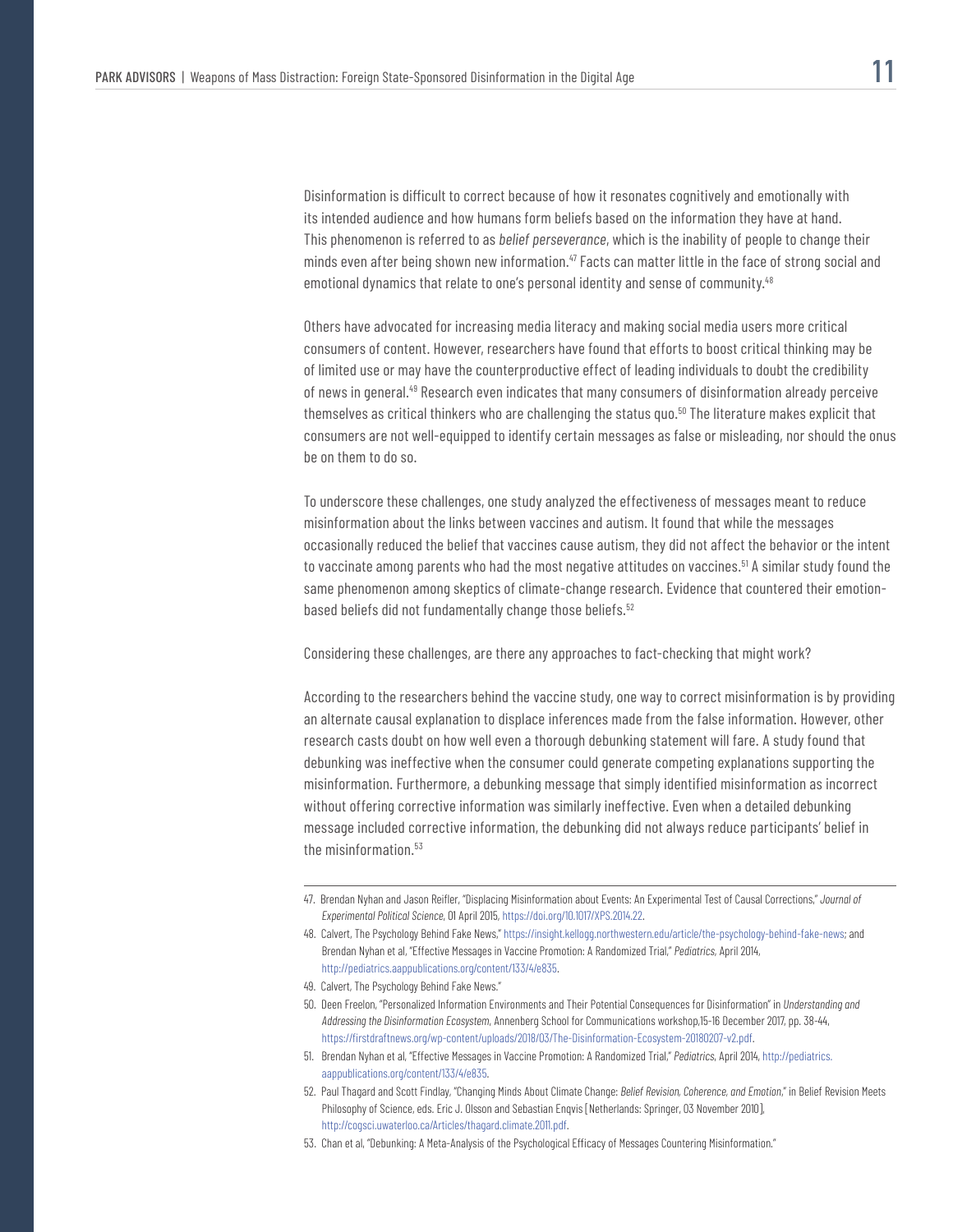Compounding matters is the fact that repeating a false claim can increase its believability.<sup>54</sup> In studies where participants rated statements on their truthfulness, results showed that repetition increased participants' perceptions of the truthfulness of false statements even when participants knew these statements were false.<sup>55</sup> Given that individuals are susceptible to familiarity of information, the repetition of verifiably false statements can decrease the power of individual knowledge and reasoning.56 This finding has further implications for fact-checking: a fact-checker must repeat a false statement to debunk it, thereby inadvertently increasing the repetition and potential believability of the false claim.<sup>57</sup>

Another study showed that when consumers of fake news were presented with a fact-check, they almost never read it.

Other literature reveals that the nature of how one relates to misperceptions impacts the likelihood of accepting or rejecting corrections. For example, misperceptions tied to salient or controversial issues, particularly those that matter highly to an individual's concept of self, are highly persistent and hard to correct. Conversely, it may be easier to counter misperceptions on topics where people do not have strongly held beliefs.<sup>58</sup>

There is, however, a social element to fact-checking that can encourage more accurate information. For example, if there are strong social connections between individuals who generate false content and individuals who fact-check this content, the former are more likely to correct their false statements.<sup>59</sup> Unfortunately, because corrected statements are often

less read than the misleading original statement, it is unclear how effective such corrections are.<sup>60</sup> Another study showed that when consumers of fake news were presented with a fact-check, they almost never read it.<sup>61</sup>

### **Fighting fire with fire**

So, what strategies might work to counter disinformation? Recent research is more positive regarding potential approaches.

- 55. Lisa K. Fazio et al, "Knowledge does not protect against illusory truth," *Journal of Experimental Psychology*, 2015, https://apa.org/pubs/ journals/features/xge-0000098.pdf.
- 56. Fazio et al, "Knowledge does not protect against illusory truth;" and Lynn Hasher and David Goldstein, "Frequency and the Conference of Referential Validity," *Journal of Verbal Learning and Verbal Behavior*, 1977, http://www.psych.utoronto.ca/users/hasherlab/PDF/ Frequency%20and%20the%20conference%20Hasher%20et%20al%201977.pdf.
- 57. David M. J. Lazer et al, "The Science of Fake News," *Science*, 09 March 2018, http://science.sciencemag.org/content/359/6380/1094/tab-pdf.
- 58. Brendan Nyhan and Jason Reifler, "Misinformation and Fact-Checking: Research Findings from Social Science," New America Foundation, February 2012, https://www.dartmouth.edu/~nyhan/Misinformation\_and\_Fact-checking.pdf.
- 59. Drew B. Margolin, Aniko Hannak, and Ingmar Webber, "Political Fact-Checking on Twitter: When Do Corrections Have an Effect?," *Political Communication*, 2018, https://www.tandfonline.com/doi/full/10.1080/10584609.2017.1334018?scroll=top&needAccess=true; and Anisa Subedar, "The Godfather of Fake News," BBC, 27 November 2018, https://www.bbc.co.uk/news/resources/idt-sh/the\_godfather\_of\_ fake\_news.
- 60. Alice Marwick, "Why Do People Share Fake News? A Sociotechnical Model of Media Effects," Georgetown Law Technology Review, 2018, https://www.georgetownlawtechreview.org/wp-content/uploads/2018/07/2.2-Marwick-pp-474-512.pdf.
- 61. Andrew Guess, Brendan Nyhan, and Jason Reifler, "Selective Exposure to Misinformation: Evidence from the consumption of fake news during the 2016 US presidential campaign," European Research Council, January 2018, https://www.dartmouth.edu/~nyhan/fakenews-2016.pdf.

<sup>54.</sup> Adam J. Berinsky, "Rumors and Healthcare Reform: Experiments in Political Misinformation," *British Journal of Political Science*, April 2017, https://doi.org/10.1017/S0007123415000186.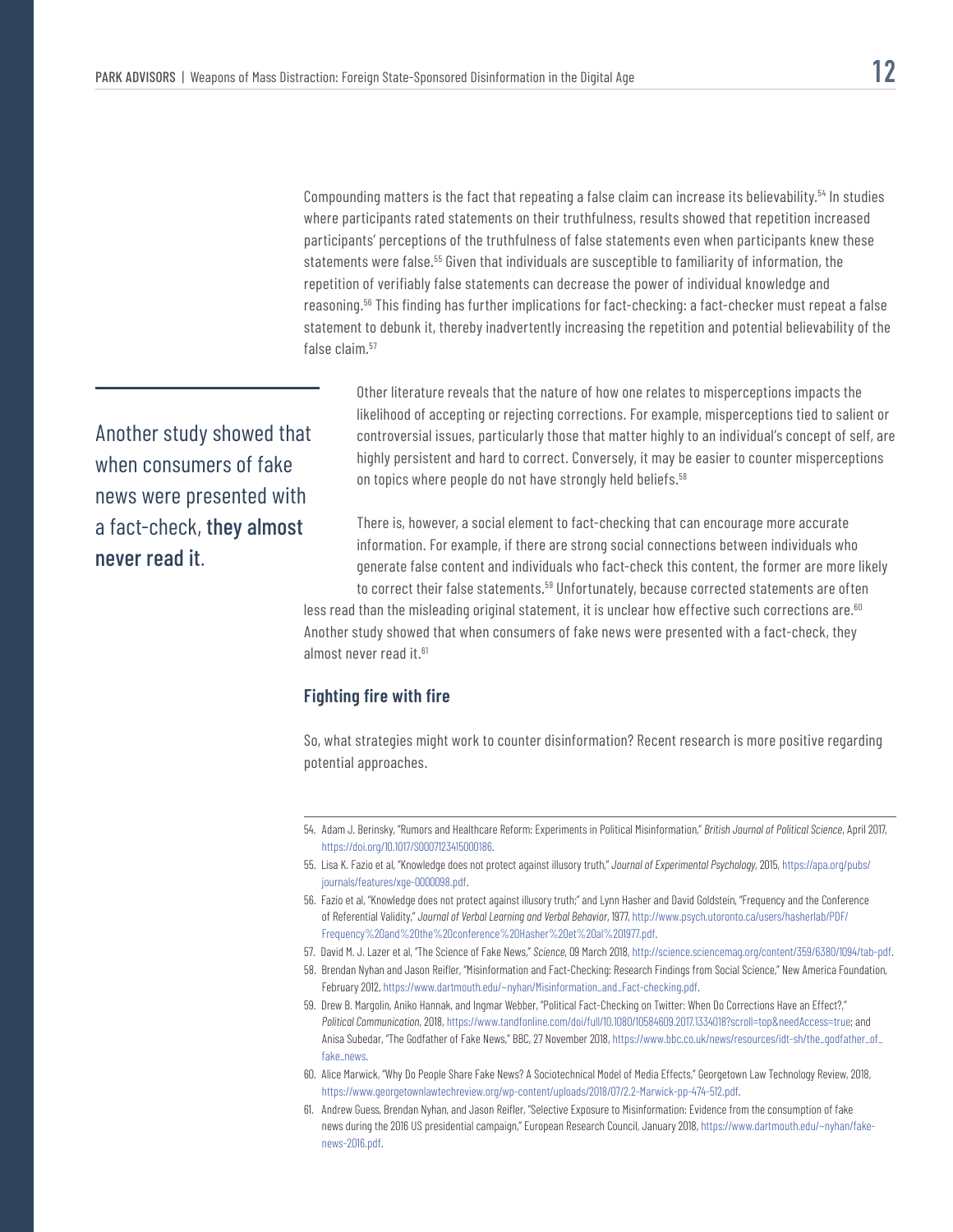One study of 7,200 participants found that counterfactual information can change partisan opinions when the information is presented with strong evidence.<sup>62</sup> Of note, this study also found that participants generally maintained an openness to opposing information unless they were primed to feel adversarial, or if the opposing arguments were laden with insulting language. Combining these insights with the aforementioned research on fight or flight reactions offers a potential roadmap for countering misleading information on polarizing topics: present corrective information in a tactful and well-supported manner that avoids disparaging those with opposing views.

Research has also revealed different psychological interventions that may build resilience against disinformation. One study from the Cambridge Social Decision-Making Lab approached the topic of misinformation as a metaphorical "contagion." The study contended that misinformation spreads from person-to-person like a disease and therefore explored a potential immunization in the form of *attitudinal inoculation*. 63

Similar to how a vaccine builds resistance to a virus, attitudinal inoculation warns people that they may be exposed to information that challenges their beliefs, before presenting a weakened example of the (mis)information and refuting it. This strategy can better inform, and even immunize, participants to similar misleading arguments in the future.<sup>64</sup> When applied to public attitudes about climate change, an experiment that used attitudinal inoculation with a polarized audience found that climate misinformation was less effective when participants were inoculated to similar misinformation in advance.<sup>65</sup>

Other research on cognitive ability examines *integrative complexity* (IC), which is a measure of a person's ability to accept and integrate multiple viewpoints. Low IC indicates a propensity for binary thinking and resistance to opposing perspectives, which has direct implications for the resonance of disinformation in polarized contexts.<sup>66</sup> To counter low IC, researchers have developed interventions to explore topics through the lens of different perspectives, which allows people to understand and overcome the cognitive biases that may render them adversarial toward opposing ideas. These interventions focus less on the *content* of one's thoughts and more on the *structure* of one's thoughts, therefore offering an approach that can be applied in many different contexts.<sup>67</sup>

As these combined strategies suggest, many of the same psychological factors that make humans susceptible to disinformation can also be used to defend against it. Repeating facts, offering solid evidence, preemptively warning about and debunking disinformation themes, and encouraging openness to differing viewpoints are all potential approaches for reducing vulnerabilities to disinformation.

<sup>62.</sup> Jin Woo Kim "Evidence Can Change Partisan Minds: Rethinking the Bounds of Motivated Reasoning," Job Market Paper, 30 September 2018, https://jinwookimqssdotcom.files.wordpress.com/2018/10/kim\_ws.pdf.

<sup>63.</sup> Sander van der Linden et al, "Inoculating the Public against Misinformation about Climate Change," Wiley Online Library, 23 January 2017, https://onlinelibrary.wiley.com/doi/full/10.1002/gch2.201600008.

<sup>64.</sup> Van der Linden, "Inoculating the Public against Misinformation about Climate Change."

<sup>65.</sup> Van der Linden, "Inoculating the Public against Misinformation about Climate Change."

<sup>66.</sup> Peter Suedfeld, "The Cognitive Processing of Politics and Politicians: Archival Studies of Conceptual and Integrative Complexity," *Journal of Personality* 78, no. 6, October 2010, https://doi.org/10.1111/j.1467-6494.2010.00666.x.

<sup>67.</sup> Eolene M. Boyd-MacMillan et al., "I SEE! Scotland: Tackling Sectarianism and Promoting Community Psychosocial Health," *Journal of Strategic Security 9*, no. 4, 2016, http://dx.doi.org/10.5038/1944-0472.9.4.1556.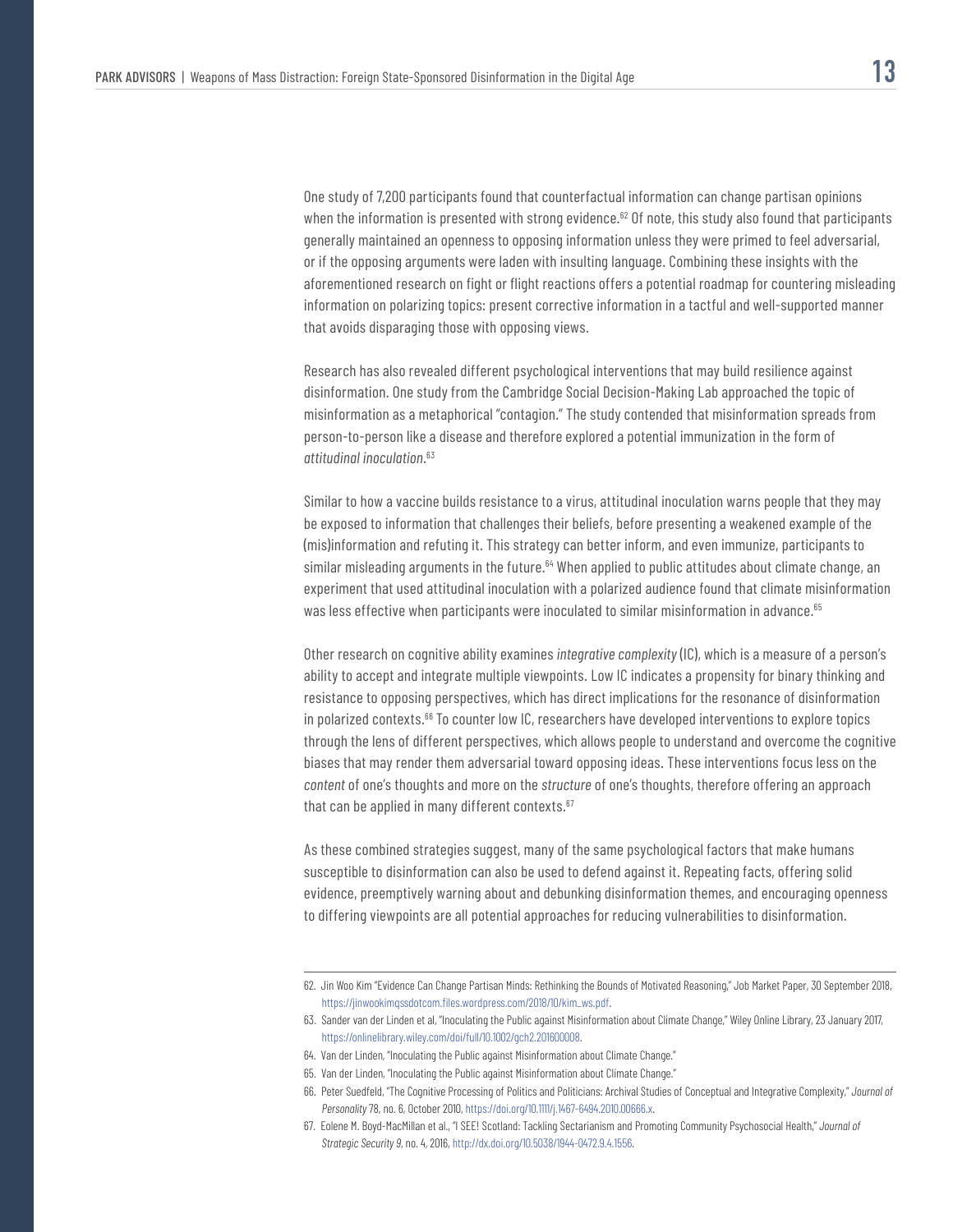

# **A look at foreign state-sponsored 4. disinformation and propaganda**

As the adoption of new technology and social media platforms have spread globally, so too have government efforts to exploit these platforms for their own interests, at home and abroad. Russian attempts to influence the United States 2016 presidential election and the 2016 Brexit vote in the United Kingdom are two recent, high-profile examples.

Yet the use of disinformation extends well beyond Russian interference in the US and the UK. A University of Oxford study found evidence of organized disinformation campaigns in 48 countries in 2018, up from 28 the year prior.<sup>68</sup>

Below is an overview of several countries notable for the extent and sophistication of their foreign influence and disinformation campaigns.

### **Russian influence and disinformation campaigns**

Revelations of Russian interference in the lead-up to the 2016 US presidential election heightened the public's awareness of disinformation attacks against the United States. A 2017 report by the US Director of National Intelligence concluded that Russian President Vladimir Putin ordered an influence campaign that combined covert cyber operations (hacking, troll farms, and bots) with overt actions (dissemination of disinformation by Russian-backed media) in an effort to undermine public trust in the electoral process and influence perceptions of the candidates.<sup>69</sup>

The extent of this campaign was significant – thousands of Russian-backed human operatives and automated bots created more than one million tweets and hundreds of thousands of Facebook and

<sup>68.</sup> Samantha Bradshaw and Philip N. Howard, "Challenging Truth and Trust: A Global Inventory of Organized Social Media Manipulation," Oxford Internet Institute's Computational Propaganda Research Project, July 2018, http://comprop.oii.ox.ac.uk/wp-content/uploads/ sites/93/2018/07/ct2018.pdf.

<sup>69.</sup> US Office of the Director of National Intelligence, "Background to "Assessing Russian Activities and Intentions in Recent US Elections," The Analytic Process and Cyber Incident Attribution," 06 January 2017, https://www.dni.gov/files/documents/ICA\_2017\_01.pdf.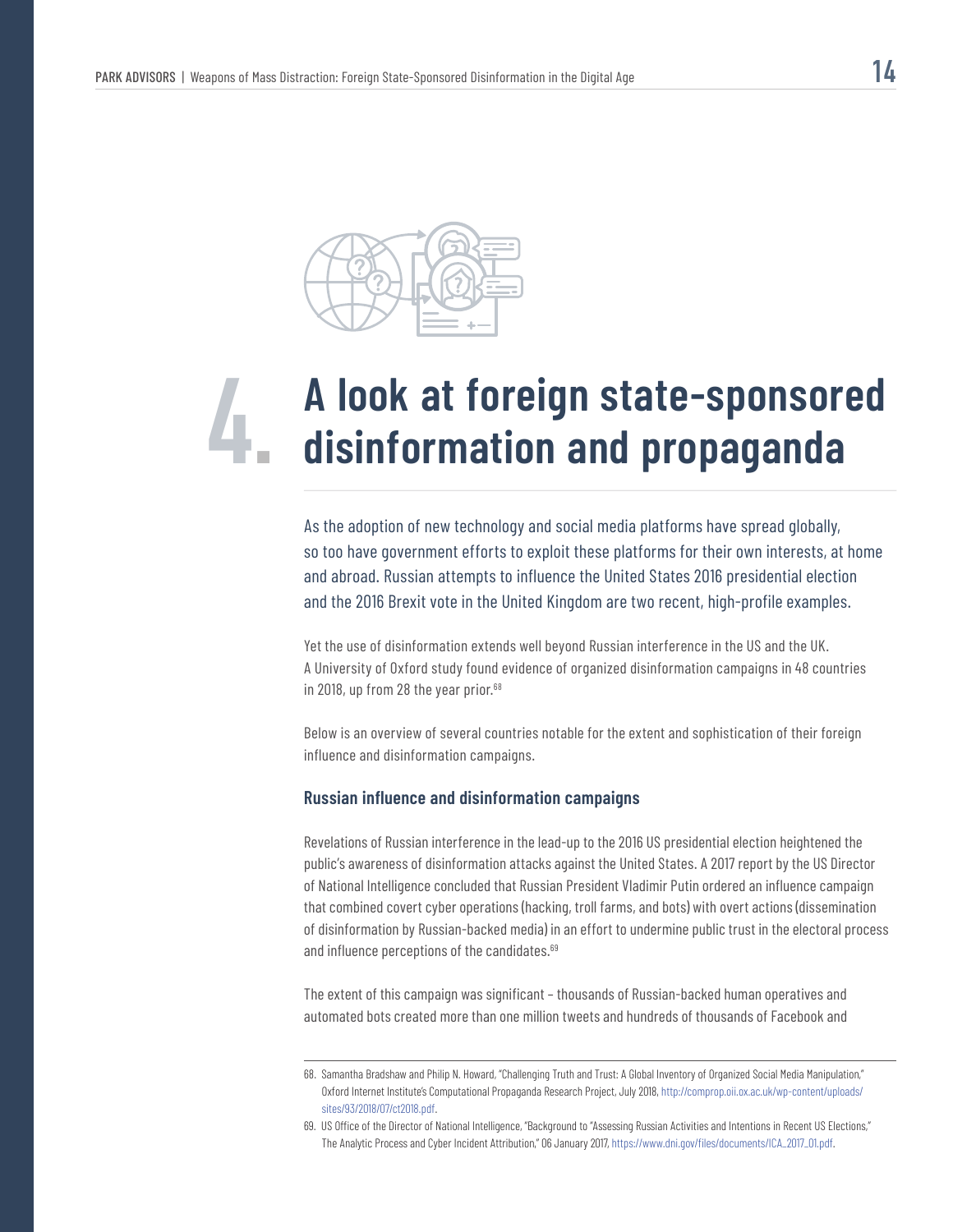Instagram posts, while uploading more than 1,000 YouTube videos.70 The tweets garnered 288 million views and the Facebook posts reached 126 million US accounts.<sup>71</sup>

Russia's efforts in 2016 may have come as a surprise to many, yet Russian disinformation campaigns against the United States are not a recent phenomenon.

Russia's efforts in 2016 may have come as a surprise to many, yet Russian disinformation campaigns against the United States are not a recent phenomenon. The Soviet Union deployed similar strategies called "active measures" during the Cold War era, which were coordinated efforts by Soviet organizations and intelligence agencies to influence opinions in foreign countries.72 In the Soviet Union, propaganda was a key element of statecraft, as important as the work of the military or intelligence agencies.

During the late 1980s, for example, the Soviet Union coordinated a global disinformation campaign to convince the world's public that the United States had created the AIDS virus as a biological weapon.<sup>73</sup> This campaign intended to stir up anti-Americanism in the developing world and distract public attention from American charges that the Soviet Union was itself developing biological weapons.

The rumor, first published in 1983 via a Soviet-backed newspaper in India, appeared in Russian media in 1985 and was later published dozens of times in Russian media outlets. Broadcasts by Radio Moscow targeted at African countries claimed that America was deliberately spreading AIDS in Zaire, echoing previous claims by the outlet that the United States was developing biological weapons capable of killing only non-whites.

A similar campaign was mounted by the Soviets around the same time to spread unfounded allegations over child organ trafficking in the United States. The rumor was first reported by journalists during an interview of a Honduran government official in 1987.<sup>74</sup> Although the statement was quickly corrected by high-level Honduran officials, Russian media repeatedly ran the sensationalist rumors between 1987 and 1988 without mentioning the corrections. The allegations gained momentum over subsequent years, resulting in Turkey suspending its adoption program with the United States in the early 1990s. Not long after, a Guatemalan mob attacked US citizens in 1994 on the basis of this story.<sup>75</sup>

The rise of major social media platforms has offered the Kremlin an opportunity to innovate on this decades-old playbook. Under former President Dmitry Medvedev, the Russian government engaged in its

<sup>70.</sup> Ben Popkin, "Russian trolls went on attack during key election moments," NBC News, 20 December 2017, https://www.nbcnews.com/tech/ social-media/russian-trolls-went-attack-during-key-election-moments-n827176; and: Mike Isaac and Daisuke Wakabayashi, "Russian influence reached 126 million Americans through Facebook alone," *New York Times*, 30 October 2017, https://www.nytimes.com/2017/10/30/ technology/facebook-google-russia.html.

<sup>71.</sup> Isaac and Wakabayashi, "Russian influence reached 126 million Americans through Facebook alone."

<sup>72.</sup> Steve Abrams, "Beyond propaganda: Soviet active measures in Putin's Russia." Connections : *The Quarterly Journal*, 15(1), 31 May 2016, doi:http://dx.doi.org.ezproxy.cul.columbia.edu/10.11610/Connections.15.1-01

<sup>73.</sup> US Department of State, "Soviet Influence Activities: A Report on Active Measures and Propaganda, 1986-87," August 1987, https://www.globalsecurity.org/intell/library/reports/1987/soviet-influence-activities-1987.pdf.

<sup>74.</sup> US Information Agency, "The Child Organ Trafficking Rumor: A Modern 'Urban Legend'," A Report Submitted to the UN Special Rapporteur On The Sale Of Children, Child Prostitution, And Child Pornography, December 1994, http://pascalfroissart.online.fr/3-cache/1994-leventhal.pdf.

<sup>75.</sup> US Information Agency, "The Child Organ Trafficking Rumor: A Modern 'Urban Legend'," A Report Submitted to the UN Special Rapporteur On The Sale Of Children, Child Prostitution, And Child Pornography, December 1994, http://pascalfroissart.online.fr/3-cache/1994-leventhal.pdf.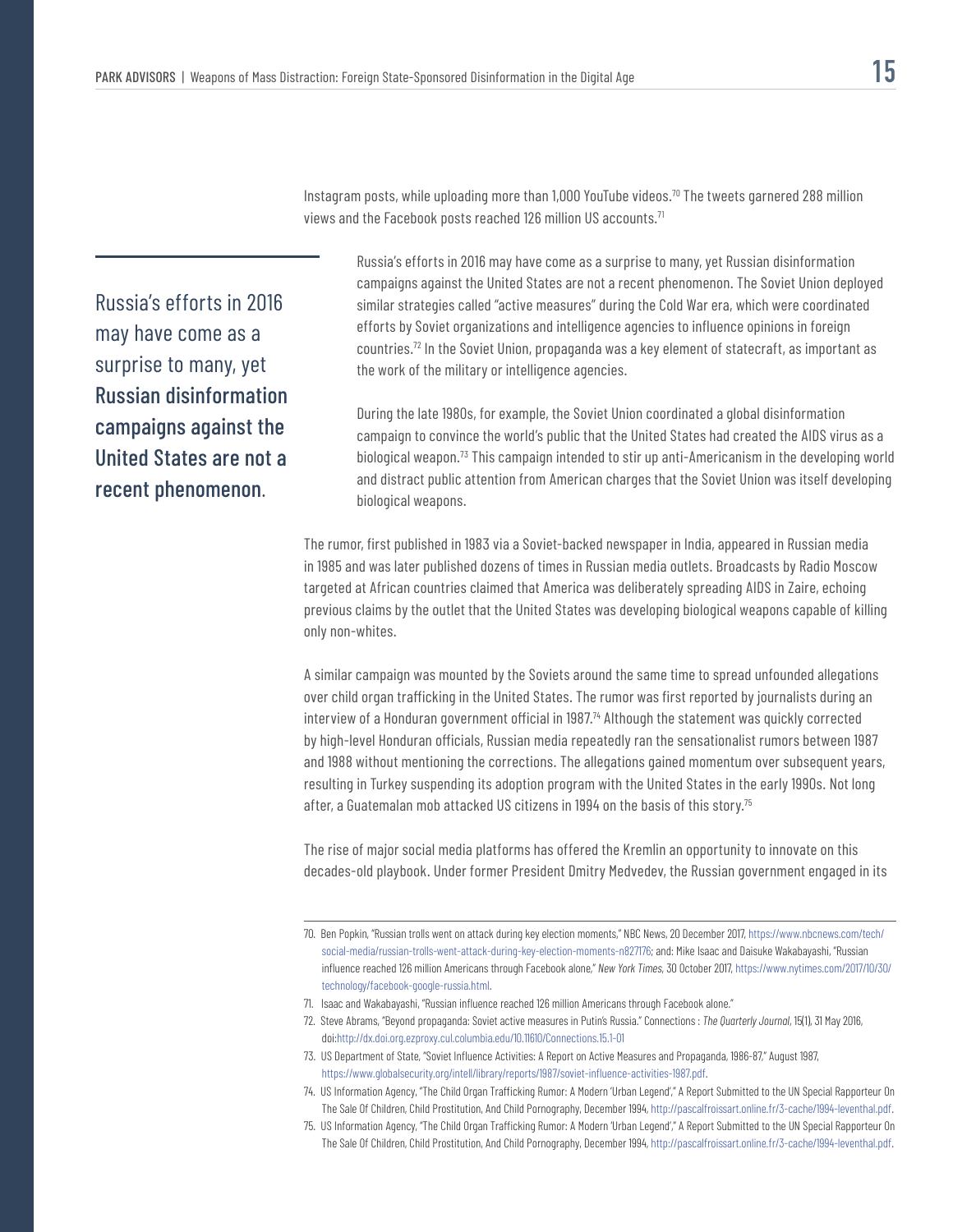Although many of the hallmarks of Soviet propaganda are present in Russia's modern-day propaganda efforts, what has changed is the speed with which its narratives are created and disseminated.

first widespread deployment of bots to spread political disinformation domestically.<sup>76</sup> This disinformation campaign proved difficult; two of Russia's more developed and competitive industries are technology and media, and the Russian blogosphere was not easily swayed by government disinformation. These challenges spurred the Russian government to develop highly-sophisticated automated bots and trolling techniques to better control the Russian public's conversations online. These same tools and their successors would later be unleashed on foreign adversaries.<sup>77</sup>

At present, Russia's information warfare machine functions like a diverse and interconnected ecosystem of actors, including state-backed media outlets, social media accounts, intelligence agencies, and cyber criminals.<sup>78</sup> Although many of the hallmarks of Soviet propaganda are present in Russia's modern-day propaganda efforts, what has changed is the speed with which its narratives are created and disseminated.

Before 2016, Russia honed its online disinformation efforts in its immediate sphere of influence. As noted at the outset of this report, Russia deployed a coordinated online influence campaign during its annexation of Crimea in 2014. Russian state-controlled media outlets painted a

uniquely anti-Ukrainian, pro-Russian narrative surrounding then-President Viktor Yanukovych's flight from Ukraine and the subsequent Russian invasion of Crimea.<sup>79</sup> To help shore up domestic support for Russia's actions, Russian government bots dominated the domestic political conversation in Russia during this period. Between 2014-2015, as much as 85 percent of the active Twitter accounts in Russia tweeting about politics were, in fact, government bots.<sup>80</sup>

In mid-2016, the Kremlin unleashed these tactics during the United Kingdom's successful June 2016 referendum vote to leave the European Union. One analysis of tweets found that in the 48 hours leading up to the vote, over 150,000 Russian accounts tweeted about #Brexit and posted more than 45,000 messages about the vote.<sup>81</sup> On the day of the referendum, Russian accounts tweeted 1,102 times with the hashtag #ReasonsToLeaveEU.<sup>82</sup> Meanwhile, Russia was deploying a similar strategy during the 2016 US presidential campaign.

The Kremlin-backed Internet Research Agency (IRA) initiated its efforts to interfere in US politics as early as 2014, spending \$1.25 million per month on its combined domestic and global operations, which included

76. Sergey Sanovich, "Computational Propaganda in Russia: The Origins of Digital Disinformation," Eds: Samuel Woolley and Philip N. Howard, Working Paper [Oxford, UK: Project on Computational Propaganda, March 2017] http://comprop.oii.ox.ac.uk/.

- 77. Sanovich, "Computational Propaganda in Russia: The Origins of Digital Misinformation."
- 78. Alina Polyakova and Spencer P. Boyer, "The Future of Political Warfare: Russia, the West, And the Coming Age of Global Digital Competition," Brookings Institution, March 2018, https://www.brookings.edu/wp-content/uploads/2018/03/the-future-of-political-warfare.pdf.
- 79. Tomila Lankina and Kohei Watanabe, "Russian Spring' or 'Spring Betrayal'? The Media as a Mirror of Putin's Evolving Strategy in Ukraine," *Europe-Asia Studies*, March 2018, https://doi.org/10.1080/09668136.2017.1397603.
- 80. Denis Stukal et al, "Detecting Bots on Russian Political Twitter," *Big Data*, December 2017, https://www.liebertpub.com/doi/10.1089/ big.2017.0038.
- 81. UK Parliament, "Russian influence in political campaigns," Disinformation and 'fake news': Interim Report, https://publications.parliament. uk/pa/cm201719/cmselect/cmcumeds/363/36308.htm.
- 82. Matthew Field and Mike Wright, "Russian trolls sent thousands of pro-Leave messages on day of Brexit referendum, Twitter data reveals, *The Telegraph*, 17 October 2018, https://www.telegraph.co.uk/technology/2018/10/17/russian-iranian-twitter-trolls-sent-10-million-tweetsfake-news/.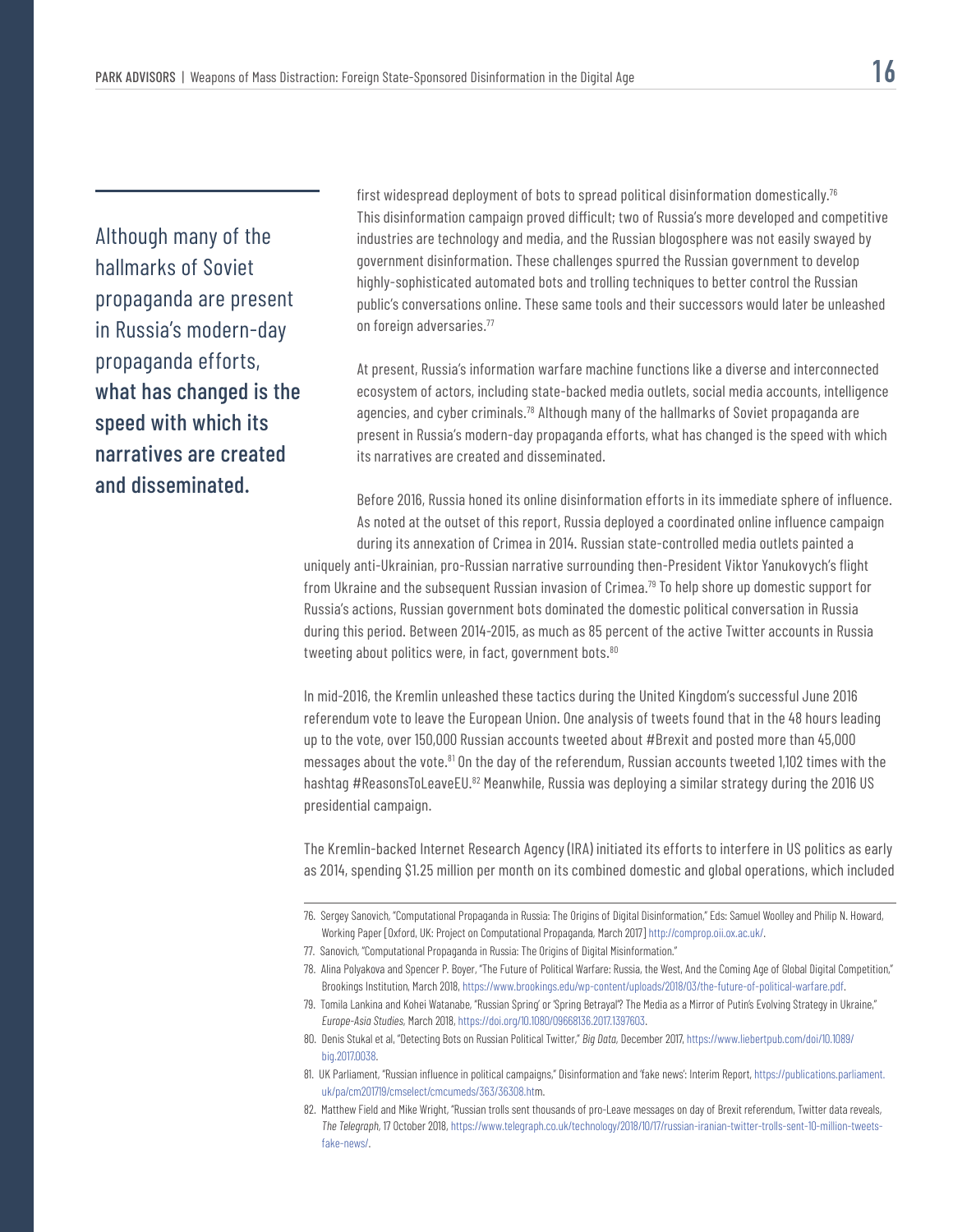During the 2016 presidential campaign, Russian posts reached 126 million US Facebook accounts.

dedicated English language staff focused on the 2016 US presidential campaign.<sup>83</sup> The secretive agency was headquartered in a heavily-guarded building in downtown St. Petersburg.<sup>84</sup> On one floor, employees produced a high volume of fake articles, using mostly original text to create a veneer of authenticity, and on another floor a separate group of employees created fake social media accounts to distribute these articles and then post comments about them.85

An NBC report identified 2,752 Russian "troll" accounts that posted more than 200,000 tweets; these tweets earned 2.1 million retweets and 1.9 million likes.<sup>86</sup> Twitter reported an even more expansive campaign that likely extended beyond the IRA, with 36,000 automated accounts posting 1.4 million tweets that earned 288 million views leading up to the election.87 On Facebook, Russian posts reached 126 million US Facebook accounts. On Instagram, which is wholly owned by Facebook, 170 Russian accounts created more than 120,000 pieces of content, which reached more than 20 million US accounts.<sup>88</sup> The activities of the IRA were not limited to Facebook, Instagram, and Twitter; it also targeted YouTube, Google+, Vine, Meetup, Pinterest, Tumblr, Gab, Medium, Reddit, and even PayPal, which helped sell its merchandise.<sup>89</sup>

The IRA's activities on Instagram were particularly effective at generating impressions. Instagram's platform is conducive for posting the most viral content – jokes and memes – and Russian accounts leveraged this platform to maximize their reach. Between 2014 and 2017, IRA content on Instagram reached 187 million engagements (likes and shares), far exceeding their content's 76.5 million engagements on Facebook.<sup>90</sup> The New Knowledge Report on the Internet Research Agency's disinformation tactics predicts that "Instagram is likely to be a key battleground on an ongoing basis."<sup>91</sup>

It is clear that there was a significant volume of Russian posts and impressions generated during the 2016 US presidential campaign. However, some have cautioned against exaggerating the impact of Russian disinformation on the outcome of the election.<sup>92</sup>

- 85. Popken and Cobiella, "Russian troll describes work in the infamous misinformation factory."
- 86. Ben Popken, "Russian trolls went on attack during key election moments" *NBC News*, 20 December 2017, https://www.nbcnews.com/tech/ social-media/russian-trolls-went-attack-during-key-election-moments-n827176.
- 87. Mike Isaac and Daisuke Wakabayashi, "Russian influence reached 126 million Americans through Facebook alone," *New York Times*, 30 October 2017, https://www.nytimes.com/2017/10/30/technology/facebook-google-russia.html.
- 88. Renee DiResta et al, "The Tactics and Tropes of the Internet Research Agency," New Knowledge, December 2018, https://disinformationreport.blob.core.windows.net/disinformation-report/NewKnowledge-Disinformation-Report-Whitepaper.pdf; and Isaac and Wakabayashi, "Russian influence reached 126 million Americans through Facebook alone."
- 89. DiResta et al, "The Tactics and Tropes of the Internet Research Agency," December 2018; and Philip N. Howard et al, "The IRA, Social Media and Political Polarization in the United States, 2012-2018" [Oxford, UK: Project on Computational Propaganda, 2018], https://comprop.oii.ox.ac.uk/wp-content/uploads/sites/93/2018/12/IRA-Report-2018.pdf.
- 90. DiResta et al, "The Tactics and Tropes of the Internet Research Agency."
- 91. DiResta et al, "The Tactics and Tropes of the Internet Research Agency."
- 92. Patrick Ruffini, "Why Russia's Facebook ad campaign wasn't such a success," *Washington Post*, 3 November 2017, https://www.washingtonpost.com/outlook/why-russias-facebook-ad-campaign-wasnt-such-a-success/2017/11/03/b8efacca-bffa-11e7- 8444-a0d4f04b89eb\_story.html?utm\_term=.78cb0da3de03.

<sup>83.</sup> US Department of Justice, "United States of America vs. Internet Research Agency," filed 16 February 2018, https://www.justice.gov/ file/1035477/download.

<sup>84.</sup> Ben Popken and Kelly Cobiella, "Russian troll describes work in the infamous misinformation factory," *NBC News*, 16 November 2017, https:// www.nbcnews.com/news/all/russian-troll-describes-work-infamous-misinformation-factory-n821486.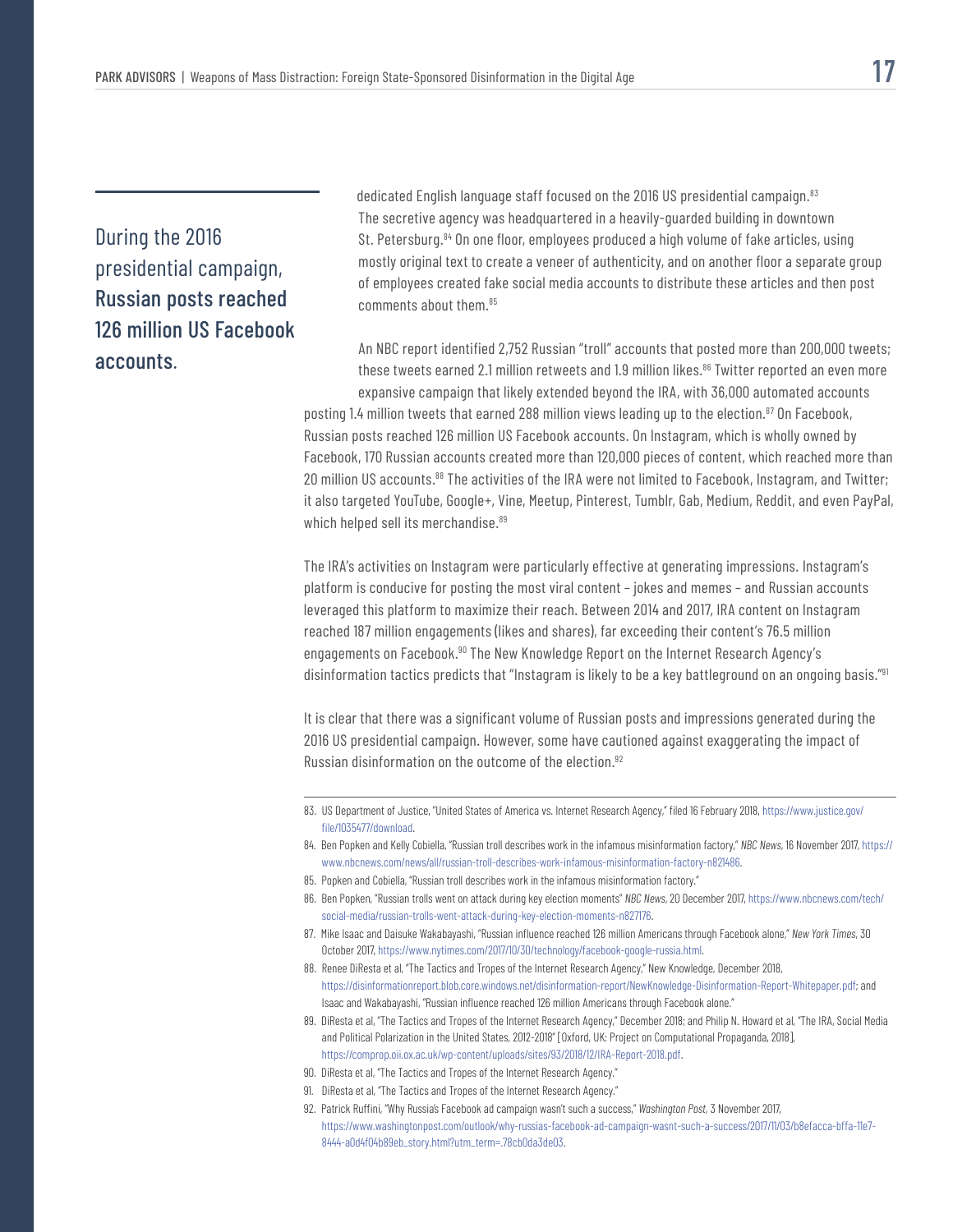Most Americans, for example, probably only scrolled past a very small number of Russian-backed posts throughout the duration of the campaign, which says nothing about whether they read, clicked on, or were influenced in any meaningful way by the content. Furthermore, the several hundred million impressions of Russian propaganda across Twitter and Facebook during the campaign were dwarfed by the billions of total *daily* impressions of all content across both platforms. Kremlin-generated impressions were a drop in the bucket compared to total user activity, which calls into question their ability to have played a decisive role in swaying public opinion.

In the wake of the 2016 election, the Kremlin appears intent on continuing to leverage disinformation to influence political discourse in the United States and elsewhere.

Russia's ad-targeting also appeared to lack an overarching electoral strategy. For example, less than \$2,000 was spent on Russian ads in the battleground state of Wisconsin, and even less on the battleground states of Pennsylvania and Michigan, suggesting that Russian content did not deliver meaningful impact on the electoral college votes that decided the election.<sup>93</sup> Others have argued that the IRA's disinformation campaign was amateurish and careless, even failing to hide the origin of its content, which further underscores the need for caution when assessing the effectiveness of its propaganda.<sup>94</sup>

It is perhaps more plausible that Russian cyberhacks into the Clinton campaign - rather than the Kremlin's social media disinformation - impacted the course of the election. Kathleen Jamieson, the director of the Annenberg Public Policy Center at the University of Pennsylvania, has argued that the disclosures from WikiLeaks' release of Russian-hacked Clinton campaign emails caused the decline in polled voters' trust in Clinton in October 2016.95

In the wake of the 2016 election, the Kremlin appears intent on continuing to leverage disinformation to influence political discourse in the United States and elsewhere. Indeed, US sanctions and condemnations seem to have done little to dissuade the Russians from maintaining these efforts. While the IRA spent \$12 million during the 2016 election campaign, its budget totaled \$12.2 million in 2017 and \$10 million for the first half of 2018 leading up the US midterms.<sup>96</sup> Russian posters have also adapted their tactics, shifting away from producing fictional content which can be censored by platform moderators, towards amplifying existing political memes promoted by far-right and far-left sources.<sup>97</sup>

### **Russia-backed Syrian influence and disinformation campaigns**

Pro-Syrian government disinformation has proliferated through social media since the Syrian conflict began in 2011. Much of the disinformation appears to be produced and disseminated by Kremlin-linked

<sup>93.</sup> Alexis C. Madrigal, "Russia's Troll Operation Was Not That Sophisticated," *The Atlantic*, 19 February 2018, https://www.theatlantic.com/technology/archive/2018/02/the-russian-conspiracy-to-commit-audience-development/553685/.

<sup>94.</sup> Neil MacFarquhar, "Russian Trolls Were Sloppy, but Indictment Still 'Points at the Kremlin'," *New York Times*, 17 February 2018, https://www.nytimes.com/2018/02/17/world/europe/russia-indictment-trolls-putin.html.

<sup>95.</sup> Jane Mayer, "How Russia Helped Swing the Election for Trump," *The New Yorker*, 1 October 2018, https://www.newyorker.com/ magazine/2018/10/01/how-russia-helped-to-swing-the-election-for-trump.

<sup>96.</sup> US Department of Justice, "United States of America v. Elena Alekseevna Khusyaynova," filed 28 September 2018, https://www.justice.gov/ usao-edva/press-release/file/1102591/download.

<sup>97.</sup> Joseph Menn, "Russia seen adopting new tactics in US election interference efforts," *Reuters*, 06 November 2018, https://www.reuters.com/ article/us-usa-election-russia/russia-seen-adopting-new-tactics-in-u-s-election-interference-efforts-idUSKCN1NB0PI?feedType=RSS&fe edName=worldNews.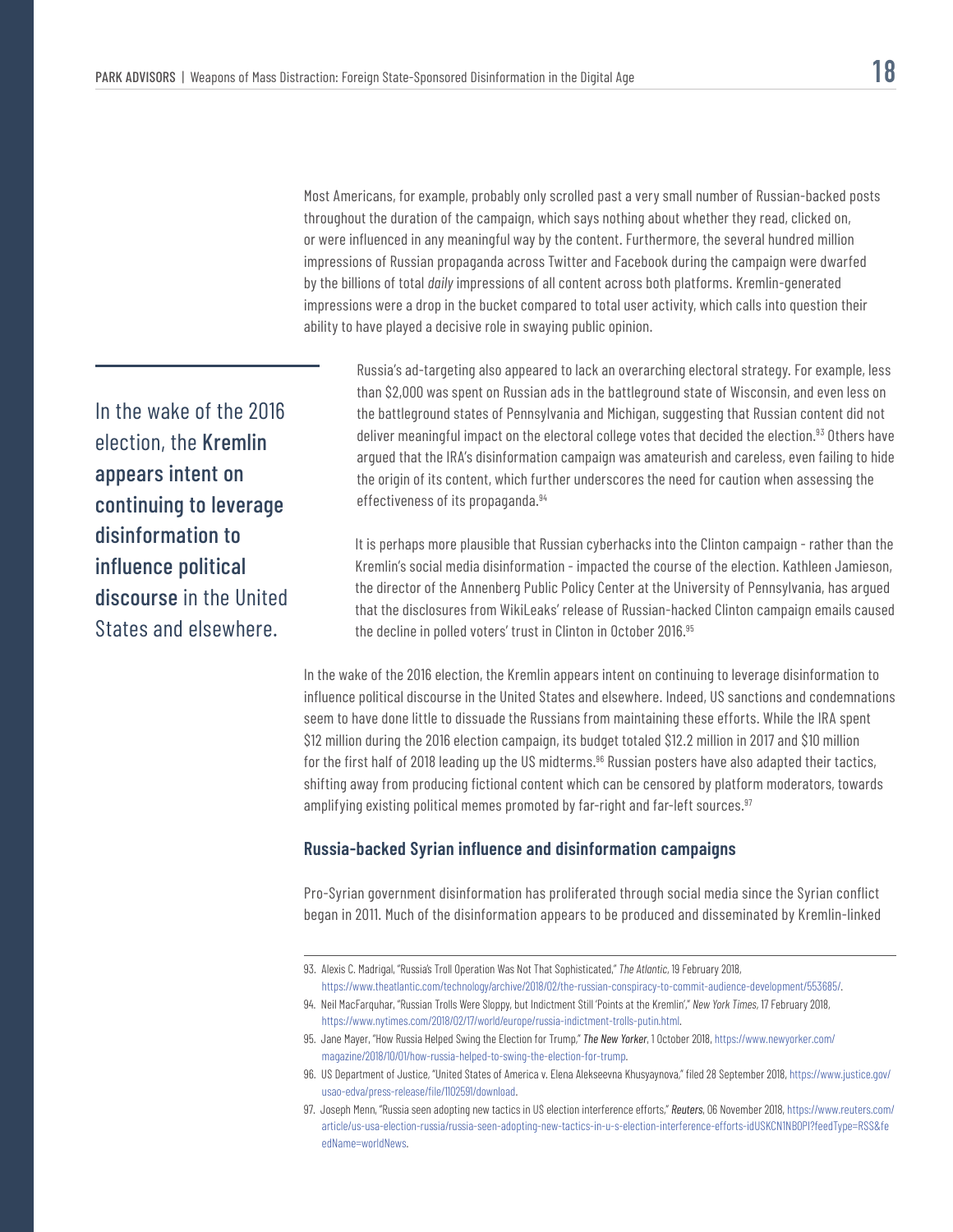accounts as an extension of Russia's military support for the Assad regime. The following are a few notable examples of the disinformation tied to the ongoing conflict.

In April 2018, in the wake of a sarin gas attack in Idlib Province, there was a wave of alt-right online postings in the United States claiming the attack was a "false flag" operation intended to undermine the Assad regime. The Atlantic Council traced these alt-right postings back to a pro-Assad outlet, *Al-Masdar News*, which had first published the allegation in the attack's immediate aftermath.98 In retaliation for the sarin gas attack, the United States launched a strike against the Syrian regime. The Pentagon reported an observed 2,000 percent increase in Russian bot activity spreading disinformation on Twitter in the 24 hours after the US strike.99

Several months later, this pattern of online media disinformation repeated. In September 2018, Assad's regime announced its intention to launch a military assault on the rebel-held Idlib province. As Trump warned Syria against an anticipated chemical weapons attack, Twitter saw a surge in fake Russian account creation, ostensibly preparing to spread disinformation around a future attack.<sup>100</sup> Concurrently, the Russian Ministry of Defense released a statement claiming the Syrian rebels were preparing a false flag operation to gas their own people and have it filmed by the White Helmets, a volunteer organization created to conduct search and rescue operations in rebel-held Syria.<sup>101</sup> The Ministry of Defense's allegations were later amplified by *Russia Today*, the Kremlin's external media arm.102

A 2018 inquiry by the Bellingcat investigation team found that the White Helmets became a target of a "brutal and unrelenting" disinformation campaign because they provided evidence of gross human rights violations by both the Syrian government and the Russian military.<sup>103</sup> The campaign, which was planned and unleashed by the Russian and Syrian governments, portrayed the White Helmets as terrorists, agents of the West, and "legitimate targets."104

In support of their propaganda campaign, Russian agencies and media outlets published numerous reports starting in February 2018 that made unsubstantiated claims about the White Helmets transporting chemical weapons to Idlib province.<sup>105</sup> In December 2018, the US Department of State issued a statement

- 101. Josie Ensor, "Russian misinformation about 'imminent' White Helmets chemical attack could spell start of Idlib seige," *Telegraph*, 02 September 2018, https://www.telegraph.co.uk/news/2018/09/02/russian-disinformation-campaign-syria-threatened-spark-new-war/.
- 102. "Filming of staged chemical attack in Idlib, Syria begins Russian MoD," *RT News*, 11 September 2018, https://www.rt.com/news/438158 staged-chemical-attack-idlib/.
- 103. Bellingcat Investigation Team, "Chemical Weapons and Absurdity: The Disinformation Campaign Against the White Helmets," A Joint Report in Collaboration with Newsy, 18 December 2018, https://www.bellingcat.com/news/mena/2018/12/18/chemical-weapons-and-absurdity-thedisinformation-campaign-against-the-white-helmets/.
- 104. Bellingcat Investigation Team, "Chemical Weapons and Absurdity."
- 105. Louisa Loveluck, "Russian disinformation campaign targets Syria's beleaguered rescue workers," *Washington Post*, 18 December 2018, https://www.washingtonpost.com/world/russian-disinformation-campaign-targets-syrias-beleaguered-rescueworkers/2018/12/18/113b03c4-02a9-11e9-8186-4ec26a485713\_story.html?utm\_term=.8733e7fd7096.

<sup>98</sup> Digital Forensic Research Lab, "How the alt-right brought #SyriaHoax to America," Medium Blog, 07 April 2017, https://medium.com/dfrlab/ how-the-alt-right-brought-syriahoax-to-america-47745118d1c9.

<sup>99.</sup> Jessica Kwong, "Russian Trolls Increased '2,000 Percent' After Syria Attack, Pentagon Says," *Newsweek*, 14 April 2018, https://www.newsweek.com/russian-trolls-increased-2000-percent-after-syria-attack-pentagon-says-886248.

<sup>100.</sup> Jack Nassetta and Ethan Fecht, "Russia is gearing up to misinform the US public about Syria. Here's our cheat sheet to identify Twitter trolls," *Washington Post*, 17 September 2018, https://www.washingtonpost.com/news/monkey-cage/wp/2018/09/17/russia-is-gearing-up-tomisinform-the-u-s-public-about-syria-heres-our-cheat-sheet-to-identify-twitter-trolls/?noredirect=on&utm\_term=.24ff76b55894.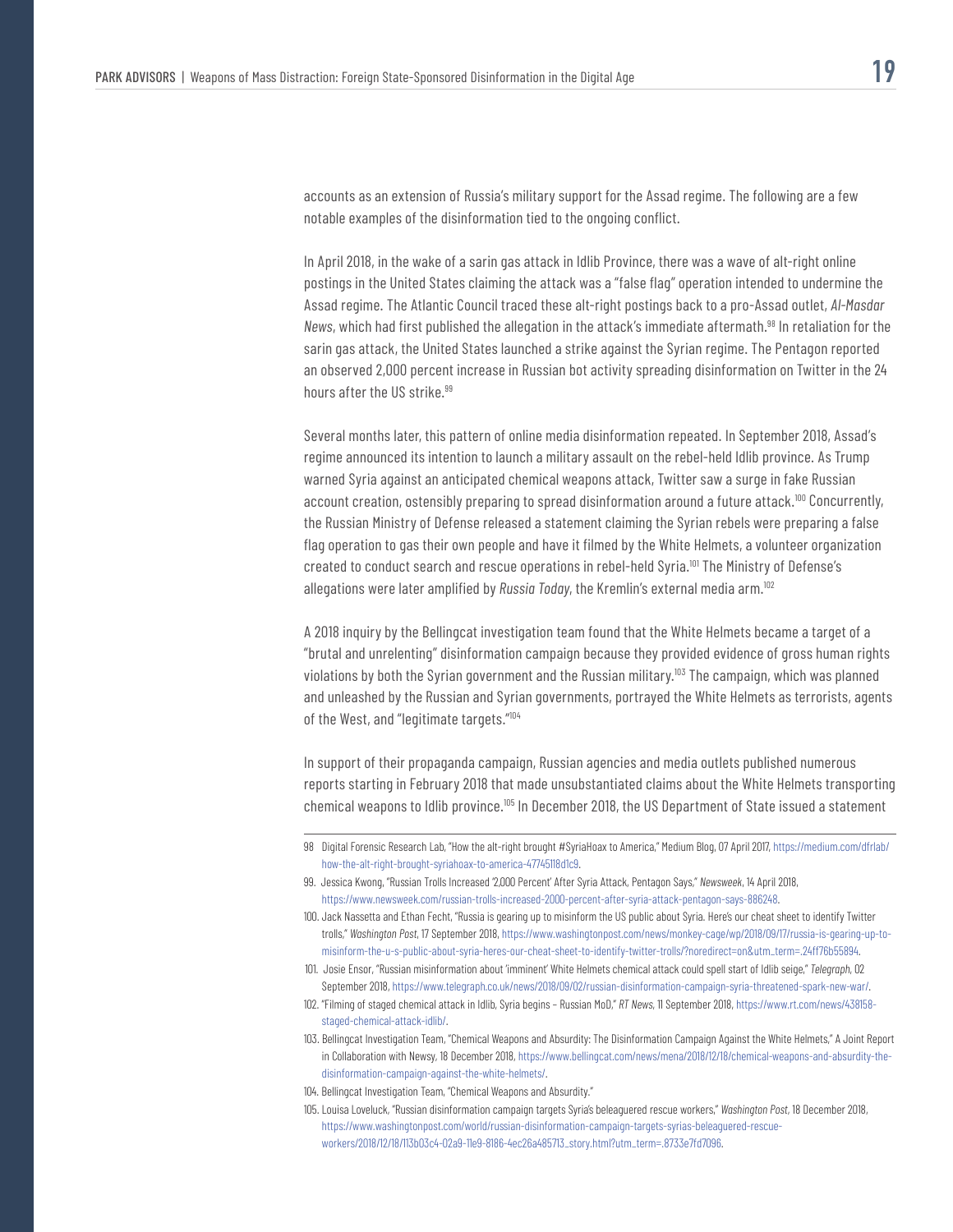that a "chemical" attack in Aleppo reported by Syrian and Russian state media was actually a tear-gas attack conducted by Syrian government forces to "undermine confidence in the ceasefire in Idlib."<sup>106</sup>

### **Chinese influence and disinformation campaigns**

In September 2018, a four-page advertisement sponsored by the state-owned *China Daily* ran in the *Des Moines Register*. The advertisement, mirroring an actual newspaper spread with journalistic articles, included a selection of pieces that touted the benefits of free trade for US farmers, the economic risks of China-US trade tensions, and President Xi's long ties to the state of Iowa.107 Targeting an Iowa audience in the midst of China's agricultural trade dispute with Trump – and during the midterm campaign season no less – made clear that China would not hesitate to try shaping the US political conversation.

As the *Des Moines Register* example illustrates, China's propaganda efforts are distinct from Russia's in several respects. While Russia's campaigns tend to be focused on the cyber domain, as evidenced by its 2016 election interference efforts, China's international influence campaigns are largely characterized by economic, political, and personal relationship-building.108 Chinese campaigns have been widespread. They range from the production and global distribution of pro-Chinese media, to attempts to influence educational and policy institutions abroad, to the wielding of financial influence through aggressive loans and infrastructure investment.<sup>109</sup>

In 2010, China launched a television, radio, and print media campaign to change how consumers of news viewed the country and its place in the world. This included nearly tripling the number of China Central Television (CCTV) bureaus globally, increasing the number of foreign correspondents for the *China Daily*, and building out an English-language tabloid, the *Global Times*. 110 China's English-language outlets have produced hundreds of articles touting China's prosperity and stability, aimed primarily at a foreign audience.<sup>111</sup> In 2018, President Xi announced the merger of CCTV, China Radio International, and China National Radio into a single network named Voice of China. The new network's mission includes strengthening international outreach and influencing public opinion abroad.<sup>112</sup>

- 110. "The Chinese Are Coming," *The Economist*, 04 March 2010, https://www.economist.com/asia/2010/03/04/the-chinese-are-coming.
- 111. Paul Mazur, "China Spreads Propaganda to US on Facebook, a Platform It Bans at Home," *New York Times*, 08 November 2017, https://www.nytimes.com/2017/11/08/technology/china-facebook.html?mtrref=www.google. com&mtrref=undefined&gwh=16B98CC8D9E3ABFA00633192121284B5&gwt=pay.
- 112. "China state media merger to create propaganda giant," *The Guardian*, 21 March 2018, https://www.theguardian.com/world/2018/mar/21/ china-state-media-merger-to-create-propaganda-giant

<sup>106.</sup> Bureau of Public Affairs, US Department of State, "The Russian and Assad Regime's False Allegations on Chemical Weapons Use in Aleppo," 07 December 2018, https://www.state.gov/r/pa/prs/ps/2018/12/287941.htm.

<sup>107.</sup> Donnelle Eller, "Chinese-backed newspaper insert tries to undermine Iowa farm support for Trump, trade war," *Des Moines Register*, 24 September 2018, https://www.desmoinesregister.com/story/money/agriculture/2018/09/24/china-daily-watch-advertisement-tries-swayiowa-farm-support-trump-trade-war-tariffs/1412954002/.

<sup>108.</sup> Abigail Grace, "China's Influence Operations Are Pinpointing America's Weaknesses," *Foreign Policy*, 04 October 2018, https://foreignpolicy. com/2018/10/04/chinas-influence-operations-are-pinpointing-americas-weaknesses/; and Andrea Kendall-Taylor and David Shullman, "How Russia and China Undermine Democracy," *Foreign Affairs*, 02 October 2018, https://www.foreignaffairs.com/articles/china/2018-10-02/howrussia-and-china-undermine-democracy.

<sup>109.</sup> Samantha Custer et al, "Ties That Bind: Quantifying China's public diplomacy and its "good neighbor" effect," [Williamsburg, VA: AidData at William & Mary, 2018] http://docs.aiddata.org/ad4/pdfs/Ties\_that\_Bind-Executive\_Summary.pdf.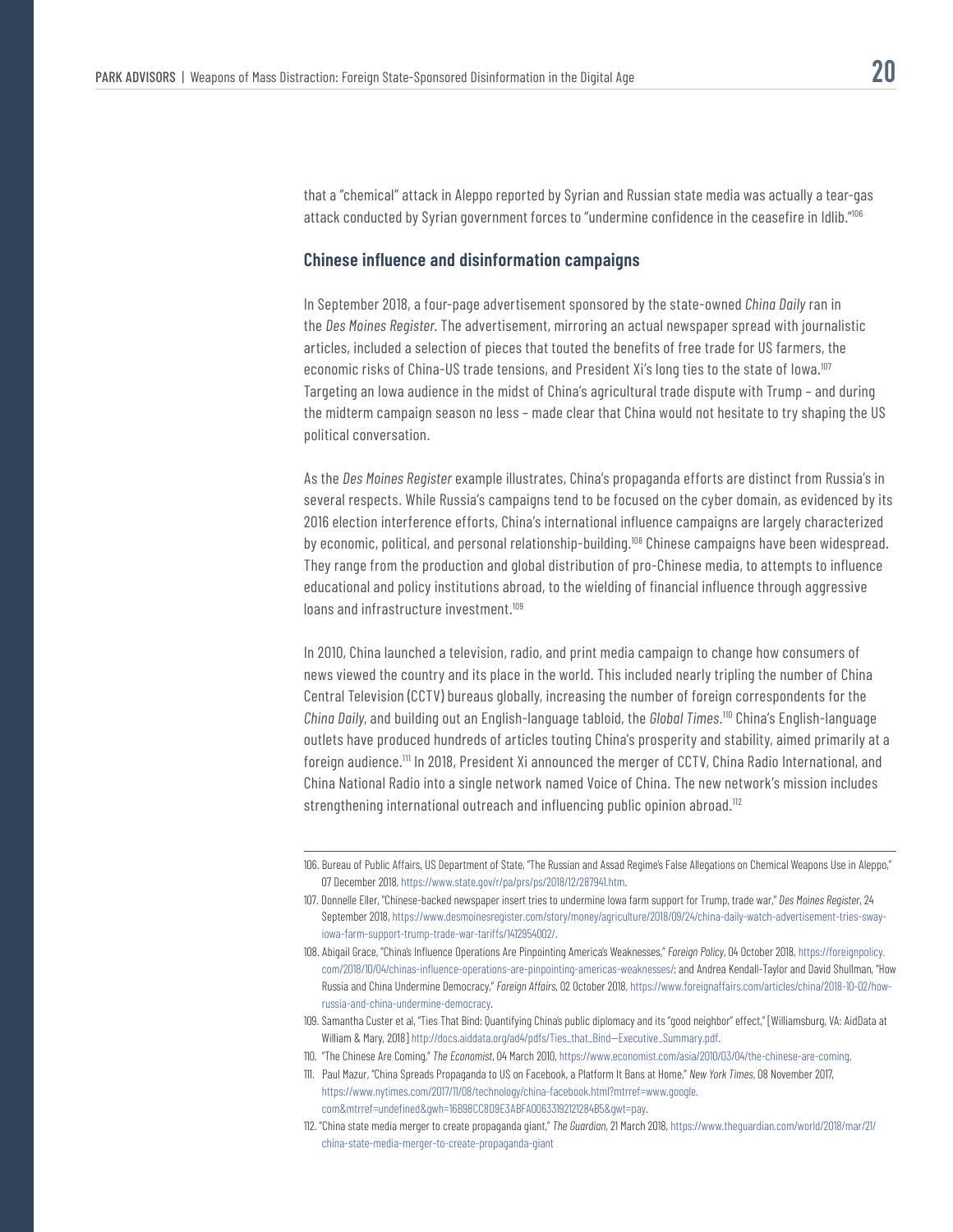Through China's "United Work Front Department," the Chinese Communist Party (CCP) has attempted to influence leading academic institutions and think tanks.<sup>113</sup> Delegations of Chinese authorities focused on Tibet have paid visits to universities with influential Tibetan academics, including Columbia, Harvard, and the University of Virginia, to exchange views and share official CCP talking points. One such example included Chinese consular officials in New York City twice paying visits to Columbia Tibetan professor Robert Barnett, threatening to cut off future communication if he did not better align his views on Tibet with the CCP.<sup>114</sup>

The CCP-linked China-United States Exchange Foundation (CUSEF) has partnered with, and in some cases funded, institutions including the Brookings Institution, the Center for Strategic and International Studies, the Atlantic Council, the East-West Institute, the Carter Center, the Carnegie Endowment, and Johns Hopkins University.115 In addition, Chinese educational centers and events have dramatically expanded in recent years. Confucius Institutes, located on university campuses abroad, have grown to more than 500 globally and have been used to apply pressure on professors and censor what Chinese professors can teach abroad.116 Certain universities have pushed back, including the University of Chicago, which removed its Confucius Institute from campus in 2014 after 100 professors signed a petition protesting its presence.<sup>117</sup>

China's efforts to spread influence extends to social media platforms that have been banned within its own borders. China's domestic internet controls have long been robust, coupling censorship of sensitive topics with an outright ban of many western social media and technology platforms (among them Google, Facebook, and YouTube). This "Great Firewall" has continued to grow in 2018, with the government recently expanding cybersecurity laws and advancing its surveillance capabilities, while making it increasingly difficult to use virtual private network services to avoid the firewall.<sup>118</sup> While Chinese social media is allowed, it is both tightly controlled by government censors and flooded with propaganda. Some two million government-paid individuals contribute roughly 450 million pro-government posts annually to distract and drown out any domestic criticisms of the CCP.<sup>119</sup>

China's ban on western social media is a tacit acknowledgment of these platforms' potential to influence Chinese citizens. Meanwhile, the CCP uses foreign platforms' networks to spread state-sponsored advertisements in foreign countries, including the United States. Chinese entities are Facebook's largest ad-buyers in Asia, even though Chinese citizens cannot use the platform.120 Some estimate Chinese buyers

<sup>113.</sup> Alexander Bowe, "China's Overseas United Front Work: Background and Implications for the United States," US-China Economic and Security Review Commission, 24 August 2018, https://www.uscc.gov/sites/default/files/Research/China%27s%20Overseas%20United%20 Front%20Work%20-%20Background%20and%20Implications%20for%20US\_final\_0.pdf.

<sup>114.</sup> Anastasya Lloyd-Damnjanovic, "A Preliminary Study of PRC Political Influence and Interference Activities in American Higher Education," Wilson Center, August 2018, https://www.wilsoncenter.org/sites/default/files/prc\_political\_influence\_full\_report.pdf.

<sup>115.</sup> Bowe, "China's Overseas United Front Work: Background and Implications for the United States."

<sup>116.</sup> Rachelle Peterson, "American Universities Are Welcoming China's Trojan Horse," *Foreign Policy*, 09 May 2017, https://foreignpolicy. com/2017/05/09/american-universities-are-welcoming-chinas-trojan-horse-confucius-institutes/.

<sup>117.</sup> Te-Ping Chen, "Thanks, But No Thanks, University of Chicago Tells Confucius Institute," *Wall Street Journal*, 26 September 2014, https://blogs.wsj.com/chinarealtime/2014/09/26/thanks-but-no-thanks-university-of-chicago-tells-confucius-institute/.

<sup>118.</sup> Adrian Shahbaz, "Fake news, data collection, and the challenge to democracy" in *Freedom on the Net 2018: The Rise of Digital Authoritarianism*, Freedom House, 2018, https://freedomhouse.org/report/freedom-net/freedom-net-2018/rise-digital-authoritarianism.

<sup>119.</sup> Gary King, Jennifer Pan, and Margaret E. Roberts, "How the Chinese Government Fabricates Social Media Posts for Strategic Distraction, not Engaged Argument, *American Political Science Review*, 2017, pp. 484-501, https://gking.harvard.edu/50C.

<sup>120.</sup> Mazur, "China Spreads Propaganda to US on Facebook, a Platform It Bans at Home."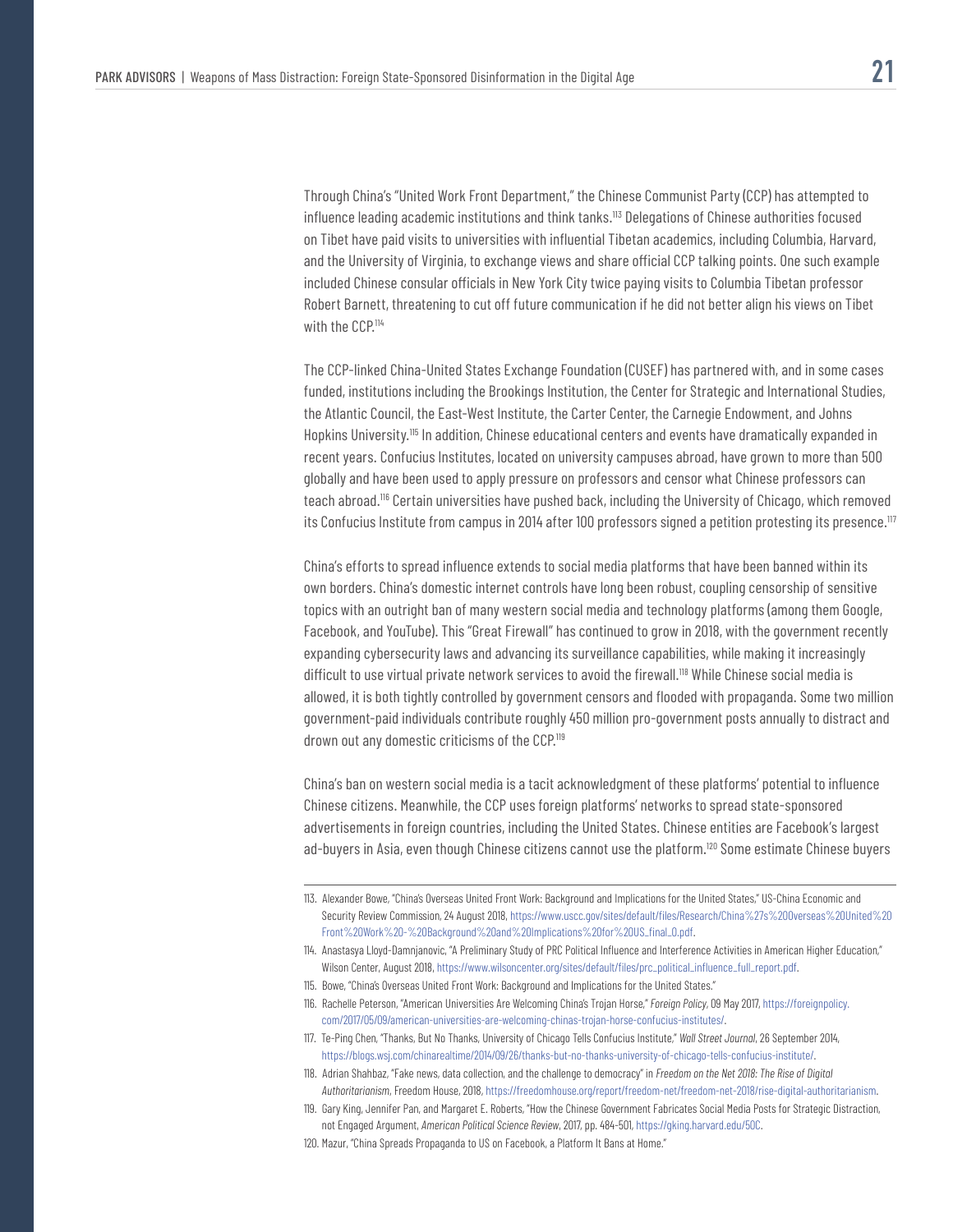spent five billion dollars on Facebook ads in 2018, making them the second largest market after the United States.<sup>121</sup> State-sponsored media ads, a small fraction of that total, mirror the CCP's offline efforts to paint positive portrayals of the Chinese government and broader Chinese society. Furthermore, the CCP has established Facebook pages for its various state-run media outlets, where content highlighting Chinese successes is distributed and promoted through page followers and paid advertising.

Beijing's will.<sup>122</sup> The CCP uses foreign platforms' networks to spread state-sponsored advertisements in foreign countries, including the

United States.

Increasingly, China has interfered in foreign states in a manner similar to Russia. One of the more recent and aggressive examples is the November 2018 election campaign in Taiwan. The Chinese government undertook a substantial propaganda effort to undermine Taiwanese President Tsai Ing-wen and her Democratic Progressive Party (DPP) in hopes of ousting them from office in favor of the Kuomintang opposition party, who are seen as more compliant to

The Chinese engaged in a months-long campaign of anti-Tsai, anti-DPP social media messaging using platforms including Facebook, Twitter, and chat groups in a manner similar to Russia's influence campaigns.<sup>123</sup> Although difficult to ascertain the full impact of this campaign, Tsai's party did suffer a significant defeat during the election, prompting her to step down as leader of the DPP and improving Kuomintang's chances to retake the government.

Covert social media influence tactics have also been used by the CCP. Chinese spies have created fake LinkedIn accounts to connect and build relationships with western business leaders and academics. After organizing in-person meetings under false pretenses, these Chinese officials have made financial offers in exchange for establishing intelligence-sharing relationships.<sup>124</sup>

China's influence campaign is vast and multifaceted, but its ability to change minds has been questioned. Much of Chinese media content is so clearly biased in favor of the CCP that international audiences may have little trouble understanding these outlets' true intentions and are therefore unlikely to be swayed in any meaningful way.125

Similarly, a lack of objectivity on the part of Chinese media employees, such as the 2018 example of a China Global Television Network reporter verbally and physically harassing attendees at a UK press conference for being "traitors" and "fake Chinese," has led some to conclude that Chinese journalists' efforts are aimed more at impressing their superiors than truly swaying hearts and minds overseas.<sup>126</sup>

<sup>121.</sup> Preeti Varathan, "China, where Facebook is banned, could make \$5 billion for the company this year," Quartz, 16 May 2018, https://qz.com/1279700/china-is-facebooks-second-largest-ad-spender-after-the-us/.

<sup>122.</sup> Chris Horton, "Specter of Meddling by Beijing Looms Over Taiwan's Elections," *New York Times*, 22 November 2018, https://www.nytimes. com/2018/11/22/world/asia/taiwan-elections-meddling.html.

<sup>123.</sup> Josh Rogin, "China's interference in the 2018 elections succeeded — in Taiwan," *Washington Post*, 18 December 2018, https://www.washingtonpost.com/opinions/2018/12/18/chinas-interference-elections-succeeded-taiwan/?utm\_term=.f0bf442eab64.

<sup>124.</sup> Jonas Parello-Plesner, "China's LinkedIn Honey Traps," *The American Interest*, 23 October 2018, https://www.the-american-interest. com/2018/10/23/chinas-linkedin-honey-traps/.

<sup>125.</sup> Hilton Yip, "China's \$6 Billion Propaganda Blitz is a Snooze," *Foreign Policy*, 23 April 2018, https://foreignpolicy.com/2018/04/23/the-voice-ofchina-will-be-a-squeak/.

<sup>126.</sup> James Palmer, "China's Global Propaganda Is Aimed at Bosses, Not Foreigners," *Foreign Policy*, 01 October 2018, https://foreignpolicy. com/2018/10/01/chinas-global-propaganda-is-aimed-at-bosses-not-foreigners/.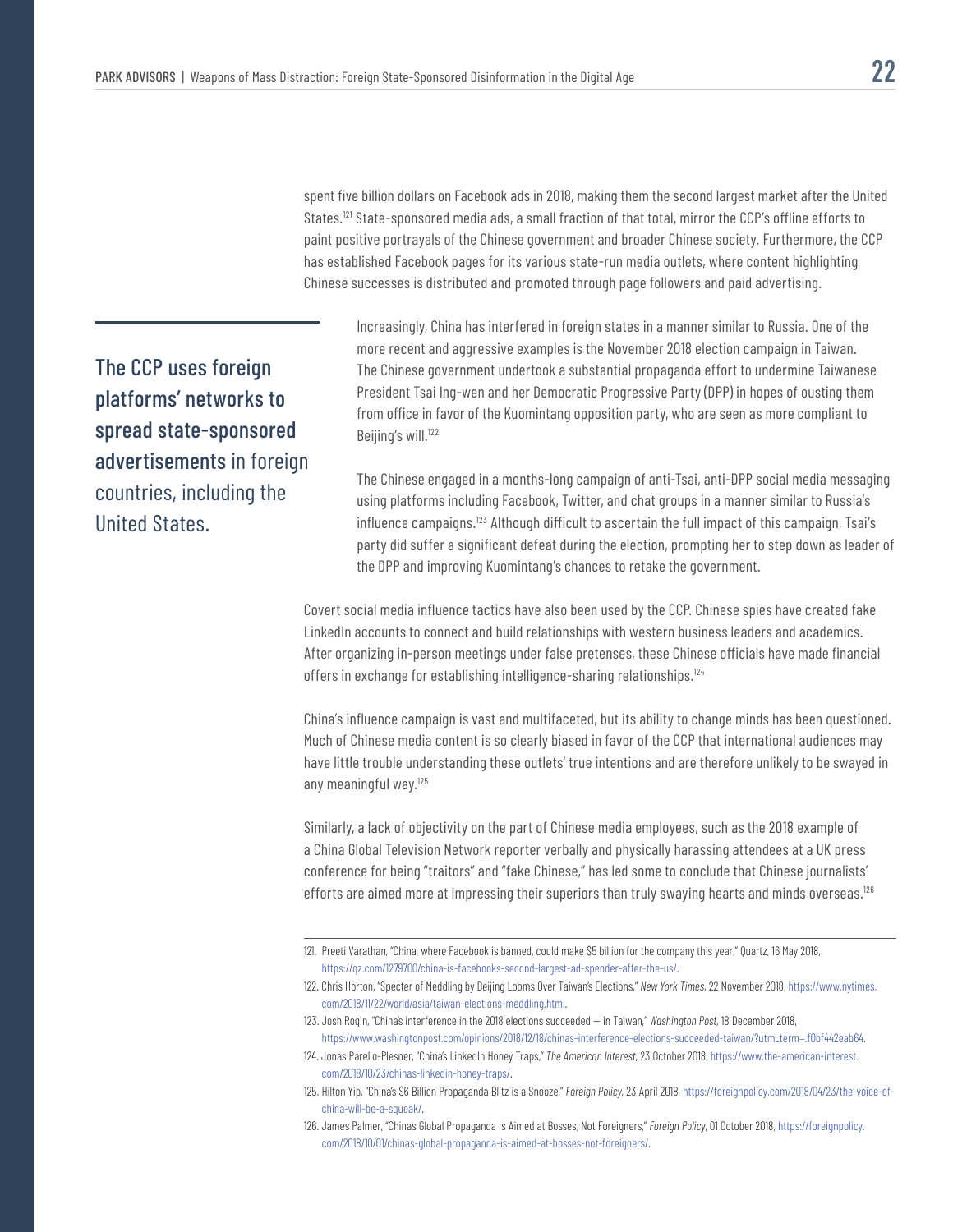Nonetheless, a significant portion of Chinese-language media outlets abroad have direct or indirect ties to members of the CCP, and consequently these outlets pump out a disproportionately large amount of pro-China content. This leaves international Chinese-language communities particularly exposed to this information.127

### **Iranian influence and disinformation campaigns**

Between August and October 2018, Facebook cracked down on two separate Iranian propaganda campaigns, removing hundreds of Facebook and Instagram accounts, pages, and groups, some of which dated back to 2011. The pages alone were followed by more than one million Facebook accounts.<sup>128</sup>

Following the August crackdown, Twitter in turn removed hundreds of accounts that had been engaged in "coordinated manipulation."129 On Reddit, users began noticing a pattern of suspicious posts beginning in July 2017 which targeted the *WorldNews* subreddit's 19 million followers. The posts included political content linked to obscure websites that Reddit moderators were able to trace back to Iran after investigating.130 The cybersecurity company FireEye released its own report that concluded Iran was behind a coordinated disinformation campaign, targeting US and UK audiences and dating back to at least 2017.131

Iranian disinformation has displayed similarities to both Russian and Chinese tactics. For example, they leveraged fake Twitter, Facebook, Instagram, and Reddit accounts to coordinate disinformation during the 2018 midterms in a manner similar to the Kremlin's efforts during the 2016 and 2018 US election campaigns.

Like China, Iranian propaganda efforts have largely focused on promoting particular policy interests that are aligned with the Iranian government. Iranian interests promoted by these accounts include anti-Israeli and pro-Palestinian narratives, as well as condemnations of Iran's adversary Saudi Arabia. Likewise, there has been an overwhelming anti-Trump bias to their content, which some have perceived as a response to President Trump's hardline rhetoric towards Iran and his decision to withdraw the United States from the 2015 nuclear agreement with Iran.<sup>132</sup>

A Reuters investigation in November 2018 found that Iran used more than 70 propaganda websites to spread disinformation to 15 countries, including the US and UK. These websites, which had more than

<sup>127.</sup> Hilton Yip, "China's \$6 Billion Propaganda Blitz is a Snooze."

<sup>128. &</sup>quot;Taking Down Coordinated Inauthentic Behavior from Iran," *Facebook Newsroom*, 26 October 2018, https://newsroom.fb.com/news/2018/10/ coordinated-inauthentic-behavior-takedown/; and Craig Timberg et al, "Sprawling Iranian influence operation globalizes tech's war on disinformation," *Washington Post*, 21 August 2018, https://www.washingtonpost.com/technology/2018/08/21/russian-iran-created-facebookpages-groups-accounts-mislead-users-around-world-company-says/?noredirect=on&utm\_term=.aa3fbb707c54.

<sup>129.</sup> Timberg, et al, "Iranian influence operation globalizes tech's war on disinformation."

<sup>130.</sup> Ben Collins, "Volunteers found Iran's propaganda effort on Reddit — but their warnings were ignored," NBC News, 24 August 2018, https://www.nbcnews.com/tech/tech-news/volunteers-found-iran-s-propaganda-effort-reddit-their-warnings-were-n903486.

<sup>131</sup> "Suspected Iranian Influence Operation: Leveraging Inauthentic News Sites and Social Media Aimed at US, UK, Other Audiences," Fireeye, 21 August 2018, https://www.fireeye.com/content/dam/fireeye-www/current-threats/pdfs/rpt-FireEye-Iranian-IO.pdf.

<sup>132.</sup> Collins, "Volunteers found Iran's propaganda effort on Reddit — but their warnings were ignored;" and Issie Lapowsky, "What We Now Know About Iran's Global Propaganda Campaign," *Wired*, 24 August 2018, https://www.wired.com/story/iran-global-propaganda-fireeye/.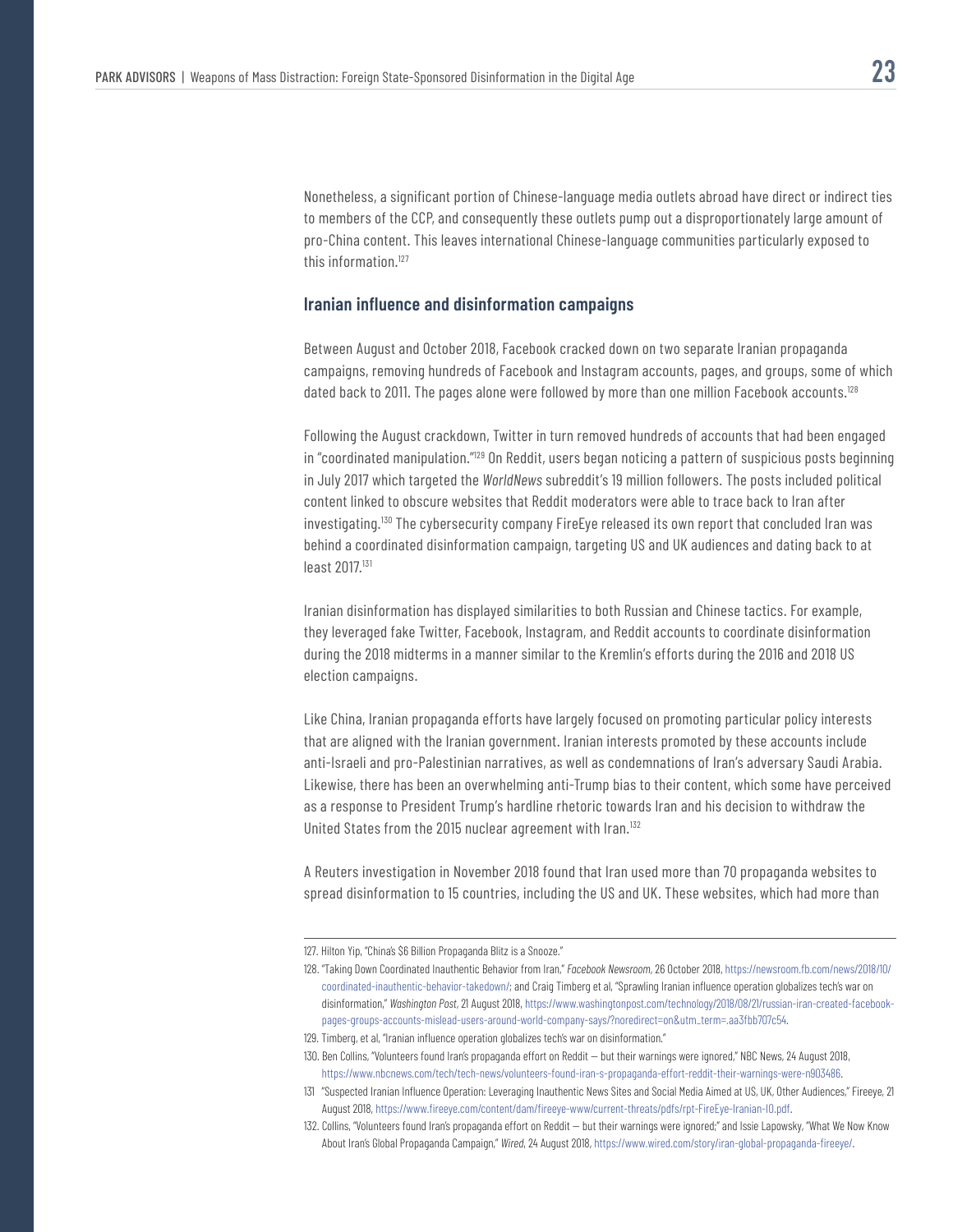One Iranian news site concocted a fake piece in late 2016 alleging that the Israeli government threatened a nuclear attack if Pakistan sent troops to Syria. Failing to realize the story was fake, Pakistan's then-Defense Minister responded with an *actual* nuclear threat against Israel via Twitter.

500,000 monthly visitors, were promoted on social media by Iranian accounts with over one million followers.<sup>133</sup>

One such site, AWDnews, concocted a fake piece in late 2016 alleging that the Israeli government threatened a nuclear attack if Pakistan sent troops to Syria. Failing to realize the story was fake, Pakistan's then-Defense Minister responded with an *actual* nuclear threat against Israel via Twitter. Cooler heads prevailed once the initial piece was revealed to be a hoax.134

Iranian pages have also found success in generating followers by doctoring memes, often around polarizing topics. One popular page with more than 400,000 likes, titled "No racism no war," photoshopped an image of Tom Hanks by adding a Black Lives Matter slogan to his t-shirt. The image generated 95,000 shares.135 Since 2011, well-produced, fake BBC Persian videos have been created to cover stories and provide analysis inconsistent with BBC Persian's actual content. These videos are posted to websites that are prominent in search results for BBC Persian. The videos have also been spread through pro-Iranian social media pages.<sup>136</sup>

Military propaganda plays a prominent role in Iranian influence operations as well. Iran's Ministry of Intelligence and National Security, which coordinates this disinformation, has released reports exaggerating Iranian military strength and technological developments,

hoping to obscure and complicate accurate assessments of their capabilities. By bolstering the perception of Iranian military might overseas, Iran believes it can weather international pressure and help deter future military threats. However, like China, some analysts view Iran's overt efforts at propaganda to be too conspicuous to effectively sway international audiences.<sup>137</sup>

### **North Korean influence and disinformation campaigns**

The North Korean government (DPRK) has engaged in disinformation efforts to not only influence international actors and spread pro-DPRK propaganda, but also to skirt international sanctions. One example of the former was North Korea's hacking attack against Sony Pictures in 2014. It was a brazen attempt to blackmail the company into cancelling the release of the parody film *The Interview*, and it illustrated the DPRK's willingness to try to silence critics through criminal cyber activity.<sup>138</sup>

<sup>133.</sup> Jack Stubbs and Christopher Bing, "Special Report: How Iran Spreads Disinformation Around the World," *Reuters, 30 November 2018*, https://www.reuters.com/article/us-cyber-iran-specialreport-idUSKCN1NZ1FT.

<sup>134. &</sup>quot;Iran duped Pakistan into Israel nuke threat as tiny part of huge fakery campaign," *The Times of Israel*, 30 November 2018, https://www. timesofisrael.com/iran-duped-pakistan-into-israel-nuke-threat-as-tiny-part-of-huge-fakery-campaign/.

<sup>135.</sup> Alexis C. Madrigal, "Iranian Propaganda Targeted Americans With Tom Hanks," *The Atlantic*, 26 October 2018, https://www.theatlantic.com/technology/archive/2018/10/irans-facebook-propaganda-targeted-americans-tom-hanks/574129/.

<sup>136.</sup> Thomas Brewster, "Inside The 7-Year-Old Iranian Propaganda Machine Producing Fake BBC News," *Forbes*, 28 February 2018, https://www.forbes.com/sites/thomasbrewster/2018/02/28/bbc-iran-fake-news/#3ec2371b54f1.

<sup>137.</sup> Firas Elias, "Iran's Military Propaganda: Failures and Successes," The Washington Institute for Near East Policy, 10 September 2018, https://www.washingtoninstitute.org/fikraforum/view/irans-military-propaganda-failures-and-successes.

<sup>138.</sup> Tim Starks, "US indicts North Korean national for Sony hack, massive cyberattacks," *Politico*, 6 September 2018, https://www.politico.com/story/2018/09/06/justice-department-north-korea-sony-hack-771212.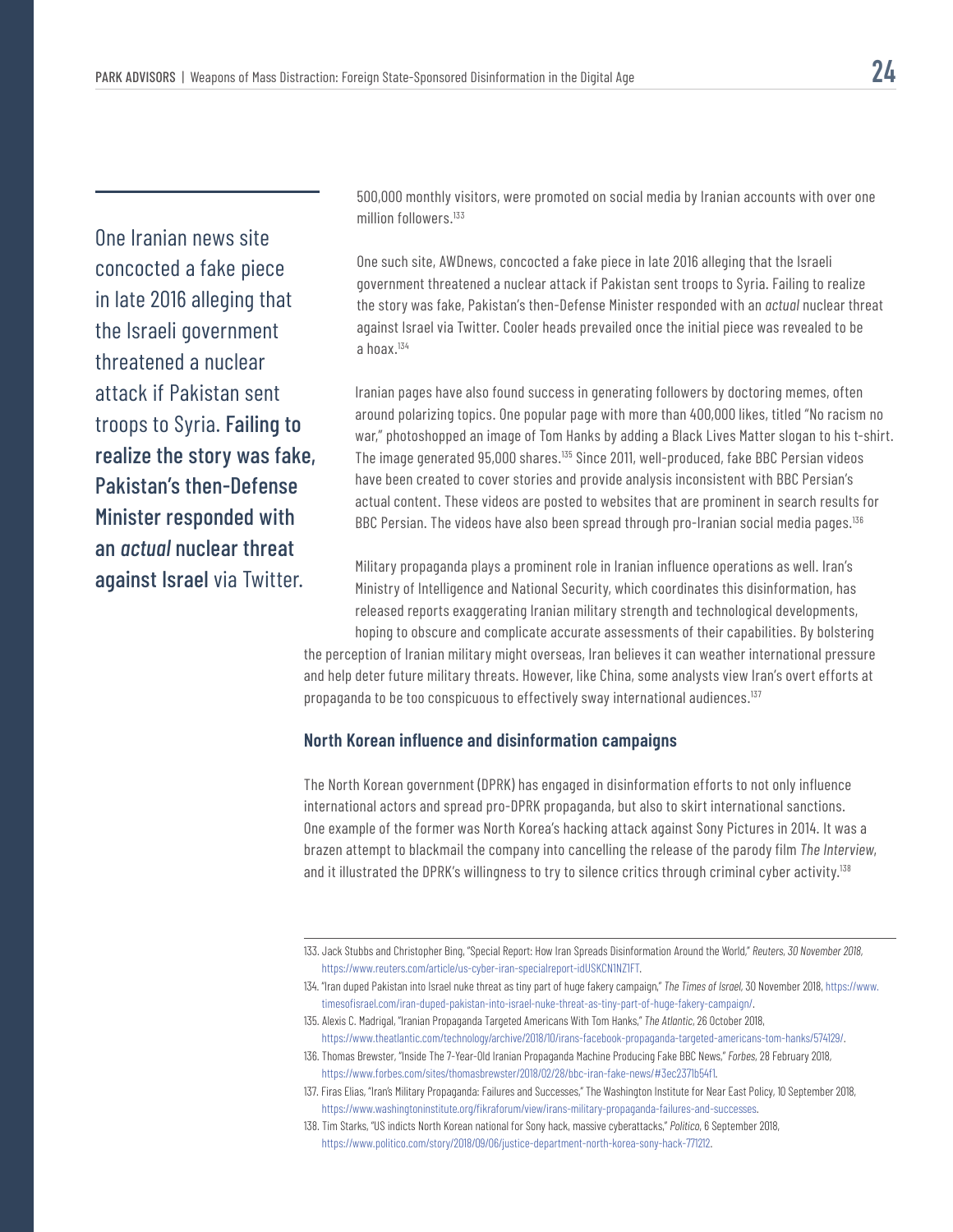As of 2018, an estimated several hundred DPRK agents operate fake cyber accounts to influence online discourse in favor of the regime.

Covert tactics have also been used extensively by North Korea. As of 2018, an estimated several hundred DPRK agents operate fake cyber accounts to influence online discourse in favor of the regime. Aimed at a South Korean audience, these agents have created accounts meant to appear South Korean in order to post pro-DPRK comments, blog posts, and videos. Pyongyang's intent is twofold: to paint North Korea in a favorable light and to stoke division in South Korea.139

The DPRK has further leveraged covert disinformation tactics for nontraditional means - to fund the regime in the face of international sanctions pressure. North Koreans based in places like China have created a web of fake profiles and businesses on professional networking and freelancing platforms to deceive viewers and earn IT contracting business from clients around

the globe. This money is sent back to the North Korean regime at a time when the DPRK is desperate for funds. By misrepresenting their identities, these illicit government-backed businesses have skirted international sanctions and funneled potentially millions of dollars to the DPRK.<sup>140</sup>

<sup>139.</sup> Tae-jun Kang, "North Korea's Influence Operations, Revealed," *The Diplomat*, 25 July 2018, https://thediplomat.com/2018/07/north-koreasinfluence-operations-revealed/.

<sup>140.</sup> Wenxin Fan, Tom Wright, and Alastair Gale, "Tech's New Problem: North Korea," *Wall Street Journal*, 14 September 2018, https://www.wsj.com/articles/north-koreans-exploit-social-medias-vulnerabilities-to-dodge-sanctions-1536944018.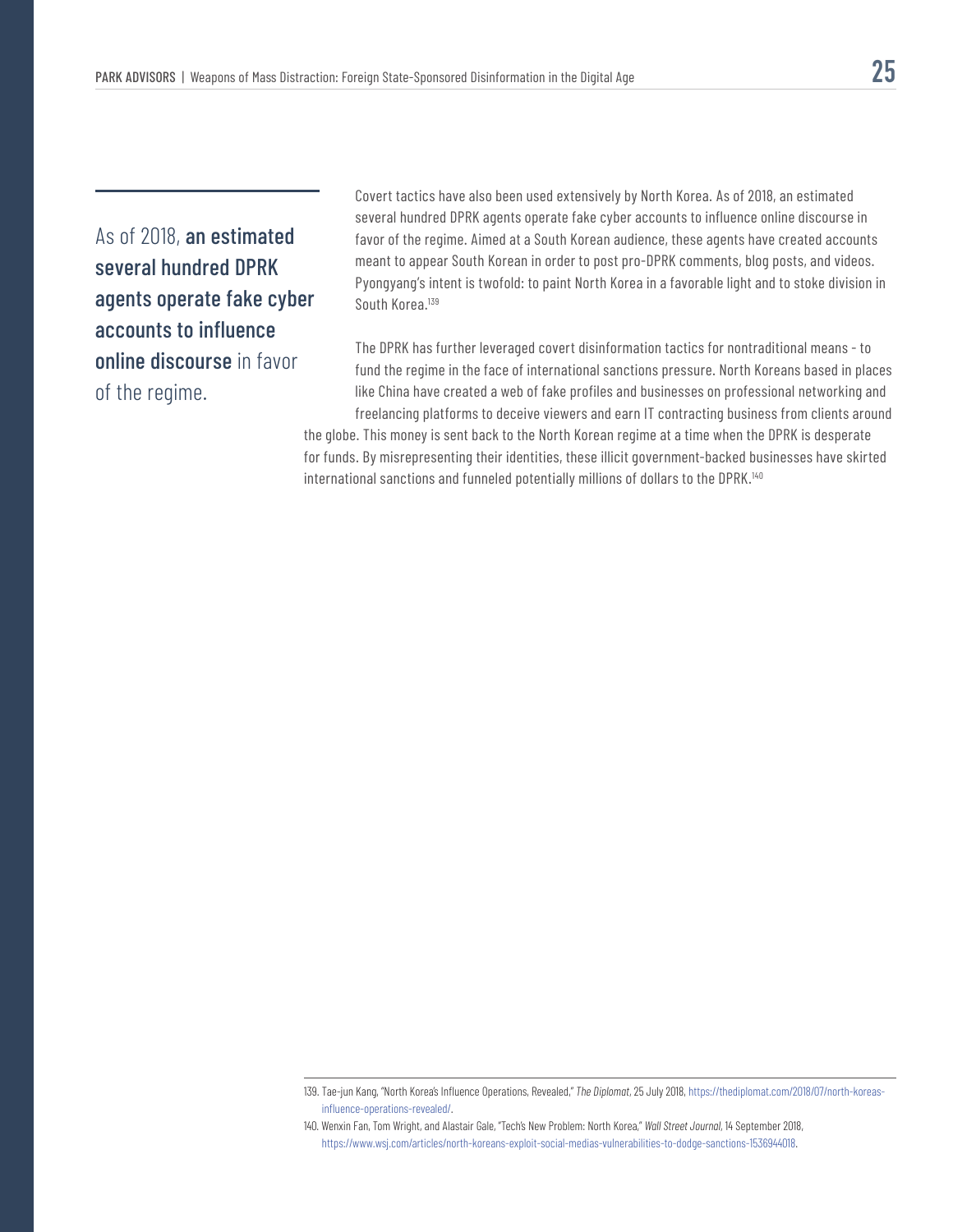

# **Platform-specific challenges and 5. efforts to counter disinformation**

Having examined how foreign states are weaponizing disinformation, this review now turns to the major technology platforms where disinformation and propaganda are disseminated. What are companies like Google, Facebook and Twitter doing to counter the problem?

This is an essential question for the simple reason that to neutralize online disinformation, the platforms themselves must play a central role. Their ability to solve this problem, at the moment, far exceeds that of any other organization – including national governments.

Companies like Google, Facebook and Twitter possess the overwhelming majority of the data pertaining to this issue. They have developed the proprietary algorithms that identify how, when, and where information is viewed by users. They have the most experience working on these issues and are bestequipped to improve how disinformation is tracked and countered. And they possess unparalleled levels of technical and monetary resources to address these issues; as of February 2019, Google, Facebook, and Twitter have a combined market valuation well above one trillion dollars.

Tech giants have demonstrated, to some extent, that they are willing to address disinformation. Google, Facebook, and Twitter are each building their own internal and external teams of security personnel and fact-checkers to counter propaganda and illegal content. They are also developing proprietary tools, some using artificial intelligence (AI) and machine learning, to limit disinformation on their platforms. Facebook, for instance, announced plans in 2018 to open two new AI labs that will focus, in part, on how to counter disinformation.141

Yet, social media platforms' incentives are not always prioritized to limit disinformation. In some respects, their incentives are aligned with spreading more of it. Tech giants' revenues are generated almost entirely through advertising, which depends on maximizing user engagement with the platform. As outlined earlier, users are more likely to click on or share sensational and inaccurate content; increasing clicks and shares translates into greater advertising revenue. The short-term incentives, therefore, are for the platforms to increase, rather than decrease, the amount of disinformation their users see.

<sup>141.</sup> Cade Metz, "Facebook Adds A.I. Labs in Seattle and Pittsburgh, Pressuring Local Universities," *New York Times*, 04 May 2018, https://www.nytimes.com/2018/05/04/technology/facebook-artificial-intelligence-researchers.html.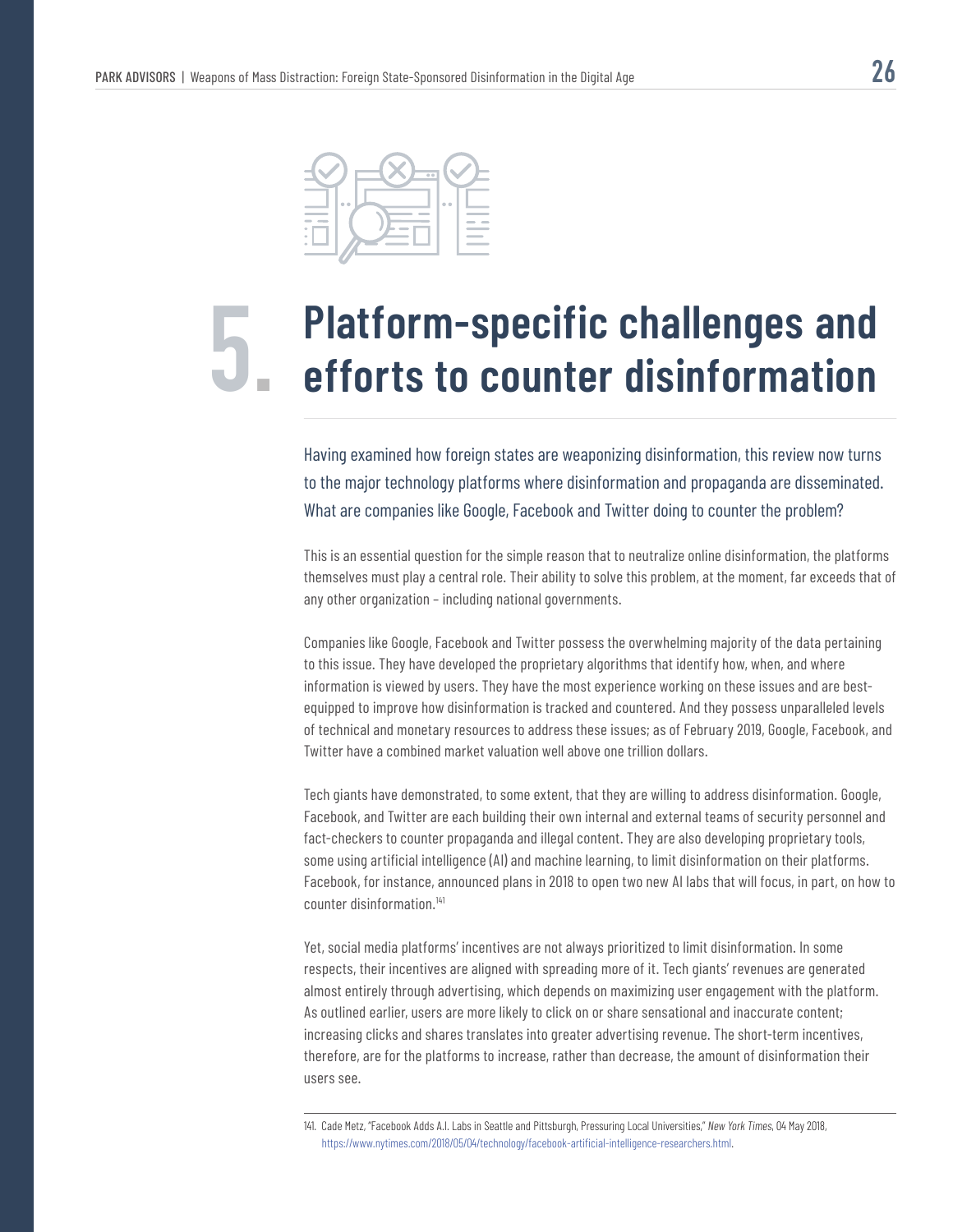In the long term, however, the spread of disinformation and the growing public outcries against it may decrease public trust in social media brands and trigger more decisive action by these companies. As outlined below, the heightened public awareness and scrutiny leveled at social media platforms following the 2016 US presidential election spurred them to enact and overhaul a number of policies designed to counter online disinformation.

This section details how the major social media platforms have responded to disinformation and outlines some of the challenges that remain.

Although this report attempts to capture the most recent efforts of each platform, these companies frequently update user policies, algorithms, and strategies for countering disinformation. This assessment, therefore, should be viewed as a representative snapshot of the platform landscape in late 2018 and early 2019.

### **Countering disinformation at Facebook**

As Russian and Chinese propaganda efforts have made clear, Facebook is vulnerable to the spread of disinformation and influence through both covert and overt strategies. Bots and trolls can create fake accounts to spread fake text, image, and video content through posts, pages, and paid advertising. At the same time, state-backed media companies often spread overt influence through legitimate accounts and pages that use paid advertising to disseminate their messages.

In the wake of the revelation that disinformation was shared widely over Facebook during the 2016 presidential campaign, Facebook announced the rollout of several features to help combat disinformation.<sup>142</sup> First, the company made it easier to flag false news to platform administrators by allowing users to click on the news post in question and select from pre-set reporting options.

Facebook also began enlisting the help of third-party fact-checkers to review reports from the community. After reviewing, these third-party fact-checkers provide a rating on the trustworthiness of an article. News deemed inaccurate automatically appears lower on a user's newsfeed and previously displayed a "disputed" label to warn users who may read or share the story on Facebook.143 Facebook additionally began testing changes to its newsfeed rankings, weighing its algorithm against articles that present disinformation warning signs.

Concurrently, Facebook began reducing the financial incentives for false news. That included preventing fake news sites from "spoofing" the domains of real ones. A malicious actor can no longer imitate a legitimate news site's domain in an attempt to deceive readers.

Facebook's actions were not limited to the immediate wake of the 2016 race. In 2018, they took additional steps to further restrict disinformation. Following Facebook's debut of the "disputed" label

<sup>142.</sup> Adam Mosseri, "Addressing Hoaxes and Fake News," *Facebook Newsroom*, 15 December 2016, https://newsroom.fb.com/news/2016/12/newsfeed-fyi-addressing-hoaxes-and-fake-news/.

<sup>143. &</sup>quot;How is Facebook addressing false news through third-party fact-checkers?" Facebook Help Center, https://www.facebook.com/ help/1952307158131536.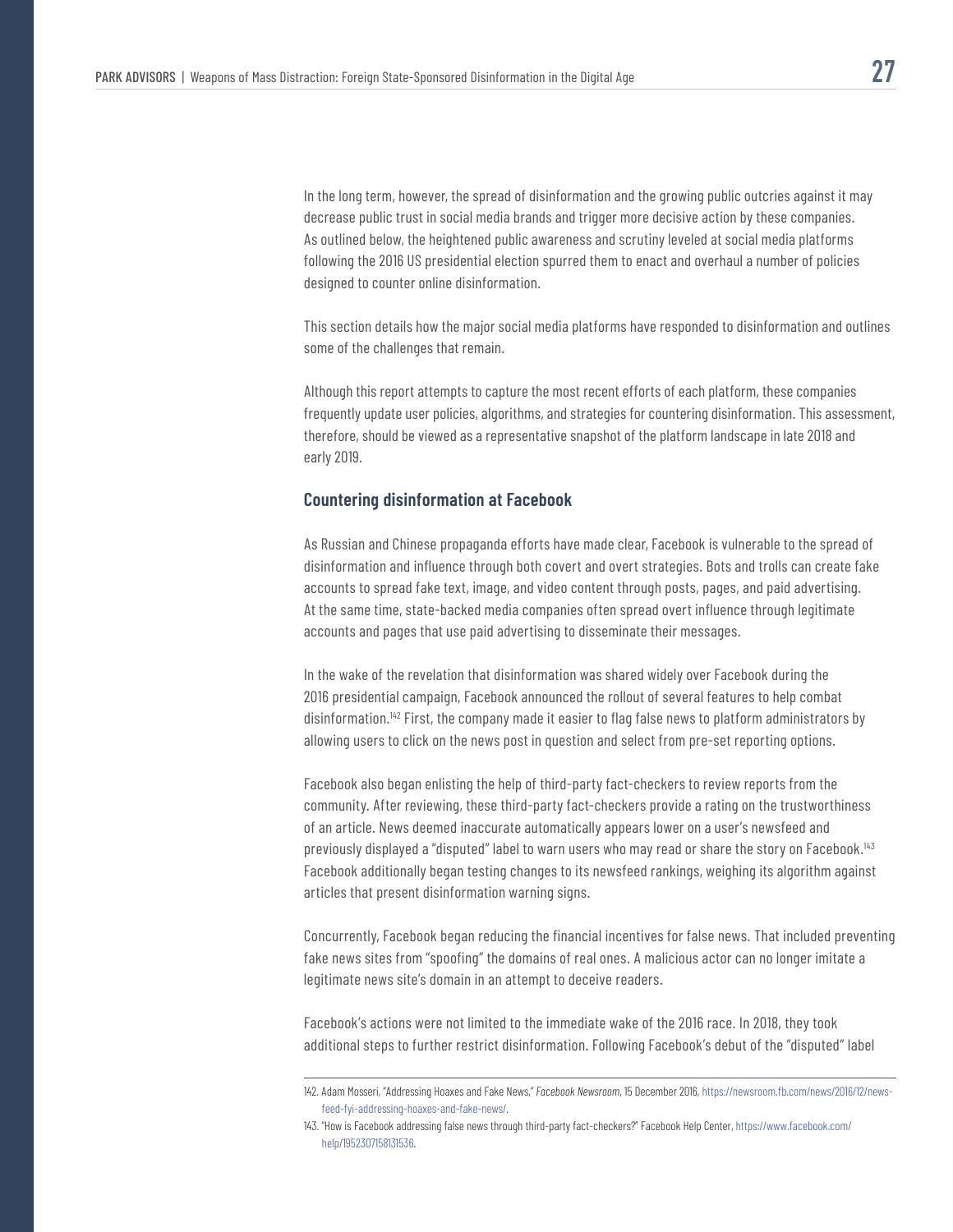a year prior, the company found that many of the users who read the disputed information and warning label actually became *more* inclined to share the news.144 In response, Facebook changed its approach and began shrinking the link in the newsfeed and including a number of related articles that debunked the news in question.<sup>145</sup>

The platform also increased its advertising controls, announcing that all political and issue-specific ads and advertisers would be vetted. Advertisers now need to have their identity and location confirmed by Facebook before receiving authorization to run ads on their platform. Furthermore, all political and issue-based advertisements are clearly labeled with "political ad" in the top corner, along with information about who funded the ad.<sup>146</sup>

By November 2018, Facebook had also dramatically scaled up its fact-checking operation. It had expanded its network of third-party fact-checking providers to 23 countries.<sup>147</sup> The company also began to implement machine learning tools to help these fact-checkers. The tools can spot warning signs in articles and help their human counterparts prioritize their efforts.148

To provide more context about news sources, the platform rolled out a new "information" feature in the bottom corner of news articles being shared. Users can click on the information icon and see additional details about the publication and author of the piece.<sup>149</sup>

Finally, Facebook announced its intention to expand its fact-checking service to photo and video content in order to warn users about doctored media that depict inaccurate events or media that is falsely attributed to people or events.<sup>150</sup>

In October 2018, Facebook launched its "Hunt for False News" blog to detail case studies and offer some transparency about how its platform is tackling disinformation.151 During the 2018 US midterm elections, Facebook provided direct access to US state government officials to report posts containing false information about voting.<sup>152</sup>

147. Jonathan Vanian, "Facebook Expanding Fact-Checking Project to Combat Fake News," *Fortune*, 21 June 2018, http://fortune.com/2018/06/21/ facebook-fake-news-fact-checking/; and "Third-Party Fact-Checking on Facebook," Facebook Business, https://www.facebook.com/help/ publisher/182222309230722?helpref=faq\_content.

- 149. Kif Leswing, "Facebook is finally launching a new feature to combat fake news, after six months of testing and here's how it works," *Business Insider*, 03 April 2016, https://www.businessinsider.com/facebook-fake-news-about-this-article-feature-2018-4.
- 150. Lulu Chang and Eric Brackett, "Facebook outlines plans for combating false news," *Digital Trends*, 21 June 2018, https://www.digitaltrends. com/social-media/facebook-fight-fake-news/.
- 151. Julia Alexander, "Facebook introduces 'Hunt for False News' series in attempt to be transparent about misinformation," *The Verge*, 19 October 2018, https://www.theverge.com/2018/10/19/18001288/facebook-fake-news-hunt-spread-blog-election-misinformation.
- 152. Kevin Collier, "Facebook And Twitter Are Taking Steps To Help States Keep Bogus Election Information Off Their Sites," *Buzzfeed News*, 23 October 2018, https://www.buzzfeednews.com/article/kevincollier/facebook-twitter-false-information-election.

<sup>144.</sup> Jeff Smith, Grace Jackson, and Seetha Raj, "Designing Against Misinformation," Medium Blog, 20 December 2017, https://medium.com/ facebook-design/designing-against-misinformation-e5846b3aa1e2.

<sup>145.</sup> Josh Constine, "Facebook shrinks fake news after warnings backfire," *TechCrunch*, May 2018, https://techcrunch.com/2018/04/27/ facebook-false-news/.

<sup>146.</sup> Alex Hern, "New Facebook controls aim to regulate political ads and fight fake news," *The Guardian*, 06 April 2018, https://www.theguardian. com/technology/2018/apr/06/facebook-launches-controls-regulate-ads-publishers.

<sup>148.</sup> Constine, "Facebook shrinks fake news after warnings backfire."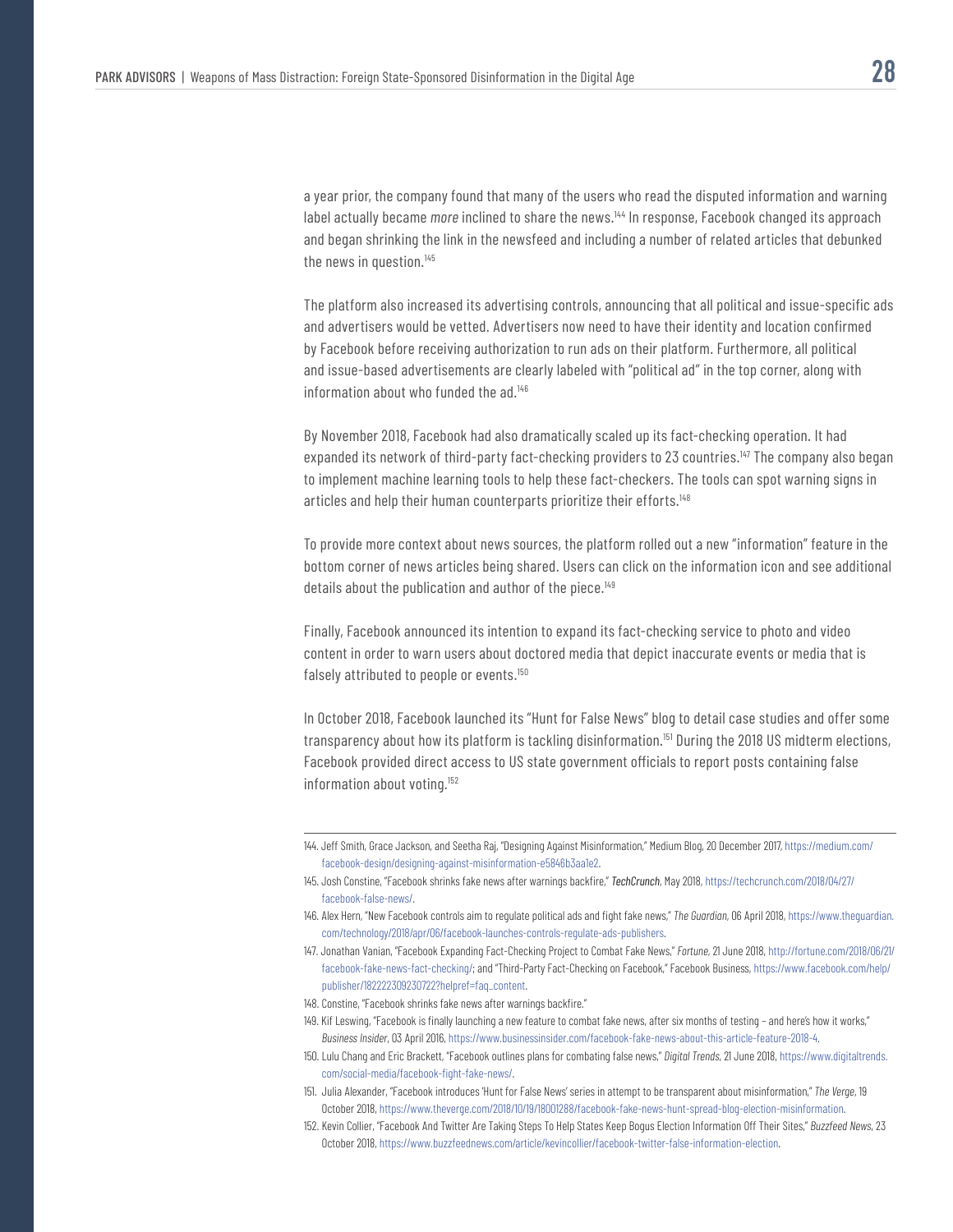However, the impact of these actions is still unclear. Facebook's actions may now make it harder for Russian trolls to covertly influence politics abroad, but the company's new policy vetting advertisers still does not prevent foreign government-backed media outlets from *overtly* running influence campaigns, as evidenced by the ongoing proliferation of Chinese influence advertisements on Facebook.

Likewise, Facebook's unsuccessful experiment with flagging disputed news sources suggests that many people are undeterred from sharing articles even when the facts have been questioned by a third party. Removing contested articles could mitigate this risk, but permanently removing such contested news, rather than minimizing its appearance and newsfeed position, would open Facebook to criticism that it is censoring free speech and unfairly targeting political views. In March 2018, Mark Zuckerberg conveyed his strong reluctance to Facebook making those kinds of editorial decisions.<sup>153</sup>

On Facebook-owned Whatsapp, disinformation has been widespread. In India, for instance, a doctored video appearing to show a child kidnapping went viral on WhatsApp, leading to more than 30 deaths from dozens of mob incidents between 2017 and 2018.

Facebook's current approach towards disinformation leaves some vulnerabilities. One is on the platform's messaging apps. It is especially difficult for users to discern the validity and source of text content shared via private message. Further challenging matters, private messages are shared between users without the same level of fact-checking safeguards that takes place on a public newsfeed.

On Facebook-owned WhatsApp, which features an encrypted messaging service and has approximately 1.5 billion monthly users across the globe, disinformation and misinformation has been widespread.<sup>154</sup> In India, for instance, a doctored video appearing to show a child kidnapping went viral on WhatsApp, leading to more than 30 deaths from dozens of mob incidents between 2017 and 2018.155 During Brazil's 2018 presidential election campaign, millions of dollars were spent by groups spreading disinformation on WhatsApp about the leftist candidate Fernando Haddad, who ultimately lost to his opponent Jair Bolsonaro.<sup>156</sup> A 2018 survey by Nieman Lab indicates that more than a third of Kenyans and South Africans, and almost 30 percent of Nigerians, have shared online fake news on WhatsApp, which is the dominant platform for mobile messaging in those countries.<sup>157</sup>

Facebook has recently taken steps to counter disinformation on messaging apps, but the opportunity for abuse remains significant. Mark Zuckerberg claimed in a 2018 *Vox* interview that the company's algorithms scan private message content to prevent sharing of harmful content, but the well-documented and ongoing proliferation of inflammatory anti-Rohingya content on

<sup>153.</sup> Kurt Wagner, "Mark Zuckerberg says he's 'fundamentally uncomfortable' making content decisions for Facebook," *Recode*, 22 March 2018, https://www.recode.net/2018/3/22/17150772/mark-zuckerberg-facebook-content-policy-guidelines-hate-free-speech.

<sup>154.</sup> Josh Constine, "WhatsApp hits 1.5 billion monthly users. \$19B? Not so bad," *TechCrunch*, 31 January 2018, https://techcrunch. com/2018/01/31/whatsapp-hits-1-5-billion-monthly-users-19b-not-so-bad/.

<sup>155.</sup> Timothy Mclaughlin, "Disinformation is Spreading on WhatsApp in India - And It's Getting Dangerous," *The Atlantic*, 05 September 2018, https://www.theatlantic.com/international/archive/2018/09/fighting-whatsapp-disinformation-india-kerala-floods/569332/.

<sup>156.</sup> Tai Nalon, "Did WhatsApp Help Bolsonaro Win the Brazilian Presidency?" *Washington Post*, 01 November 2018, https://www.washingtonpost. com/news/theworldpost/wp/2018/11/01/whatsapp-2/?utm\_term=.7a9e914f926d.

<sup>157.</sup> Herman Wasserman and Dani Madrid-Morales "New Data Suggests African Audiences See Significantly More Misinformation than Americans do," Nieman Lab, November 2018, http://www.niemanlab.org/2018/11/new-data-suggests-african-audiences-see-significantlymore-misinformation-than-americans-do/; and Daniel Funke, "Nigeria is the Next Battleground for Election Misinformation," The Poynter Institute, 30 November 2018, https://www.poynter.org/fact-checking/2018/nigeria-is-the-next-battleground-for-election-misinformation/.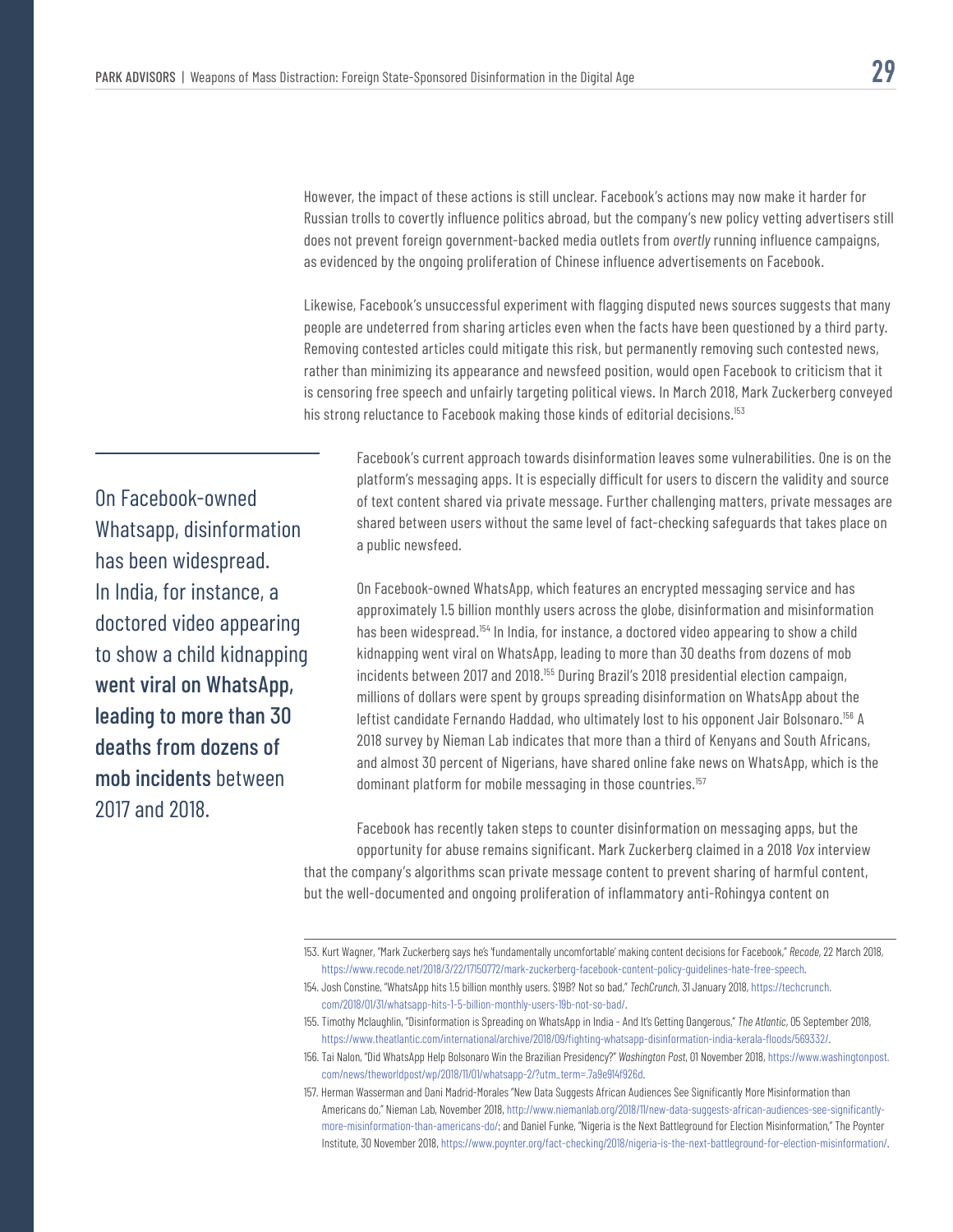Facebook Messenger in Myanmar suggests that its detection systems are not fail-safe.<sup>158</sup> In mid-2018, Facebook began testing new WhatsApp features, including labeling forwarded messages and limiting the number of forwards per user.159 Labeling a message as "forwarded" still leaves the responsibility of identifying the authenticity of a message – and preventing its distribution if deemed false – squarely on the user.

A second vulnerability in Facebook's operations is its heavy reliance on outsourced, third-party fact-checking services staffed by human operators. Many of these groups are under-resourced and overwhelmed by the sheer volume of false or unverified content on the platform. For example, Facebook's fact-checking provider in the Philippines, Rappler, has been inundated with false news and struggling to keep up with the volume of disinformation created daily.<sup>160</sup>

Even when fact-checkers can handle the volume of content, fake news can easily go viral in the time between its creation and when fact-checkers are able to manually dispute the content and adjust its newsfeed ranking. If disinformation reaches a broad audience before its removal, it will have accomplished its intended purpose.

Nonetheless, Facebook's recent steps offer promise that the platform will be able to restrict the spread of disinformation. Some early research suggests that their efforts may be succeeding. Academics at New York University and Stanford University have analyzed the proliferation of more than 500 fake news websites and more than 10,000 fake news stories on platforms including Facebook between January 2015 and July 2018. They found that the spread of fake news on Facebook rose from 70 million engagements per month in early 2015 to 200 million engagements around the 2016 US presidential election. Then, the data peaked. The spread of fake news fell throughout 2017 and returned to approximately 70 million monthly engagements by early 2018.<sup>161</sup>

The reduction in Facebook's fake news engagement in 2017 and 2018 coincides with the company's efforts to counter disinformation, indicating that their tactics may be effective. Yet other factors might also explain this decline. For instance, neither 2017 nor 2018 had US elections of the same prominence as the 2016 presidential election, which may have lessened foreign incentives to meddle in the first place. Malicious actors may have also changed their tactics and sources to better evade detection in the latter stages of the study. These kinds of confounding factors, along with the proprietary nature of Facebook's data, complicates the ability to perform a comprehensive assessment and draw definitive conclusions.

<sup>158.</sup> Ezra Klein, "Mark Zuckerberg on Facebook's Hardest Year, and What Comes Next," *Vox*, 02 April 2018, https://www.vox. com/2018/4/2/17185052/mark-zuckerberg-facebook-interview-fake-news-bots-cambridge; and Steve Stecklow ,"Why Facebook is Losing the War on Hate Speech in Myanmar," *Reuters*, 15 August 2018, https://www.reuters.com/investigates/special-report/myanmar-facebookhate/.

<sup>159. &</sup>quot;Labeling Forwarded Messages," WhatsApp Blog, 10 July 2018, https://blog.whatsapp.com/10000645/Labeling-Forwarded-Messages; and "More Changes to Forwarding," WhatsApp Blog, 19 July 2018, https://blog.whatsapp.com/10000647/More-changes-to-forwarding.

<sup>160.</sup> Alexandra Stevenson, "Soldiers in Facebook's War On Fake News Are Feeling Overrun," *New York Times*, 09 October 2018, https://www. nytimes.com/2018/10/09/business/facebook-philippines-rappler-fake-news.html.

<sup>161.</sup> Hunt Allcott, Matthew Gentzkow, and Chuan Yu, "Trends in the Diffusion of Misinformation on Social Media," Stanford Institute for Economic Policy Research, October 2018, http://web.stanford.edu/~gentzkow/research/fake-news-trends.pdf.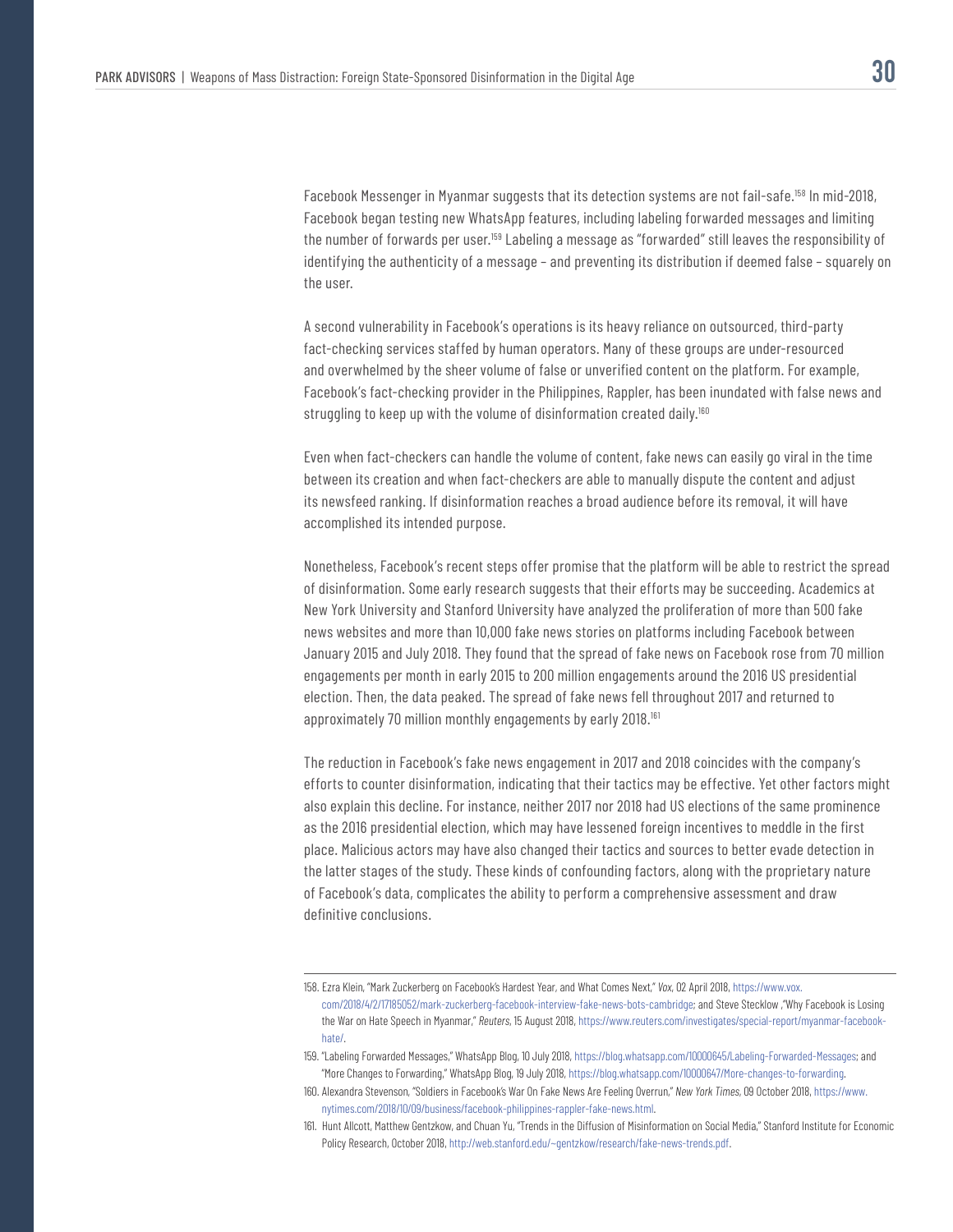Like Facebook, Twitter has grappled with the spread of disinformation through bots, fake accounts, and advertisements. In some respects, Twitter is uniquely vulnerable to coordinated and viral disinformation campaigns. While most Facebook users' newsfeed activity is tied to their personal networks, Twitter is a platform where news and commentary is often shared widely through issue-specific hashtags, public comment threads, and influencer accounts with large followings.

Researchers from the Massachusetts Institute of Technology analyzed thousands of stories on Twitter that were tweeted millions of times between 2016 and 2017 and found that disinformation often reached a broader audience than the truth. For example, the top one percent of fake news stories typically reached between 1,000 and 100,000 people, whereas true stories rarely exceeded an audience of one thousand. In line with similar studies, the researchers concluded that people were more likely to share fake news because these stories generated more reactions of surprise and disgust.<sup>162</sup>

Twitter bots play an important role in disseminating disinformation. Researchers analyzing the spread of 400,000 articles via 14 million messages on Twitter between 2016 and 2017 found that bots were an important vehicle for sharing content that had "low-credibility sources."

Bots regularly share low-credibility content in the first few seconds of its publication, thereby increasing the number of impressions and consequently its chances of going viral. Six percent of the identified bots accounted for 31 percent of the spread of low-credibility content, typically within the first 10 seconds after an article is published.<sup>163</sup> Furthermore, a Knight Foundation study of 700,000 Twitter accounts linked to disinformation during the 2016 US election also found that the majority of these accounts were either fully or semiautomated bots.164

Recent estimates suggest that the number of bots on the platform increased significantly between 2014 and 2017. Twitter estimated in 2014 that between five and 8.5 percent of its user base consisted of bots. Several years later, in March 2017, research by academics from Indiana University and the University of Southern California indicated that the prevalence of bots was significantly higher: 15 percent or more of the platform's total accounts.<sup>165</sup>

Twitter began taking stronger action to counter this threat in October 2017, when the company announced a new set of policies to increase advertising transparency. The initiative, which labels political ads with the organization that purchased the content, also allows users to report inappropriate

On Twitter, the top one percent of fake news stories typically reached between 1,000 and 100,000 people, whereas true stories rarely exceeded an audience of one thousand.

<sup>162.</sup> Soroush Vosoughi, Deb Roy, Sinan Aral, "The spread of true and false news online," *Science*, 09 March 2018, http://science.sciencemag.org/ content/359/6380/1146.

<sup>163.</sup> Chengcheng Shao et al, "The spread of low-credibility content by social bots," *Nature Communications*, 20 November 2018, https://www. nature.com/articles/s41467-018-06930-7.

<sup>164.</sup> Knight Foundation, "Disinformation, 'Fake News' and Influence Campaigns on Twitter," 04 October 2018, https://knightfoundation.org/ reports/disinformation-fake-news-and-influence-campaigns-on-twitter.

<sup>165.</sup> Onur Varol et al, "Online Human-Bot Interactions: Detection, Estimation, and Characterization," Indiana University and University of Southern California, 27 March 2017, https://arxiv.org/pdf/1703.03107.pdf.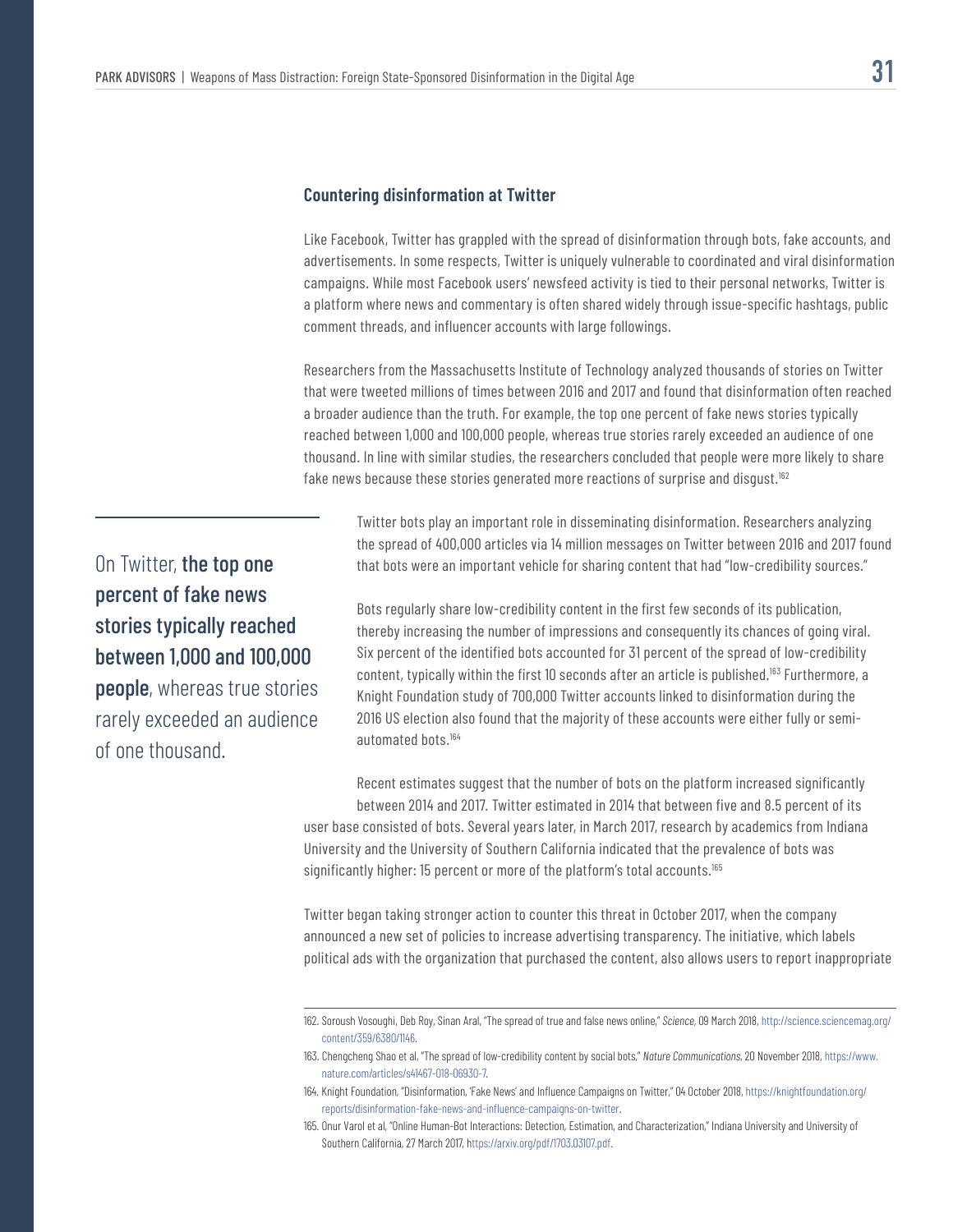ads and to inform Twitter when they see ads they do not like. Twitter also launched a "Transparency Center," which allows users to search political ad campaigns and view additional details including ad creative, ad campaign history, targeted demographics and dollar amounts spent by the advertiser.<sup>166</sup>

In May 2018 Twitter announced that it was using machine learning and artificial intelligence to identify traits associated with accounts engaged in trolling or coordinated disinformation attacks. Individuals, for instance, who sign up for multiple Twitter accounts simultaneously would be flagged.

While content from these accounts is not removed, it is deprioritized in search and conversation results. Twitter found in early testing that reports of abuse in conversations dropped eight percent, and similar reports from search content dropped four percent.<sup>167</sup>

A month after Twitter announced its use of these AI tools, it also completed the acquisition of Smyte, a technology company focused on countering spam, fraud, and abuse online. Twitter incorporated Smyte's existing tools into its platform, including Smyte's labeling system that automatically identifies potentially malicious activity. It does this based on a number of signals and account relationships, and then flags the activity for internal review.168

In May and June of 2018, Twitter also began accelerating the pace with which it suspended suspicious accounts. In those two months alone, Twitter suspended 70 million accounts, twice the rate of suspensions compared to fall 2017.<sup>169</sup>

This was far from a trivial move for Twitter. Removing such a large volume of accounts impacted its active user metrics, which play an important role in the financial valuation of social media companies. Twitter's July 2018 quarterly earnings announced negative user growth as a result of their account purge, and the company's stock promptly fell 21%.<sup>170</sup> (This clear tradeoff between suspending fake accounts and the company's valuation may help to explain Twitter's initial reluctance to more proactively remove suspicious accounts.)

Nevertheless, Twitter's overall record on countering disinformation appears mixed at best. In mid-2016, Twitter reportedly offered the Kremlin-backed Russia Television Network a 15 percent share of its US election advertising in exchange for three million dollars.<sup>171</sup>

<sup>166. @</sup>brucefalck, "New Transparency for Ads on Twitter," Twitter Blog, 24 October 2017, https://blog.twitter.com/official/en\_us/topics/ product/2017/New-Transparency-For-Ads-on-Twitter.html.

<sup>167. @</sup>delbius and @gasca, "Serving Healthy Conversation," Twitter Blog, 15 May 2018, https://blog.twitter.com/official/en\_us/topics/ product/2018/Serving\_Healthy\_Conversation.html.

<sup>168. @</sup>twittersafety, "Continuing our commitment to health," Twitter Blog, 21 June 2018, https://blog.twitter.com/official/en\_us/topics/ company/2018/CommitmentToHealth.html.

<sup>169.</sup> Craig Timberg and Elizabeth Dwoskin, "Twitter is sweeping out fake accounts like never before, putting user growth at risk," *Washington Post*, 06 July 2018, https://www.washingtonpost.com/technology/2018/07/06/twitter-is-sweeping-out-fake-accounts-like-never-beforeputting-user-growth-risk/?utm\_term=.ccd2163a4107.

<sup>170. &</sup>quot;Twitter stock plunges 21% after earnings show effects of fake-account purge," *Marketwatch*, 28 July 2018, https://www.marketwatch.com/ story/twitter-shares-slide-16-after-fake-account-purge-new-rules-in-europe-2018-07-27.

<sup>171.</sup> Alex Kantrowitz, "Twitter Offered Russian Television Network RT 15% Of Its Total Share Of US Elections Advertising," *Buzzfeed News*, 01 November 2017, https://www.buzzfeednews.com/article/alexkantrowitz/twitter-offered-rt-15-of-its-total-share-of-us-elections.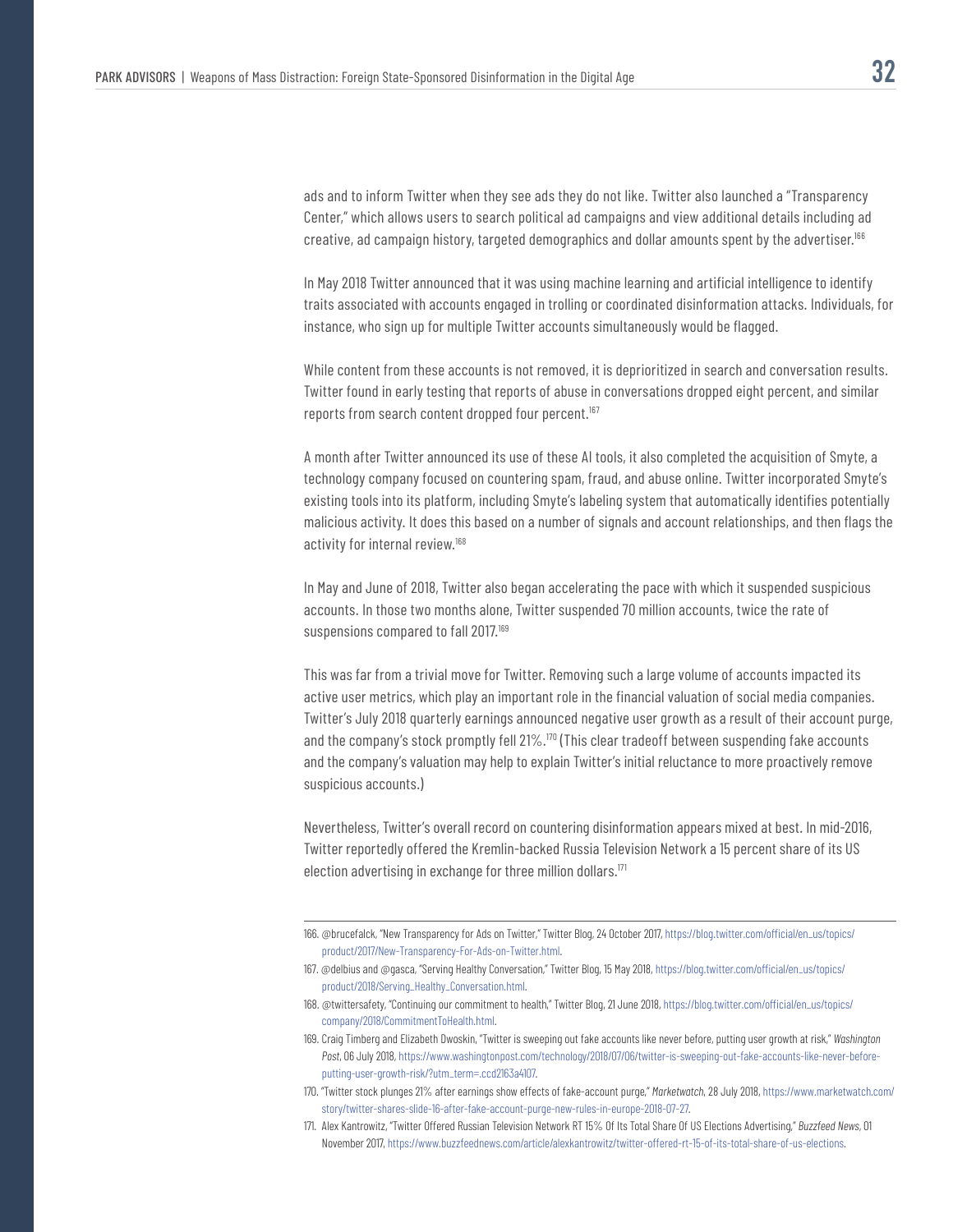Furthermore, the Knight Foundation study found that more than 80 percent of the 700,000 Twitter accounts linked to disinformation in the 2016 election were still active in spring 2018, and many were continuing to produce millions of tweets. They also found that nearly 90 percent of Twitter disinformation was traced back to the same 50 fake news sites, many of which remained leading sources of disinformation on Twitter for many months after the 2016 election. Conspiracy news sites received approximately 13 percent the amount of Twitter links as a comparative set of national news sites, indicating that the spread and consumption of fake news was extensive.<sup>172</sup>

With more than 1.8 billion monthly users, YouTube is a powerful conveyor of video news, without many of the traditional gatekeepers that curate content on television news channels.

The NYU and Stanford researchers confirmed the trend. While they found that fake news was decreasing on Facebook after 2016, their analysis concluded it was rising on Twitter: Fake news accounted for two million shares per month in 2015, about 4.5 million shares per month at the end of 2016, and about six million shares per month in mid-2018.173

In August 2018, Twitter CEO Jack Dorsey expressed hesitation about taking forceful action against perceived fake news. In a public interview, he raised concerns about Twitter becoming the arbiter of truth by projecting the company's biases onto the conversations that are allowed on, and banned from, its platform.

Dorsey further highlighted the logistical challenge of reviewing all content on Twitter for signs of fake news – noting the large volume of personnel resources needed for such an undertaking – to justify reviewing content only once it has been flagged by users.<sup>174</sup> Dorsey's statements, together with his company's mixed record on tackling known sources of disinformation, raise some questions about how proactive Twitter will be in countering this threat going forward.

### **Countering disinformation at Google**

Malicious actors have spread disinformation on Google's platform in a number of ways. While Googleowned YouTube has hosted fake video content, there have also been disinformation ads on Google's ad platform, and bad actors have manipulated Google's search results to prominently feature fake news sites.

YouTube is especially prone to disinformation, and the platform has faced strong criticism for its algorithms that determine trending content and viewers' personalized recommendations. With more than 1.8 billion monthly users, YouTube is a powerful conveyor of video news, without many of the traditional gatekeepers that curate content on television news channels.175 One consequence is that YouTube's trending list is vulnerable to sensationalized content, where algorithms optimize for virality over quality or accuracy. The platform's algorithms can also inadvertently promote disinformation through personalized "up next" video recommendations.

<sup>172.</sup> Knight Foundation, "Disinformation, 'Fake News' and Influence Campaigns on Twitter."

<sup>173.</sup> Hunt Allcott, Matthew Gentzkow, and Chuan Yu, "Trends in the Diffusion of Misinformation on Social Media," Stanford Institute for Economic Policy Research, October 2018, http://web.stanford.edu/~gentzkow/research/fake-news-trends.pdf.

<sup>174.</sup> Jon Fingas, "Jack Dorsey Explains Why Twitter Is Reluctant to Fight Fake News," *Engadget*, 19 August 2018, https://www.engadget. com/2018/08/19/jack-dorsey-explains-twitter-reluctance-to-fight-fake-news/.

<sup>175.</sup> Ben Gilbert, "YouTube now has over 1.8 billion users every month, in spitting distance of Facebook's 2 billion," *Business Insider*, 04 May 2018, https://www.businessinsider.com/youtube-user-statistics-2018-5.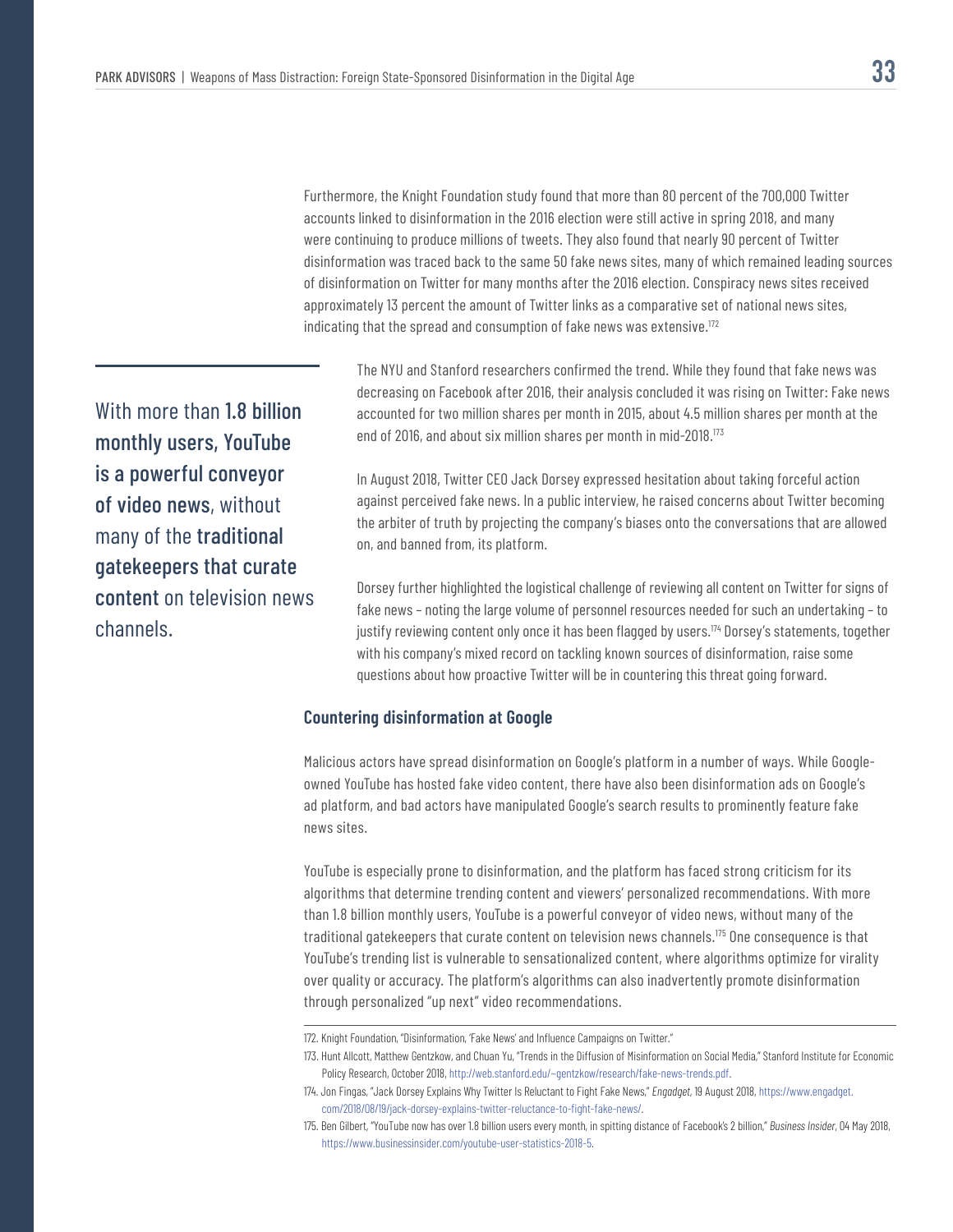These recommendations are critical to YouTube's success; the company claims that 70 percent of its more than one billion hours of daily video consumption is driven by its playlist recommendations.<sup>176</sup> Algorithms automatically generate suggested content intended to maximize user engagement, which means serving users content that mimics or appeals to their past behavior. If a viewer consumes conspiratorial or other misleading content on YouTube, its algorithms will recommend similar content, which can reinforce the viewers' belief that the conspiracy is, in fact, real.

What is more concerning, however, is that viewing questionable content has not been a prerequisite for receiving questionable recommendations. One does not have to be a conspiracy theorist to be fed conspiracy theories. A 2018 *Wall Street Journal* investigation found that viewing mainstream political content on YouTube, across the political spectrum, led to content suggestions with more extreme and fringe viewpoints than displayed in the original video. $177$ 

Perhaps with these concerns in mind, Google has amplified its effort over the past two years to counter disinformation on its platforms. Following the 2016 election, Google changed its advertising policies to ban known disinformation websites from using Google's "AdSense" program which enables companies to monetize websites through ad placements.<sup>178</sup> In January 2017, Google banned a group of 200 publishers from its AdSense network who violated these policies.<sup>179</sup>

Building upon these efforts, Google announced a partnership with the International Fact Checking Network in October 2017 to expand a global network of fact-checkers and provide free tools to support its factchecking efforts.180 That same month, however, Google was found to be unknowingly serving fake news ads on the fact-checking websites Politifact and Snopes, which served as an awkward reminder of the ongoing challenges faced by Google and host websites in dealing with disinformation in advertisements.<sup>181</sup>

Google took steps in 2017 to improve the transparency and quality of its search engine results. It introduced a "fact-check" feature that would display third-party publications' fact-checking assessments underneath Google's results for frequently-searched public claims.182 However, in January 2018, Google announced it was temporarily suspending its fact-checking feature after conservative media outlets raised concerns that the feature was being selectively – and in some cases, incorrectly – applied to conservative media reporting.183

<sup>176.</sup> Jack Nicas, "How YouTube Drives People to the Internet's Darkest Corners," *Wall Street Journal*, 07 February 2018, https://www.wsj.com/articles/how-youtube-drives-viewers-to-the-internetInternets-darkest-corners-1518020478.

<sup>177.</sup> Nicas, "How YouTube Drives People to the Internet's Darkest Corners."

<sup>178.</sup> Jack Nicas, "Google to Bar Fake-News Websites From Using Its Ad-Selling Software," *Wall Street Journal*, 04 November 2016, https://www.wsj.com/articles/google-to-bar-fake-news-websites-from-using-its-ad-selling-software-1479164646.

<sup>179.</sup> Tess Townsend, "Google has banned 200 publishers since it passed a new policy against fake news," *Recode*, 25 January 2017, https://www.recode.net/2017/1/25/14375750/google-adsense-advertisers-publishers-fake-news.

<sup>180.</sup> Erica Anderson, "Building trust online by partnering with the International Fact Checking Network," Google Blog, 26 October 2017, https://www.blog.google/outreach-initiatives/google-news-initiative/building-trust-online-partnering-international-fact-checking-network/.

<sup>181.</sup> Daisuke Wakabayashi and Linda Qiu, "Google Serves Fake News Ads in an Unlikely Place: Fact-Checking Sites,", *New York Times*, 17 October 2017, https://www.nytimes.com/2017/10/17/technology/google-fake-ads-fact-check.html.

<sup>182.</sup> Justin Kosslyn and Cong Yu, "Fact Check now available in Google Search and News around the world," Google Blog, 07 April 2017, https://blog.google/products/search/fact-check-now-available-google-search-and-news-around-world/.

<sup>183.</sup> Daniel Funke, "Google suspends fact-checking feature over quality concerns," Poynter Institute, 19 January 2018, https://www.poynter.org/news/google-suspends-fact-checking-feature-over-quality-concerns.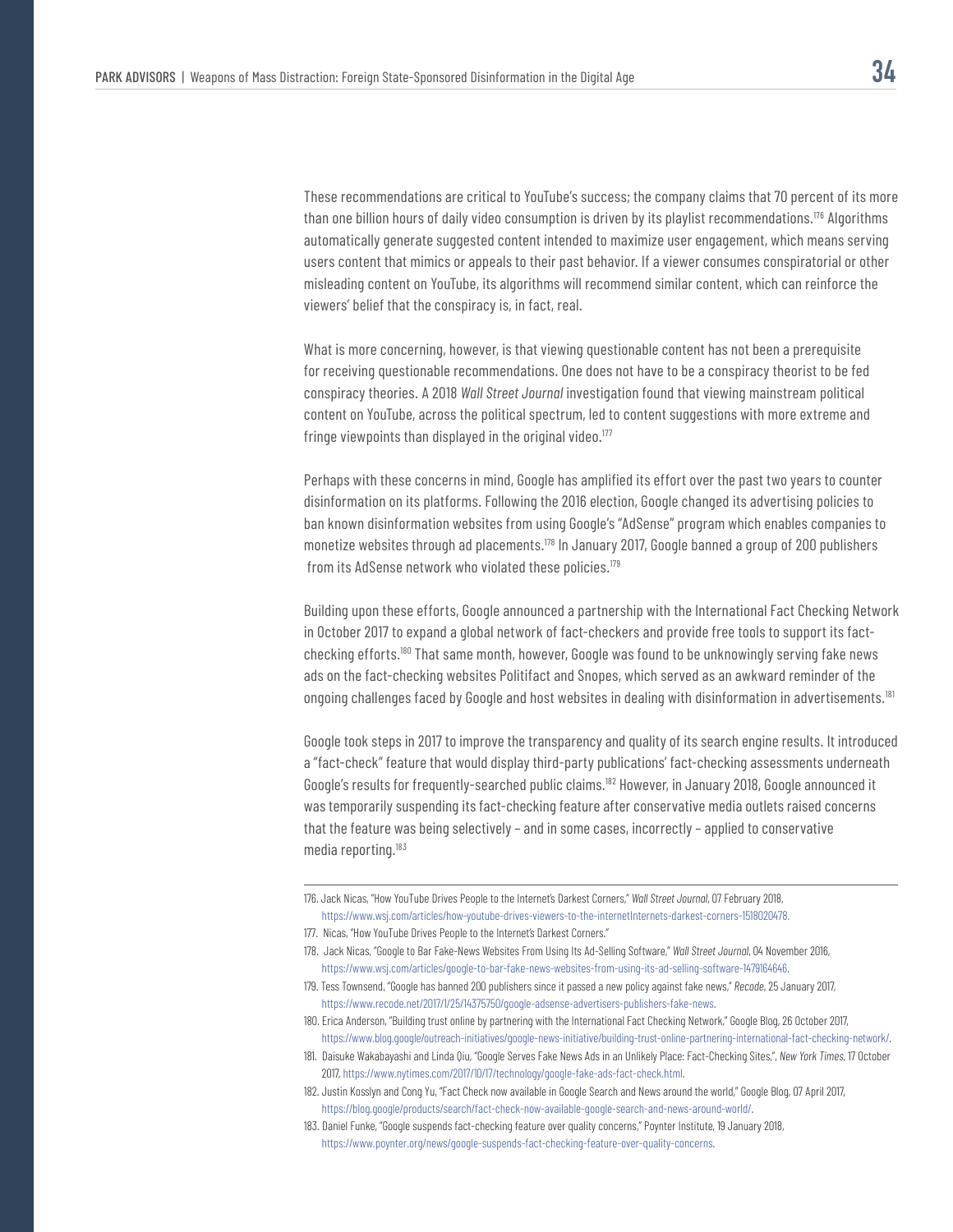Social media's business model, by promoting clicks, views, and shares, can be easily weaponized by bad actors to spread disinformation – and many might argue that it is optimized to do so.

For searches about media publications, Google added a "Knowledge Panel" section dedicated to providing additional information about the publication, including its most commonlycovered topics, as well as previous awards won for its reporting.<sup>184</sup> Google also announced that news sites that hid or misrepresented their country of origin would no longer appear in its search results.<sup>185</sup>

As part of a \$300 million "Google News Initiative" announced in March 2018, Google committed \$10 million to an anti-disinformation media literacy effort, which would produce educational content in partnership with YouTube stars to help educate the public on how to identify fake news online.186

Google also announced in July 2018 that YouTube would more heavily promote "authoritative" news sources in the wake of breaking news. It also began sharing short text previews summarizing these breaking news stories in the search results, particularly during the time gap between a story first breaking and when traditional media sources are able to release

verified, high-quality video content.<sup>187</sup> This strategy is intended to curb the spread of disinformation and misinformation clips that can often go viral in the immediate aftermath of a breaking news story.

Furthermore, in response to increasing public scrutiny over its recommendation algorithms, YouTube announced in early 2019 that it would begin adjusting its algorithms to reduce its recommendations of harmful or purposefully misleading content.<sup>188</sup>

### **The structural barriers to tackling disinformation on tech platforms**

The past several years have shown that there are times when social media companies will not – or cannot – adequately police their own platforms against all forms of disinformation.

Eliminating every manifestation of disinformation is an extraordinarily difficult challenge, considering the sheer number of bad actors, huge volume of daily content from hundreds of millions of users, and quickly-changing technology landscape. In many cases, these platforms' most meaningful efforts against disinformation have occurred in response to public outcries. Yet, their reactionary efforts have not succeeded in preventing the subsequent, more evolved disinformation strategies by foreign states. There are always new gaps to be exploited.

<sup>184.</sup> Ranna Zhou, "Learn more about publishers on Google," Google Blog, 07 November 2017, https://blog.google/products/search/learn-moreabout-publishers-google/.

<sup>185.</sup> Jon Fingas, "Google won't show news from sites that hide their country of origin," *Engadget*, 16 December 2017, https://www.engadget. com/2017/12/16/google-bans-news-sites-which-hide-country-of-origin/.

<sup>186.</sup> Shan Wang, "Google announces a \$300M 'Google News Initiative'," NiemanLab, 20 March 2018, http://www.niemanlab.org/2018/03/googleannounces-a-300m-google-news-initiative-though-this-isnt-about-giving-out-grants-directly-to-newsrooms-like-it-does-in-europe/.

<sup>187.</sup> Barbara Ortutay ,"YouTube is cracking down on 'fake news' with new text previews," *Associated Press*, 09 July 2018, https://www.usatoday.com/story/tech/2018/07/09/youtube-cracks-down-fake-news/769861002/.

<sup>188. &</sup>quot;Continuing our work to improve recommendations on YouTube," Official blog, YouTube, January 25, 2019, https://youtube.googleblog. com/2019/01/continuing-our-work-to-improve.html.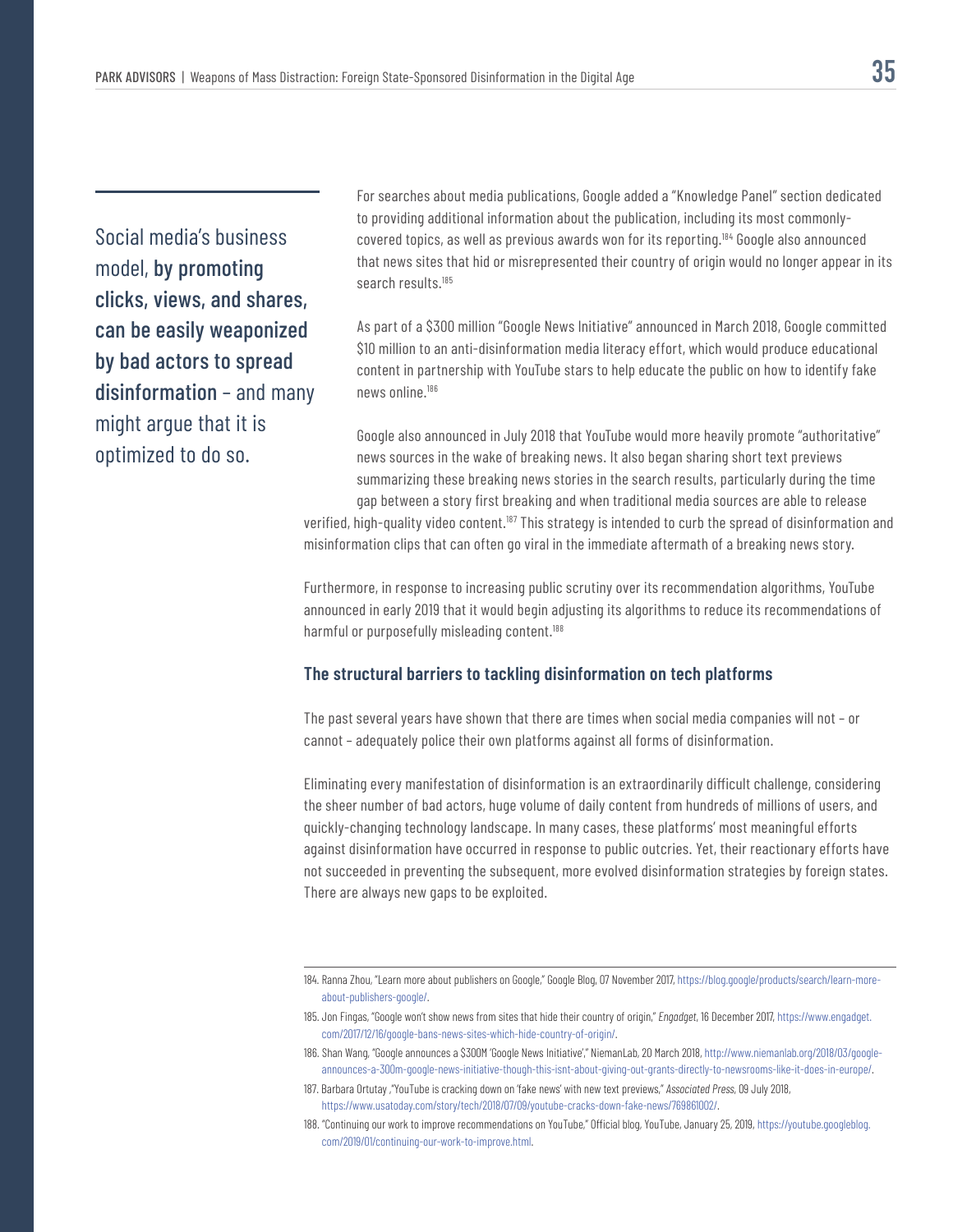Social media's business model, by promoting clicks, views, and shares, can be easily weaponized by bad actors to spread disinformation – and many might argue that it is optimized to do so.<sup>189</sup> Research from New America reiterates that the central problem of disinformation is not adversarial state meddling or even just one platform's vulnerabilities, but rather that the entire social media industry has been built to leverage sophisticated technology to aggregate user attention and sell advertising.<sup>190</sup>

As such, strategies to counter disinformation must consider a number of digital marketing features, including: behavioral data tracking that enables precision targeting; online ad buying to reach and impact certain audiences; search engine optimization that tricks algorithms and dominates search results; social media management services that preconfigure messages for select audiences across multiple media channels; and marketing AI that improves behavioral data tracking, audience segmentation, message targeting, and campaign management.<sup>191</sup>

Furthermore, although it is tempting to simply implicate the platforms' business models as the primary conveyor of online disinformation, there are also the social and psychological factors that independently and concurrently enable its spread. Consider that WhatsApp, Facebook's messaging platform, had yet to implement an effective advertising model for its 1.5 billion users through the end of 2018, but has nonetheless grappled with some of the most pervasive fake news campaigns globally.192 On messaging apps largely devoid of advertising, bad actors have been able to spread disinformation by leveraging influencers and trusted networks to widely share inflammatory content over message groups.

Efforts to counter disinformation can also have unintended consequences, such as Facebook's experiment adding warning labels to disputed content - which actually increased the spread of disinformation. Other efforts have invited critiques that the platforms are stifling free speech or are politically biased.

Recognizing that the challenge posed by disinformation is massive and transcends any single technical vulnerability, other organizations like academia, non-governmental organizations, and technology startups have stepped in to develop solutions to counter certain aspects of online disinformation.<sup>193</sup> These organizations, though, face the problem of information asymmetry. They simply do not have the same level of access to relevant platform-specific algorithms and raw user data as the

- 191. Ghosh and Scott, "#DigitalDeceit."
- 192. Parmy Olson, "Facebook's Revenue Dreams for WhatsApp Are Under Threat From Old-Fashioned SMS," *Forbes*, 21 November 2018, https://www.forbes.com/sites/parmyolson/2018/11/21/facebooks-revenue-dreams-for-whatsapp-are-under-threatfrom-old-fashionedsms/#372cb358556e.
- 193. See, for example, Center for American Progress et al, "Recommended Internet Company Corporate Policies and Terms of Service to Reduce Hateful Activities," 2018, https://uploads-ssl.webflow.com/5bba6f4828dfc3686095bf6b/5bd0e36186e28d35874f0909\_Recommended%20 InternetInternet%20Company%20Corporate%20Policies%20%20Terms%20of%20Service\_final-10-24.pdf.

<sup>189.</sup> See Anthony Nadler, Matthew Crain, and Joan Donovan, "Weaponizing the Digital Influence Machine," Data&Society, 17 October 2018, https://datasociety.net/output/weaponizing-the-digital-influence-machine/; Douglas Guilbeault, "Digital Marketing in the Disinformation Age," *Journal of International Affairs*, Columbia University School of International and Public Affairs, 17 September 2018, https://jia.sipa. columbia.edu/digital-marketing-disinformation-age; and Dipayan Ghosh and Ben Scott, "Russia's Election Interference is Digital Marketing 101," *The Atlantic*, 19 February 2018, https://www.theatlantic.com/international/archive/2018/02/russia-trump-election-facebook-twitteradvertising/553676/.

<sup>190.</sup> Dipayan Ghosh and Ben Scott, "#DigitalDeceit - The Technologies Behind Precision Propaganda on the Internet," 23 January 2018, New America, https://www.newamerica.org/public-interest-technology/policy-papers/digitaldeceit/.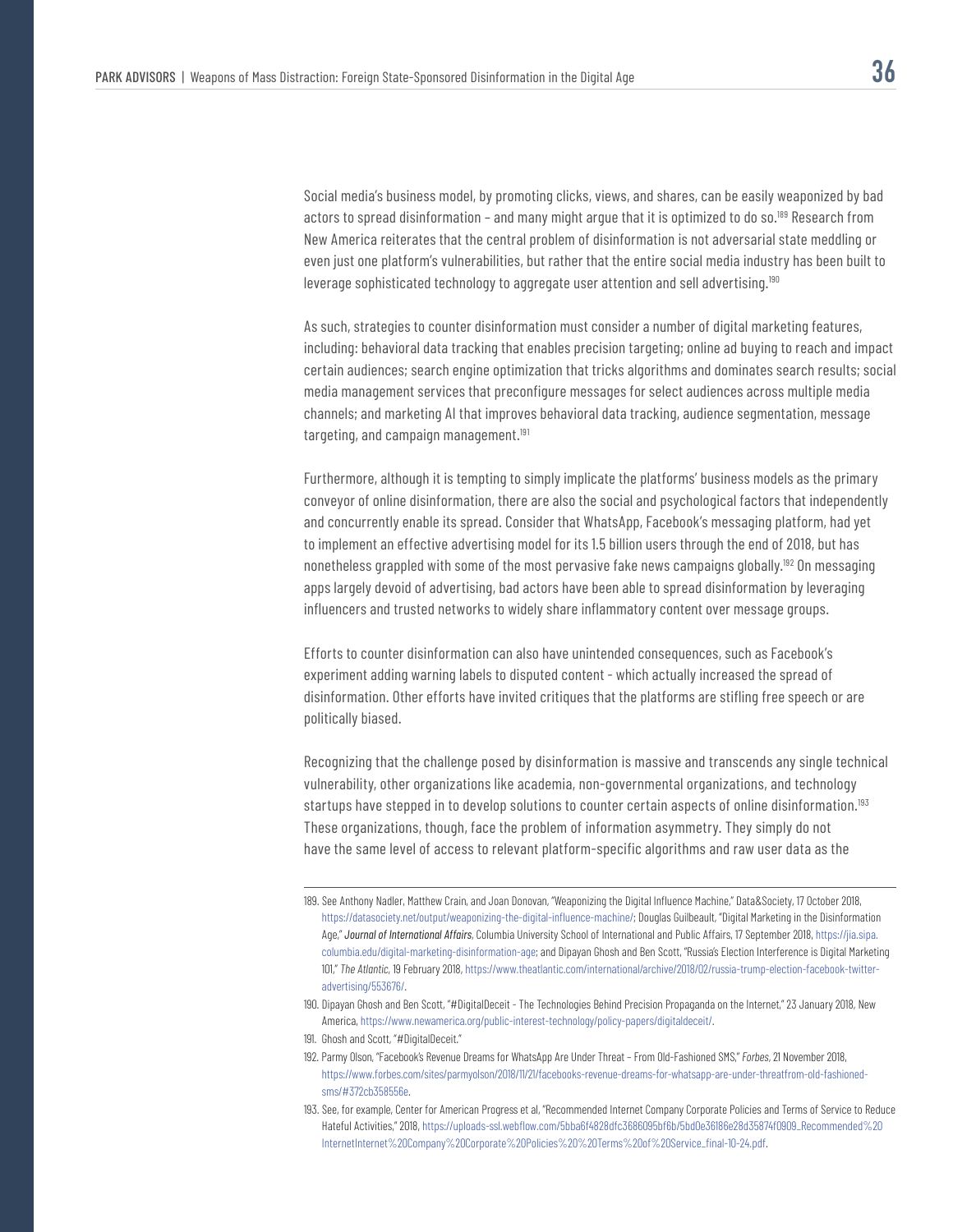platforms themselves. For third-party organizations to develop truly effective ideas and solutions to pieces of the online disinformation puzzle, they need to collaborate with platforms and work jointly towards solutions.

### **Taking responsibility**

Who then bears responsibility for countering disinformation?

In some ways, the answer appears simple. When states like Russia or Iran spread disinformation on Facebook or Twitter, they are not doing so to attack Facebook or Twitter. They are doing it to undermine geopolitical adversaries, including the United States. Governments, then, seem to bear the ultimate responsibility for defending their nations against this kind of disinformation.

However, that answer obscures a major complication: the battleground rests firmly in private hands.

In the absence of clear delineations of responsibility, a reasonable next step could involve greater collaboration between technology companies and governments.

This would suggest that there is a greater role for governments to play in engaging with and regulating social media companies. After all, online platforms, while well-resourced both financially and technically to wage this battle, do not necessarily have perfectly-aligned incentives with governments who are seeking to guard against foreign meddling. Nor are they necessarily capable of defending against every effort from sophisticated hostile actors.

On the other hand, significant government involvement carries its own risks, including the potential for impinging upon freedom of expression and outright censorship.194 However, certain tailored regulations may avoid such limitations. For example, Guillaume Chaslot, a former YouTube software engineer, has suggested holding technology companies legally liable for their algorithmic recommendations, as opposed to every piece of content they host.195 Such an approach could protect freedom of expression while still holding social media companies accountable, and incentivized, to prevent their platforms from recommending disinformation-related content.

In the absence of clear delineations of responsibility, a reasonable next step could involve greater collaboration between technology companies and governments. A productive public-private relationship would enable transparent information sharing, fact-finding, and the development and deployment of targeted solutions meant to quickly counter foreign disinformation online.

A number of successful public-private structures already exist that can serve as a model for countering disinformation. One such model to consider emulating is the Global Internet Forum to Counter Terrorism (GIFCT), led by Facebook, Google, Microsoft, and Twitter. Formed in 2017, the GIFCT is an initiative working with governments, multilateral organizations including the UN, NGOs, and academia to curb the online spread of terrorist content in a manner that protects human rights, freedom of expression,

<sup>194.</sup> Darrell M. West, "How to combat fake news and disinformation," Brookings Institution, 18 December 2017, https://www.brookings.edu/ research/how-to-combat-fake-news-and-disinformation/.

<sup>195.</sup> Kevin Roose, "YouTube unleashed a conspiracy theory boom. Can it be contained?" *New York Times*, 19 February 2019, https://www.nytimes.com/2019/02/19/technology/youtube-conspiracy-stars.html.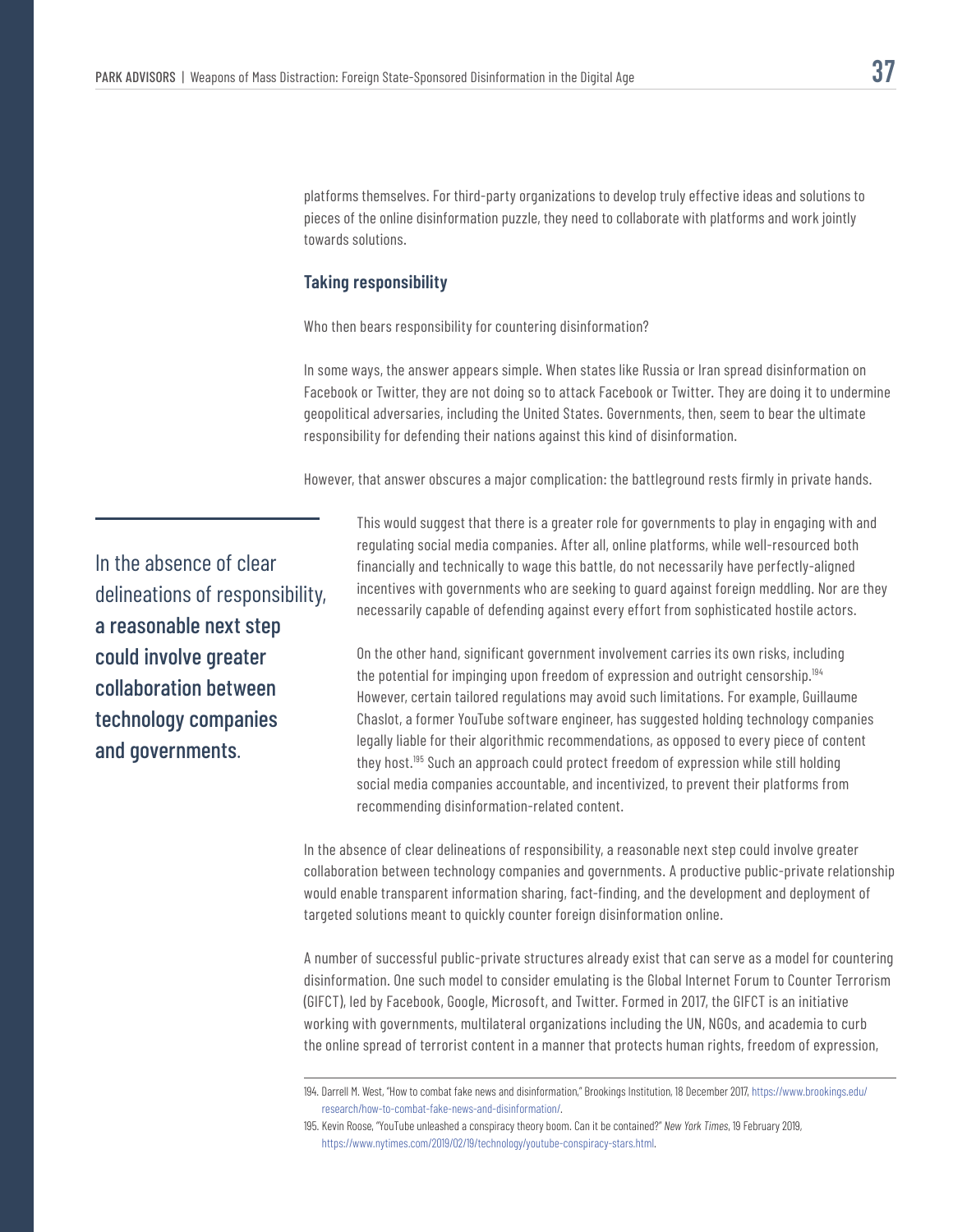user privacy, and the role of journalism.<sup>196</sup> As one example of their collaborative work, by mid-2018 GIFCT member companies had added nearly 100,000 links of terrorism-related content to a shared database that allows participating companies to collectively block the material before it is posted.<sup>197</sup>

Another potential model comes from the world of financial crimes enforcement, where several frameworks promote cooperation between governments and the financial sector to better identify and disrupt money laundering and terrorist financing. One prominent example is the inter-governmental Financial Action Task Force (FATF), which encourages information sharing between financial institutions, law enforcement authorities, and governments. The FATF works to identify country-level vulnerabilities, promote regulatory reform, and leverage new technologies to confront money laundering and terrorist financing across its 37 member states.<sup>198</sup>

Given the numerous actors that shape and are shaped by the information and digital landscape, addressing disinformation will require ongoing and open cooperation.<sup>199</sup> There is no single solution or silver bullet to address this complex problem. However, social media and technology companies are well-placed to lead these efforts, in collaboration with governments and other partners.

<sup>196. &</sup>quot;Global Internet Forum to Counter Terrorism," https://www.gifct.org/about/.

<sup>197.</sup> Dave Lee, "Tech firms hail 'progress' on blocking terror," BBC News, 8 June 2018, https://www.bbc.com/news/technology-44408463.

<sup>198.</sup> FATF Guidance – Private Sector Information Sharing, http://www.fatf-gafi.org/fr/publications/recommandationsgafi/documents/guidanceinformation-sharing.html?hf=10&b=0&s=desc(fatf\_releasedate)

<sup>199. &</sup>quot;A multi-dimensional approach to disinformation: Report of the independent High level Group on fake news and online disinformation," European Commission, 12 March 2018, https://ec.europa.eu/digital-single-market/en/news/final-report-high-level-expert-group-fake-newsand-online-disinformation.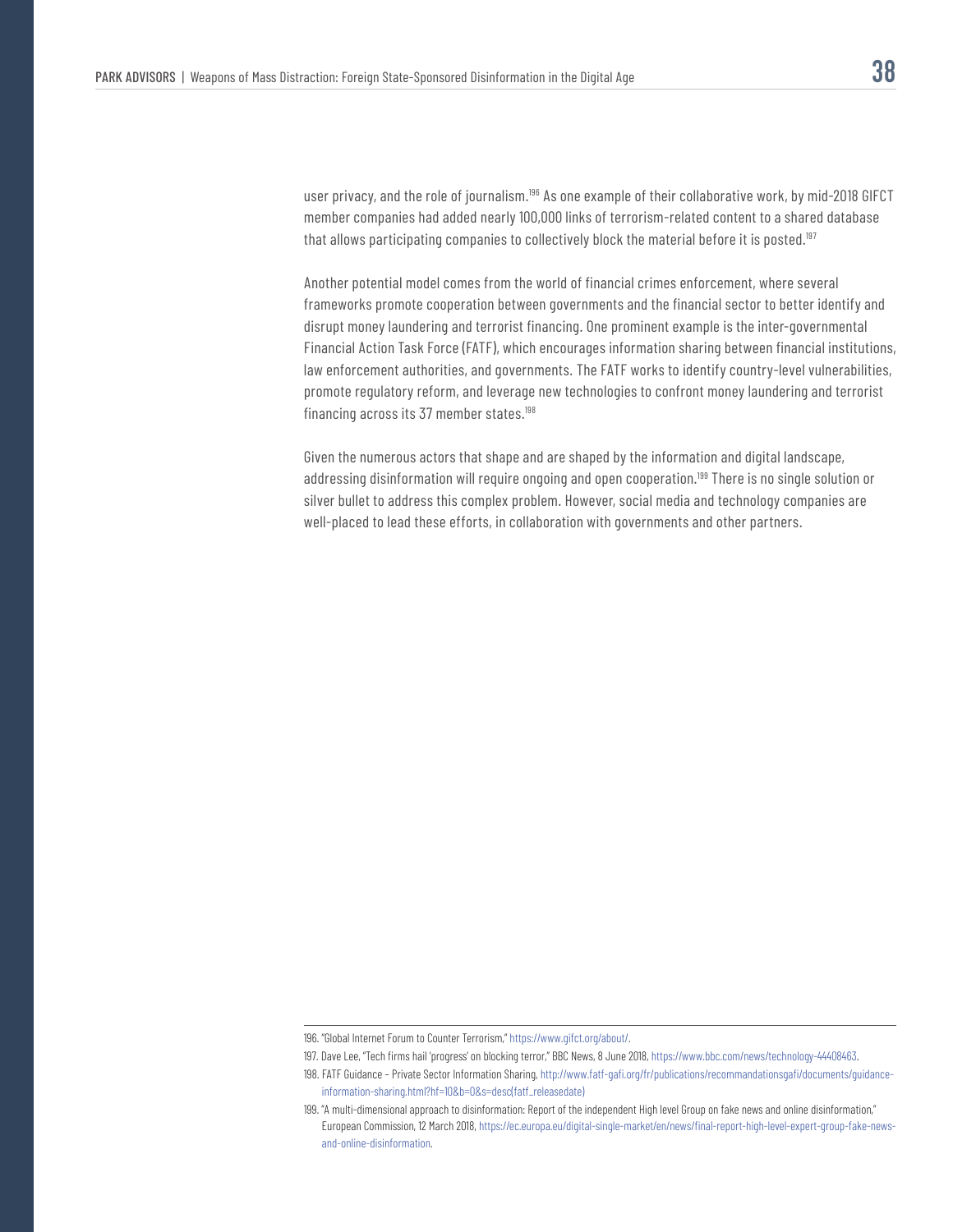

## **Knowledge gaps and future 6. technology challenges**

The challenge of confronting disinformation will continue to change as old technologies evolve and new ones develop. These changes may widen existing gaps between the threat of disinformation and the ability to counter it. To understand these challenges, this section outlines three broad categories that impact efforts against disinformation.

First are technology gaps. Many observers classify the modern disinformation environment as an arms race in which researchers, technologists, and governments scramble to develop tools to detect, counter, and keep pace with nefarious actors' methods and activities. This environment is characterized by a wide availability of sophisticated technologies that, until recently, were concentrated in leading tech companies or research labs.

The second set of challenges is structural. These relate to the economic incentives of developing counter-disinformation technology, the dearth of available data sets to train machine-learning tools, and the slow rate of adoption of existing tools.

The third and final category of challenges relate to the gap in understanding exactly how technologies – such as AI – are evolving, and with it, the threat from disinformation.

What follows is a snapshot of areas where technology, structural, and knowledge gaps currently hinder the detection and prevention of online disinformation. It is by no means exhaustive, but aims to highlight several important categories that warrant attention over the coming years.

### **Gaps in technology**

#### *Bots*

Bots are becoming more sophisticated, thanks in part to technology developed to exploit the lucrative online marketing and advertising markets.<sup>200</sup> Detecting spambots on Twitter based on syntax, semantics, or network features is effective. However, detecting next generation political bots that do

<sup>200.</sup> Samuel Woolley and Marina Gorbis, "Social Media Bots Threaten Democracy. But We Are Not Helpless," *The Guardian*, 16 October 2017, https://www.theguardian.com/commentisfree/2017/oct/16/bots-social-media-threaten-democracy-technology?CMP=twt\_gu.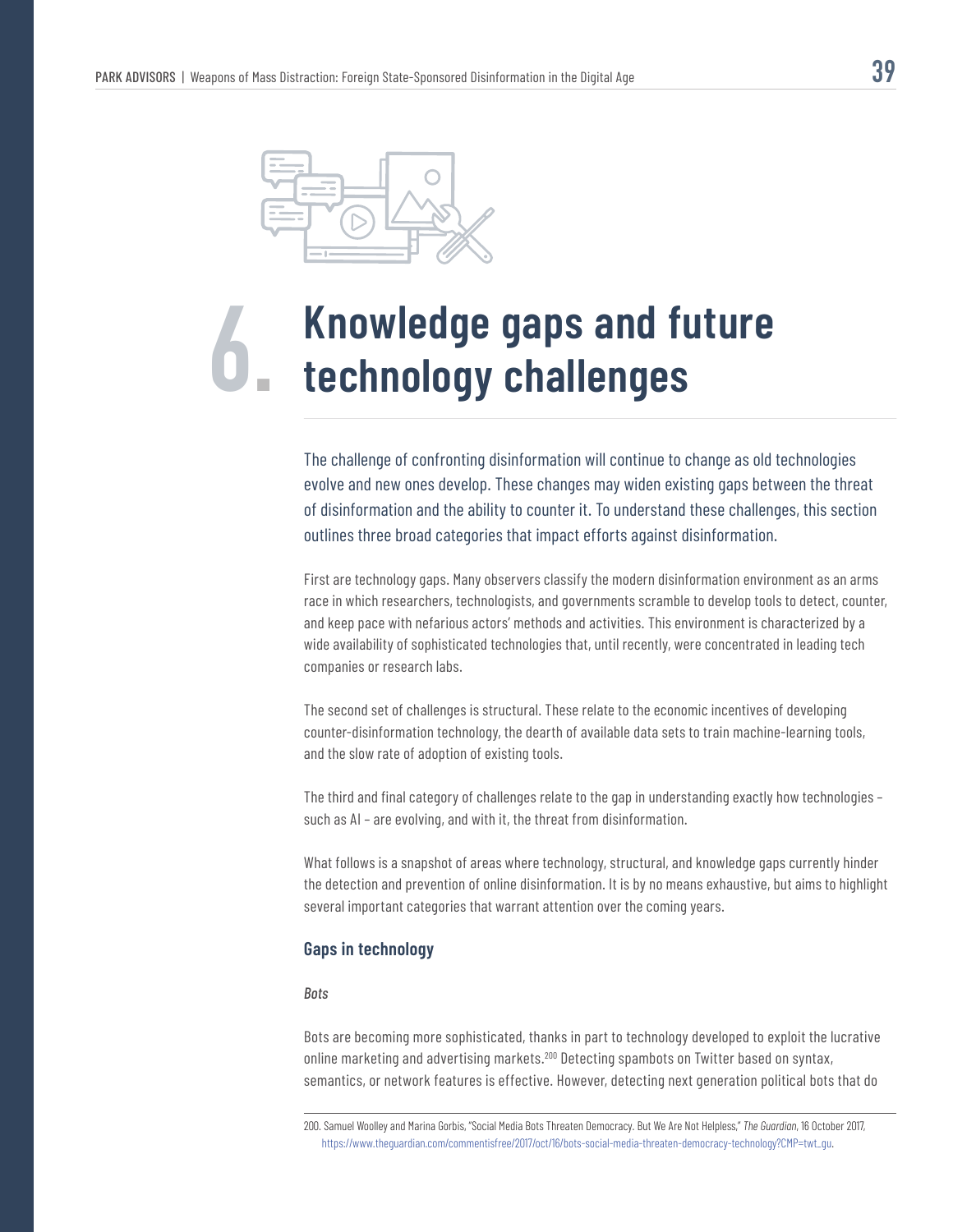not just repeat or retweet information but actually become intelligent and capable of producing content on their own is a challenge.

Most of the work on political bots has focused on short periods of time, in a specific political context, and on Twitter. Questions remain about the average lifespan of a bot, the transferability from one country or political context to another, and the efficacy of building algorithms to detect bots on platforms other than Twitter.201

#### *Photos and videos*

Detecting altered photos and videos at scale is difficult, and rapidly advancing AI and deep learning technology is making synthetic media (manipulated or artificially-created video and audio content) easier to produce.

Images are easy to manipulate but more difficult to detect with the currently available image analysis and forensic tools. The Defense Advanced Research Projects Agency's "Media Forensics" program is undertaking an effort to develop and deploy such tools on a platform that will automate the assessment of an image's integrity. Commercial solutions are also coming to market. One company called Truepic is releasing an image and video forensics tool in mid-2019 that authenticates media by scanning for any abnormalities that would indicate manipulation.<sup>202</sup>

Further work will be needed to stay abreast of advancements in doctoring videos.<sup>203</sup> As AI technology progresses, synthetic video and audio will appear increasingly authentic to the public and will become significantly easier to manufacture. This will lead to the migration of disinformation content from being largely "static" (memes, fake articles) to "dynamic" (video and audio).<sup>204</sup> For example, the video mapping of one person's face onto another, termed a "deep fake," is already widely available through public apps. Video to video synthesis technology can create realistic looking artificial video content based on a set of inputs.205

While reverse image search tools exist, robust reverse video search tools are similarly needed to detect synthetic video content. Reverse image search can be used to identify the source of an image online by pointing to where else it has appeared, which helps people verify the origin of an image quickly. Google Reverse Image Search is one such tool. However, reverse video search tools are limited in their functionality, relying on thumbnails or dissected portions of videos.

<sup>201.</sup> Joshua A. Tucker et al, "Social Media, Political Polarization, and Political Disinformation: A Review of the Scientific Literature," William + Flora Hewlett Foundation, 19 March 2018, https://hewlett.org/library/social-media-political-polarization-political-disinformation-reviewscientific-literature/.

<sup>202.</sup> J.J. McCorvey, "This image-authentication startup is combating faux social media accounts, doctored photos, deep fakes, and more," *Fast Company*, 19 February 2019, https://www.fastcompany.com/90299000/truepic-most-innovative-companies-2019.

<sup>203.</sup> Elizabeth Gibney, "The scientist who spots fake videos," *Nature*, 06 October 2017, https://www.nature.com/news/the-scientist-who-spotsfake-videos-1.22784.

<sup>204.</sup> Alina Polyakova, "Weapons of the weak: Russia and AI-driven asymmetric warfare," Brookings' Artificial Intelligence and Emerging Technologies Initiative, 15 November 2018, https://www.brookings.edu/research/weapons-of-the-weak-russia-and-ai-driven-asymmetricwarfare/.

<sup>205.</sup> Polyakova, "Weapons of the weak: Russia and AI-driven asymmetric warfare."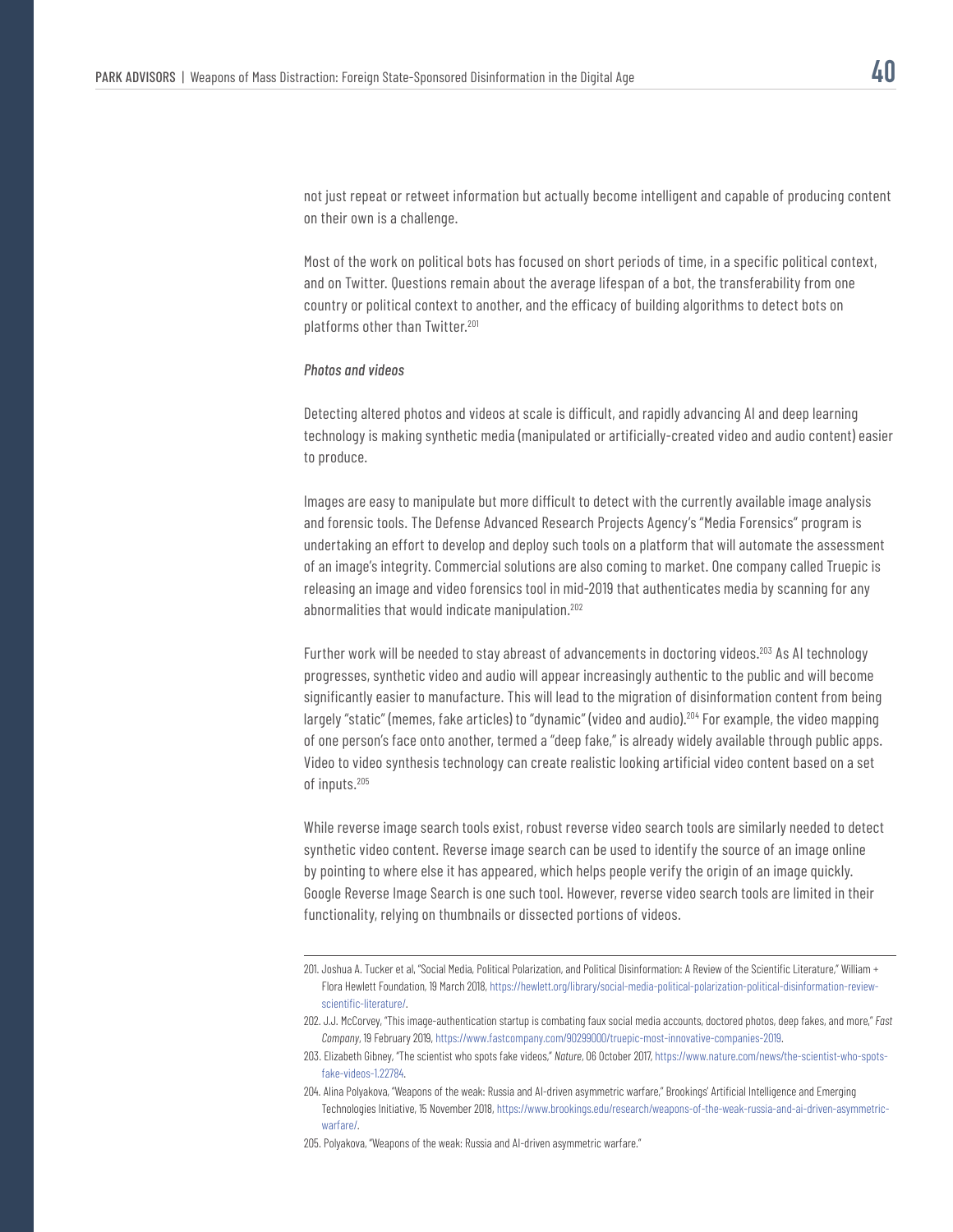A Gartner report predicts that by 2020, the abilities of AI to generate counterfeit media will surpass those of AI to identify such media. Relying on algorithms alone to solve algorithmdriven disinformation may therefore be insufficient.

Going forward, as AI algorithms learn to better imitate reality through deep fake and synthetic videos, it will become increasingly difficult for algorithms to detect fakes. The gap between AI's ability to create rather than counter synthetic media is expected to widen. A Gartner report predicts that by 2020, the abilities of AI to generate counterfeit media will surpass those of AI to identify such media.206 Relying on algorithms alone to solve algorithm-driven disinformation may therefore be insufficient.<sup>207</sup>

#### *Fact-checking*

Fact-checking initiatives have proliferated in recent years, but automated fact-checking is still a nascent area of development. The possibilities range from augmenting human factcheckers with databases of source material to annotating content with fact-checks in news articles. Ongoing hurdles include how to teach computers to discern the parts of a sentence that should be fact-checked, and how to build databases with enough content to, for example, check a politician's pronouncements against their prior statements.

The bigger challenge, however, is how to reduce the resonance and reach of contested information. Facebook's failed experiment labeling false information as "disputed," which perversely caused more sharing of the flagged content, suggests that merely labeling disputed information as such does not lead to a reduction in its public appeal or organic spread.<sup>208</sup>

### **Structural challenges**

### *Volume of content*

In cases where solutions to disinformation are available, existing structural challenges can impede their effectiveness. The sheer magnitude of content and platforms is perhaps one of the biggest obstacles hindering monitoring and detection.

Even if platforms had the capability to detect synthetic images or altered videos and regulations forced them to use it, the enormous and steadily growing volume of content being uploaded raises questions about the ability of these platforms to effectively monitor all of it.<sup>209</sup> Hundreds of hours of video are uploaded to YouTube every minute.<sup>210</sup> Additionally, the rapid proliferation of platforms amplifies this problem. For example, a UK Home Office press release noted that in 2017, ISIS used more

<sup>206.</sup> Kasey Panetta ,"Gartner Top Strategic Predictions for 2018 and Beyond," Gartner, Inc., 03 October 2017, https://www.gartner.com/ smarterwithgartner/gartner-top-strategic-predictions-for-2018-and-beyond/.

<sup>207.</sup> Chris Meserole and Alina Polyakova "Disinformation Wars," *Foreign Policy*, 25 May 2018, https://foreignpolicy.com/2018/05/25/ disinformation-wars/.

<sup>208.</sup> Jeff Smith, Grace Jackson, and Seetha Raj, "Designing Against Misinformation," Medium Blog, 20 September 2017, https://medium.com/ facebook-design/designing-against-misinformation-e5846b3aa1e2.

<sup>209. &</sup>quot;Fighting Fake News: Workshop Report," The Information Society Project at Yale Law School and the Floyd Abrams Institute for Freedom of Expression, 07 March 2017, https://law.yale.edu/system/files/area/center/isp/documents/fighting\_fake\_news\_-\_workshop\_report.pdf.

<sup>210. &</sup>quot;Hours of video uploaded to YouTube every minute as of July 2015," The Statistics Portal, https://www.statista.com/statistics/259477/ hours-of-video-uploaded-to-youtube-every-minute/.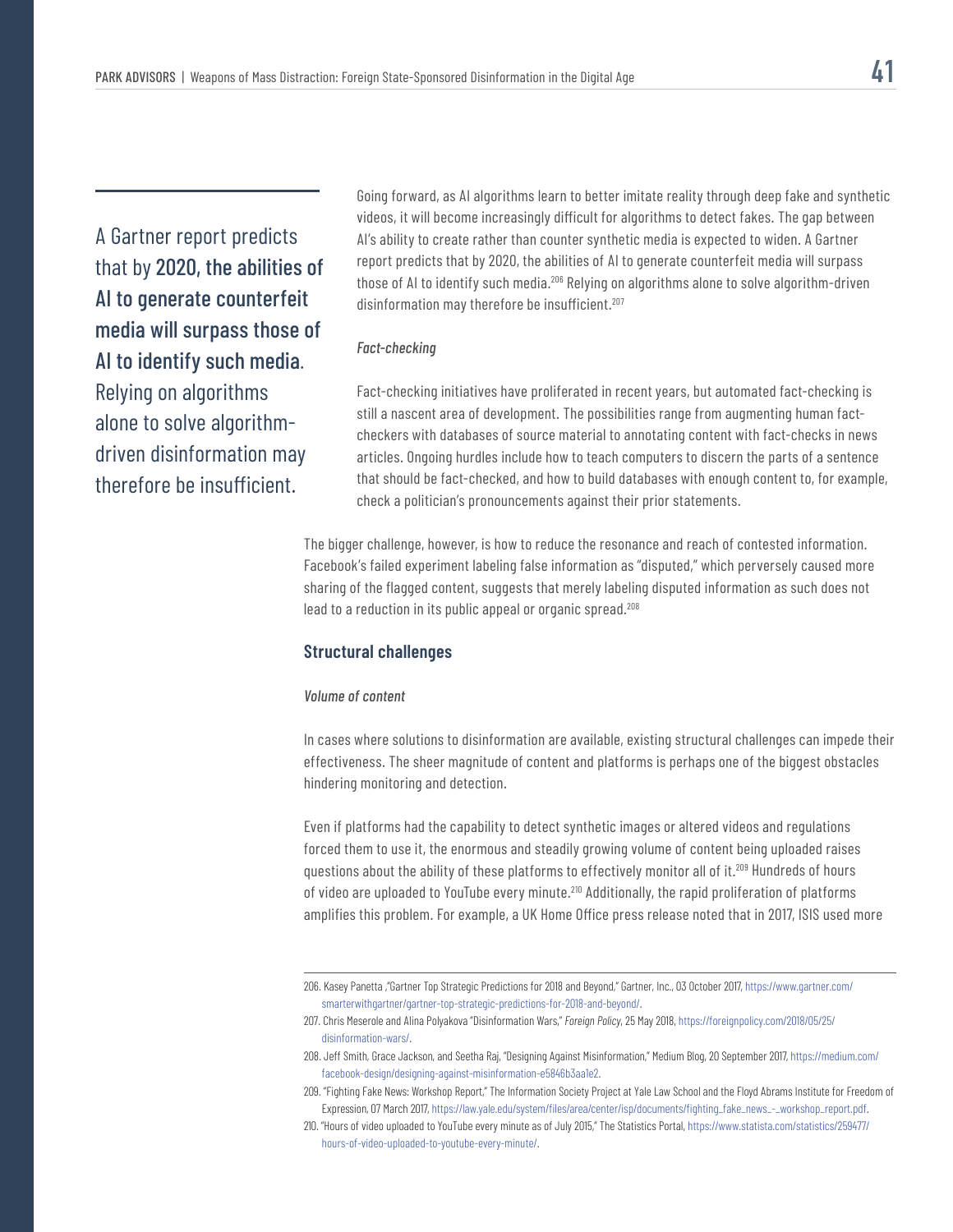than 400 unique platforms to distribute content. In the latter half of 2017 alone, ISIS used 145 new platforms for this purpose.<sup>211</sup>

#### *Encryption*

The growing adoption of encrypted and private messaging apps poses various challenges for countering disinformation. Rumors and disinformation that spread through a wide network of private group chats cannot be easily detected or fact-checked in real time, and certainly not by humans. Compounding matters, the private and encrypted nature of these apps prevents the platforms from publicly flagging content as false, widely disseminating corrections, or removing the objectionable content from message groups. Some experts suggest, however, that the growing use of encrypted messaging apps could also decrease the effectiveness of certain types of disinformation, as it will become harder to target select audiences whose identifying data is no longer freely available.<sup>212</sup>

### *Verification tools*

A limited number of social media verification tools exist, such as reverse image search, but adoption of these tools remains a challenge. The International Center for Journalists conducted a study that found that 71 percent of journalists use social media to find stories but only 11 percent use any social media verification tools.213 Platforms, too, will require convincing to adopt approaches like a uniform standard for imprinting or watermarking videos with their digital origin. As one report noted, "Even if an effective detection method emerges, it will struggle to have broad impact unless the major content distribution platforms, including traditional and social media, adopt it as a screening or filtering mechanism."<sup>214</sup>

### *Access to data*

Large data sets are critical to train the machine learning tools used in counter-disinformation efforts, but researchers lack access to such data. Companies rarely share their data, and validated, empirical data on bots and trolls is difficult to find as their creators typically remain anonymous. This is one reason why machine learning alone is often insufficient and must be augmented with human review.<sup>215</sup>

There are available data sets that can be used to train generative adversarial networks on detecting synthetic images of faces, but more data sets are needed for other areas of forensic inquiry.<sup>216</sup> As one

- 212. Interview with subject matter expert Sean Murphy, 12 January 2019.
- 213. Nic Dias, "The Big Question: How Will 'Deepfakes' and Emerging Technology Transform Disinformation?" National Endowment for Democracy, 01 October 2018, https://www.ned.org/the-big-question-how-will-deepfakes-and-emerging-technology-transformdisinformation/.
- 214. "Disinformation on Steroids," Council on Foreign Relations Digital and Cyberspace Policy Program, 16 October 2018, https://www.cfr.org/report/deep-fake-disinformation-steroids.
- 215. V.S. Subrahmanian et al, "The DARPA Twitter Bot Challenge," (On file with Cornell University), 20 January 2016, https://arxiv.org/ pdf/1601.05140.pdf.
- 216. Andreas Rössler et al, "FaceForensics: A Large-scale Video Dataset for Forgery Detection in Human Faces," (On file with Cornell University), 24 March 2018, https://arxiv.org/abs/1803.09179.

<sup>211.</sup> Government of the United Kingdom Home Office and The Rt Hon Amber Rudd, Press Release, "New technology revealed to help fight terrorist content online," 13 February 2018, https://www.gov.uk/government/news/new-technology-revealed-to-help-fight-terroristcontent-online.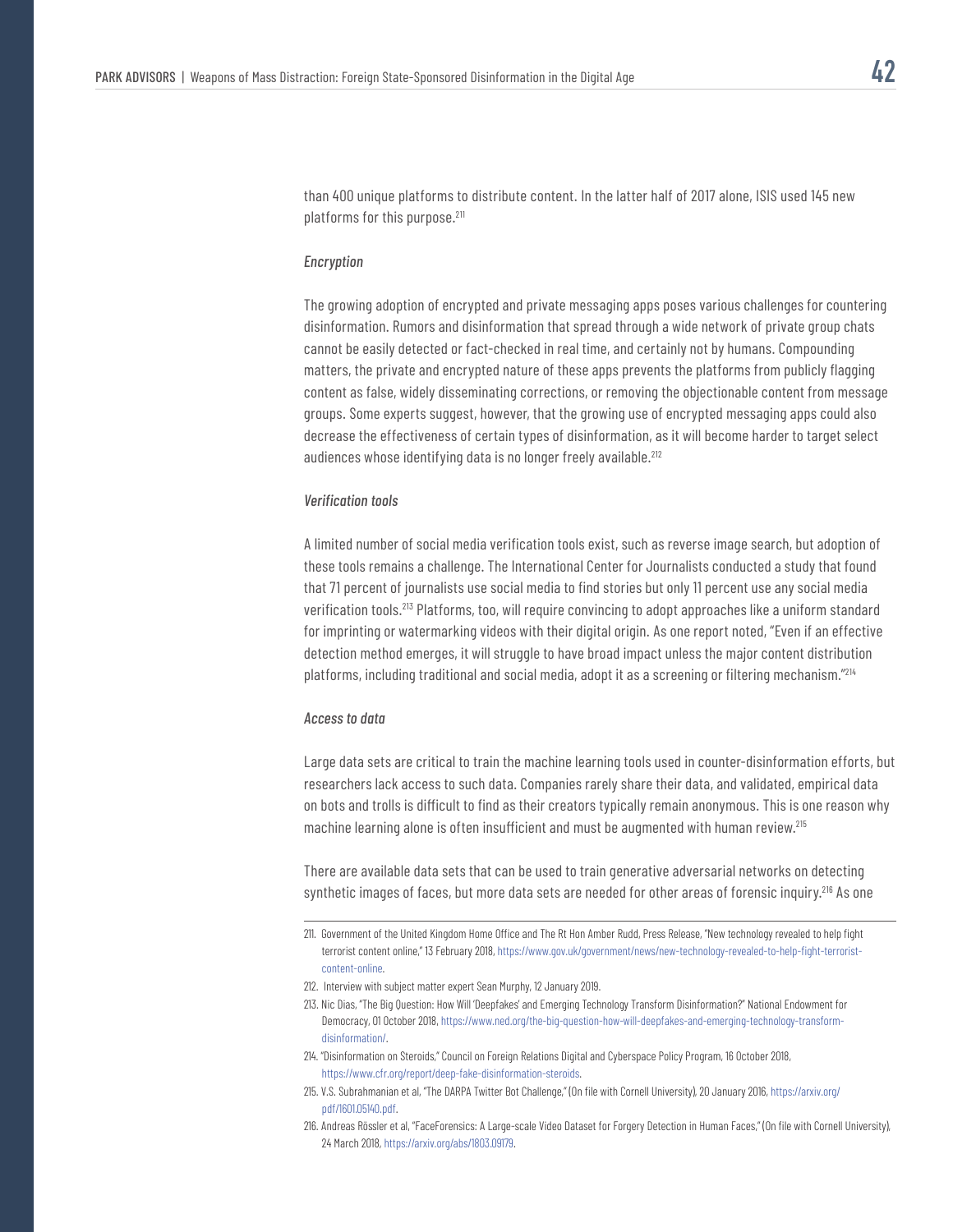organization noted, detection is currently easier than forgery so long as training data shows new types of faked images, audio, and video.<sup>217</sup> The pace of technological advancements also limits how quickly new tools can be developed to confront the challenges of disinformation. For example, new products may require specialized AI chips that can handle complex tasks but require new materials and production techniques.218

Furthermore, mandatory requirements for disinformation monitoring that require expensive or complex solutions can raise the barriers of entry to young, innovative companies and entrench the position of incumbents. It is worth noting, however, that some parties have developed solutions with the intent of sharing them with smaller companies – the UK government and ASI Data Science are doing so with technology they developed in collaboration to detect terrorist content online.<sup>219</sup>

### **Gaps in knowledge**

To better understand disinformation's impact on people, additional research is needed to understand if, how, and when exposure to disinformation influences or changes the recipient's beliefs. To separate signal from noise, it is important to differentiate between 1) disinformation that is inauthentic and thus ineffective; 2) disinformation that simply appeals to preexisting prejudices without changing its target audience's views; and 3) disinformation that successfully alters viewpoints, discourse, and decisions. However, making these distinctions is not intended to dismiss the risks of disinformation "noise." A greater understanding of whether, and to what extent, seemingly inauthentic disinformation "noise" still undermines the public's trust in online media will help researchers better gauge and analyze the risk from all forms of disinformation, both sophisticated and unsophisticated.

On the technology side of the equation, experts continue to lack an understanding of why complex AI products behave as they do. Neural networks underpin many of the tools people use every day. Yet their inner workings are sometimes beyond comprehension.<sup>220</sup>

Without understanding the AI that adversaries use to create and disseminate disinformation, methods to counter such techniques may be difficult to generate. Research must also consider the potentially nefarious uses for ostensibly innocuous AI. For example, Microsoft's XiaoIce has been a popular chatbot in China since 2014 and is designed to fulfill human needs for communication, affection, and social belonging.221 AI like XiaoIce could conceivably be trained by authoritarian governments to circumvent certain conversations or propagate certain ideas that fall within the realm of disinformation.

<sup>217.</sup> Sam Gregory, "Deepfakes and Synthethic Media: What Should We Fear? What Can We Do?" Witness Blog, July 2018, https://blog.witness.org/2018/07/deepfakes/.

<sup>218.</sup> Cade Metz, "Chips Off the Old Block: Computers Are Taking Design Cues From Human Brains," *New York Times*, 16 September 2017, https://www.nytimes.com/2017/09/16/technology/chips-off-the-old-block-computers-are-taking-design-cues-from-human-brains.html.

<sup>219.</sup> Government of the United Kingdom Home Office and The Rt Hon Amber Rudd, Press Release, "New technology revealed to help fight terrorist content online," 13 February 2018, https://www.gov.uk/government/news/new-technology-revealed-to-help-fight-terroristcontent-online.

<sup>220.</sup> Will Knight, "The Dark Secret at the Heart of AI," *MIT Technology Review*, 11 April 2017, https://www.technologyreview.com/s/604087/thedark-secret-at-the-heart-of-ai/.

<sup>221.</sup> Li Zhou et al, "The Design and Implementation of XiaoIce, an Empathetic Social Chatbot," (On file with Cornell University), 21 December 2018, https://arxiv.org/abs/1812.08989.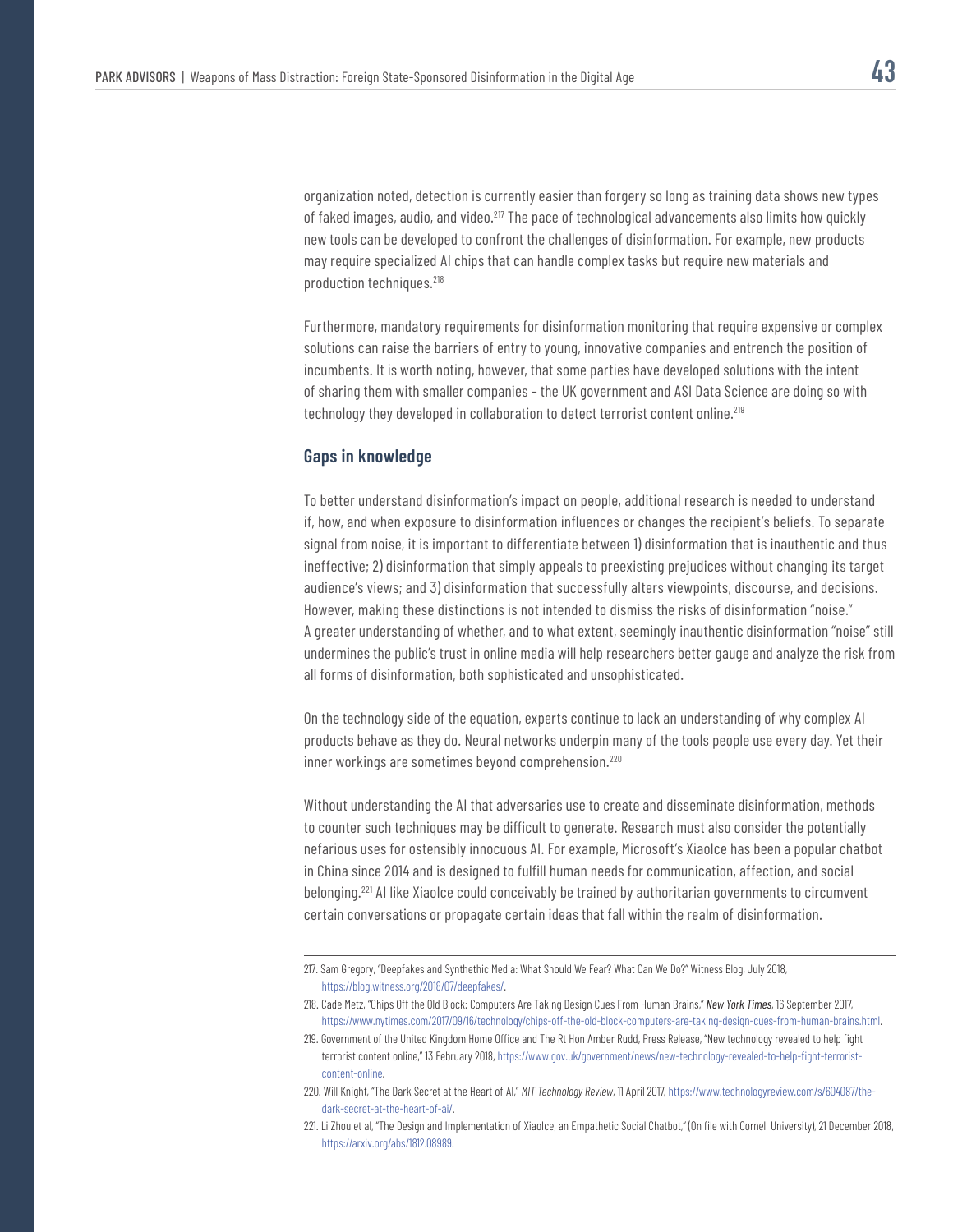While not yet a reality, the anticipation of worst-case scenarios like these and others are what prompted researchers with OpenAI to scale back their release of a machine learning system that generated text based on brief writing prompts. The narratives produced by the fully trained model were alarming in their ability to mimic human writing, leading its developers to release only a small model for research purposes.<sup>222</sup>

Other efforts to develop virtual digital influencers that are completely computer-generated also pose interesting questions about how such influencers might be subverted to push malicious stories and ideas to their online followers.<sup>223</sup> One need only consider the example of Microsoft's "Tay" chatbot on Twitter that was active for only a day before it began mimicking the vitriolic racism and sexism it encountered on the platform.224

### **Living with disinformation**

The use of disinformation as a tool for influence and obfuscation will never cease. What will change, however, are the technologies by which disinformation is created and spread.

The use of disinformation as a tool for influence and obfuscation will never cease. Similarly, the underlying psychological factors that make humans vulnerable to disinformation are enduring. What will change, however, are the technologies by which disinformation is created and spread. Indeed, this constantly changing arsenal of tools has led a majority of surveyed tech experts to conclude that the problem will not be solved within the next decade.<sup>225</sup>

Stakeholders face the distinct challenge of developing policy solutions to protect the information environment in a way that does not undermine public trust, while curbing a disinformation problem that will only continue evolving. What stakeholders should aim for, then, are strategies to mitigate disinformation and its potentially disastrous consequences while maintaining a robust commitment to civil liberties, freedom of expression, and privacy.

The proposed public-private partnership model included in this report is one possible approach for harnessing diverse expertise to solve this problem. Aligning industry and technical experts with the lawmakers who shape public policy will help produce an informed and measured response to a complex, rapidly transforming threat. It is to be expected that competing interests and incentives will hinder coordination, but a collaborative public-private framework is a prudent foundation on which to build consensus and coordinate action.

222. "Better Language Models and Their Implications," OpenAI, February 14, 2019, https://blog.openai.com/better-language-models/#sample2.

<sup>223.</sup> Julia Alexander, "Virtual creators aren't AI - but AI is coming for them," *The Verge*, 30 January 2019, https://www.theverge. com/2019/1/30/18200509/ai-virtual-creators-lil-miquela-instagram-artificial-intelligence.

<sup>224.</sup> Ingrid Angulo, "Facebook and YouTube should have learned from Microsoft's racist chatbot," CNBC, 17 March 2018, https://www.cnbc.com/2018/03/17/facebook-and-youtube-should-learn-from-microsoft-tay-racist-chatbot.html.

<sup>225</sup> Janna Anderson and Lee Rainee, "The Future of Truth and Misinformation Online," Pew Research Center, 19 October 2017, http://www.pewinternetInternet.org/2017/10/19/the-future-of-truth-and-misinformation-online/.